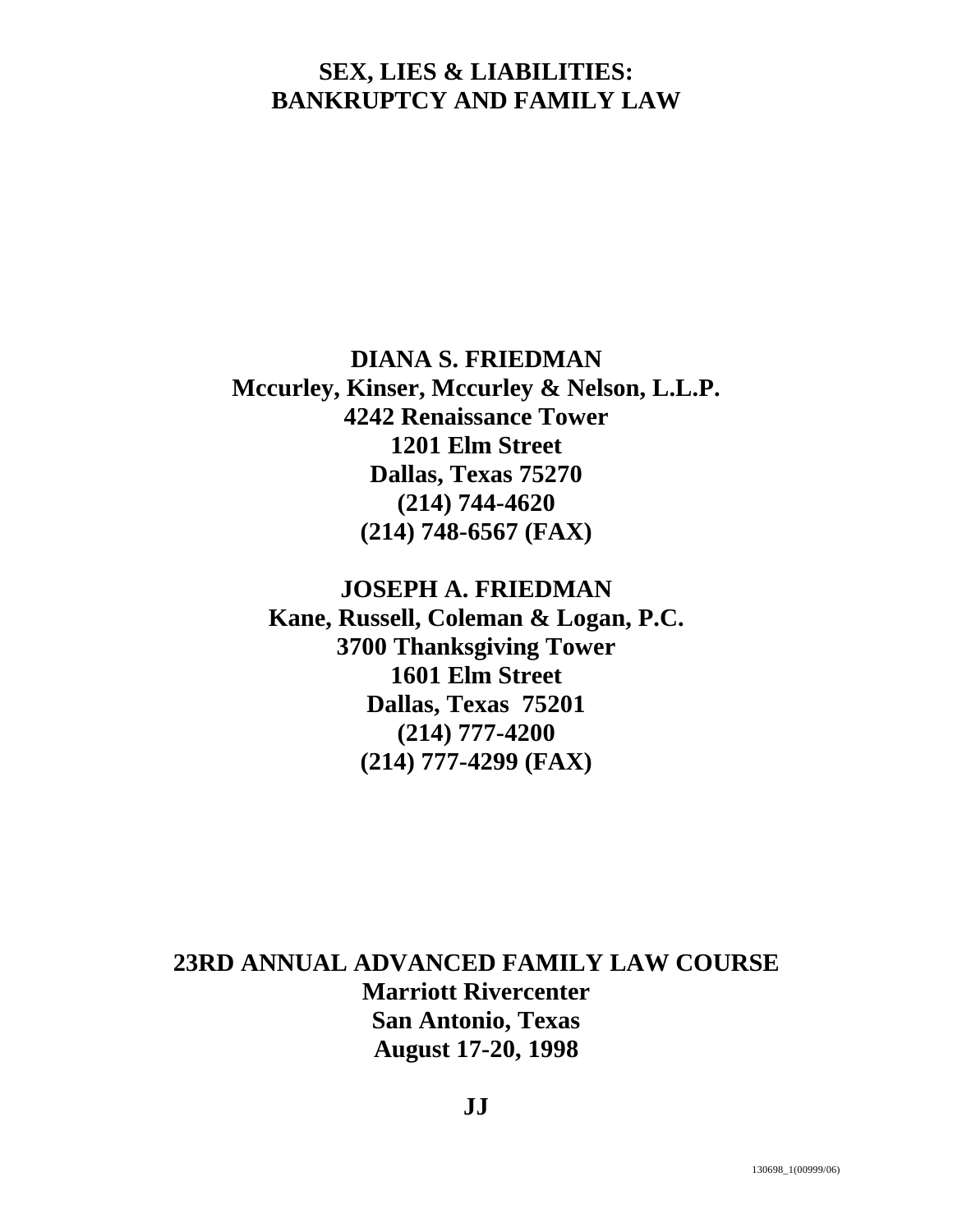130698\_1(00999/06)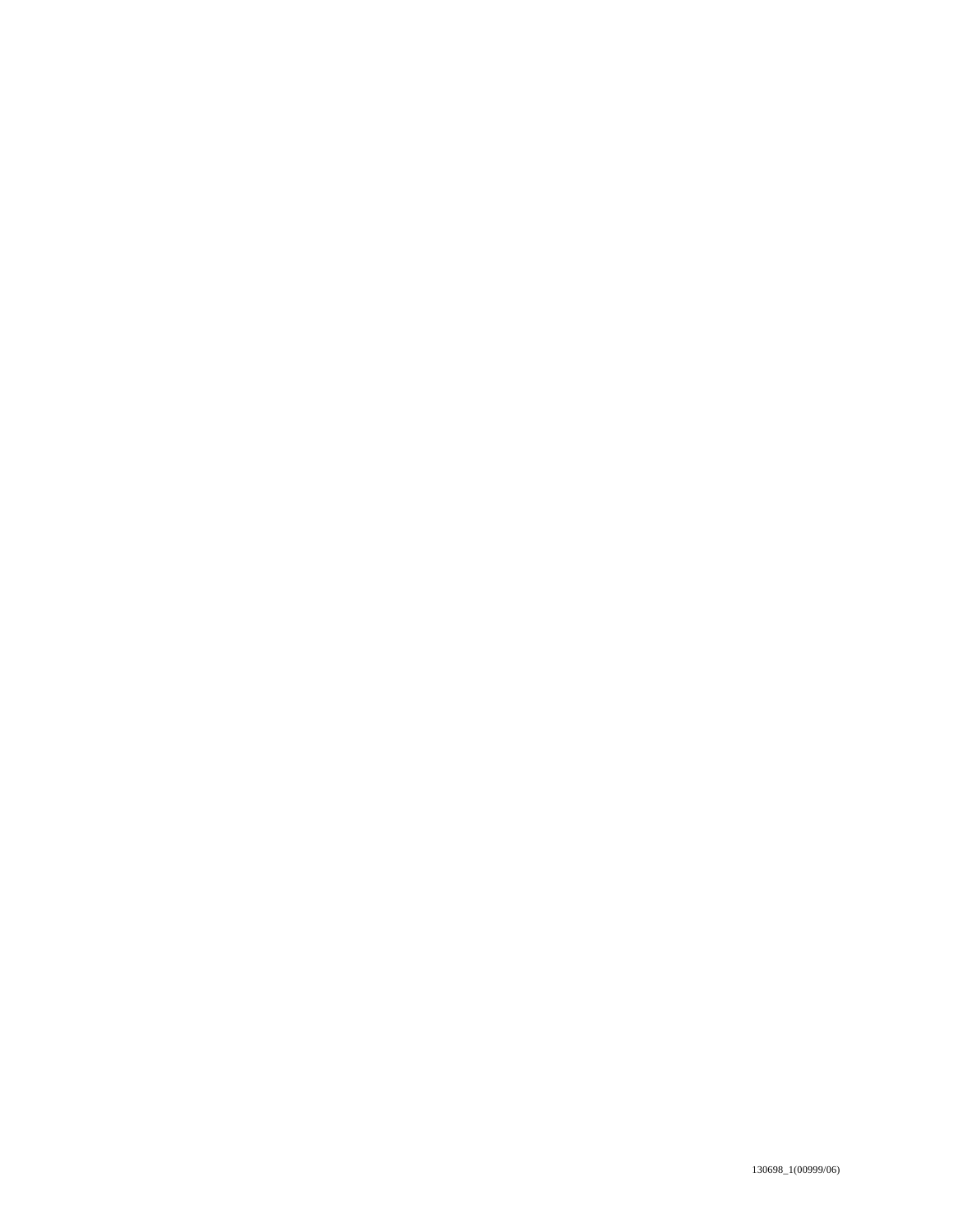### **Table of Contents**

| I. |                |                                                                           |  |
|----|----------------|---------------------------------------------------------------------------|--|
|    | A.             |                                                                           |  |
|    |                | $\mathbf{1}$ .                                                            |  |
|    |                | a.                                                                        |  |
|    |                | b.                                                                        |  |
|    | <b>B.</b>      |                                                                           |  |
|    |                | $\mathbf{1}$ .                                                            |  |
|    |                | $\overline{2}$ .                                                          |  |
|    | $\mathbf{C}$ . |                                                                           |  |
|    | D.             |                                                                           |  |
|    |                | $1_{\cdot}$                                                               |  |
|    |                | 2.                                                                        |  |
|    |                | Chapter 13 - Debt Adjustment of an Individual with Regular Income 4<br>3. |  |
|    | Е.             |                                                                           |  |
|    |                | 1.                                                                        |  |
|    |                | 2.                                                                        |  |
|    |                | 3.                                                                        |  |
|    |                | 4.                                                                        |  |
|    |                | 5.                                                                        |  |
|    | F.             |                                                                           |  |
|    |                | 1.                                                                        |  |
|    |                | 2.                                                                        |  |
|    |                | 3.                                                                        |  |
|    |                | 4.                                                                        |  |
|    |                |                                                                           |  |
| Н. |                | <b>IMMEDIATE CONSEQUENCES OF A BANKRUPTCY FILING ON A</b>                 |  |
|    |                |                                                                           |  |
|    | A.             |                                                                           |  |
|    |                | 1.                                                                        |  |
|    |                | 2.                                                                        |  |
|    |                | 3.                                                                        |  |
|    |                | 4.                                                                        |  |
|    |                |                                                                           |  |
|    |                |                                                                           |  |
|    | A.             |                                                                           |  |
|    | В.             |                                                                           |  |
|    |                |                                                                           |  |
|    |                |                                                                           |  |
|    |                |                                                                           |  |
|    | A.             |                                                                           |  |
|    |                |                                                                           |  |
|    | <b>B.</b>      |                                                                           |  |
|    | $\mathbf{C}$ . |                                                                           |  |
|    | D.             |                                                                           |  |
|    |                |                                                                           |  |
| V. |                | <b>PROCEDURE FOR DETERMINING NONDISCHARGEABILITY</b> 14                   |  |
|    | A.             |                                                                           |  |
|    |                | 1.                                                                        |  |
|    |                | 2.                                                                        |  |
|    | <b>B.</b>      | Nondischargeability of Other Obligations Awarded in Divorce Decree  16    |  |
|    |                | 1.<br>2.                                                                  |  |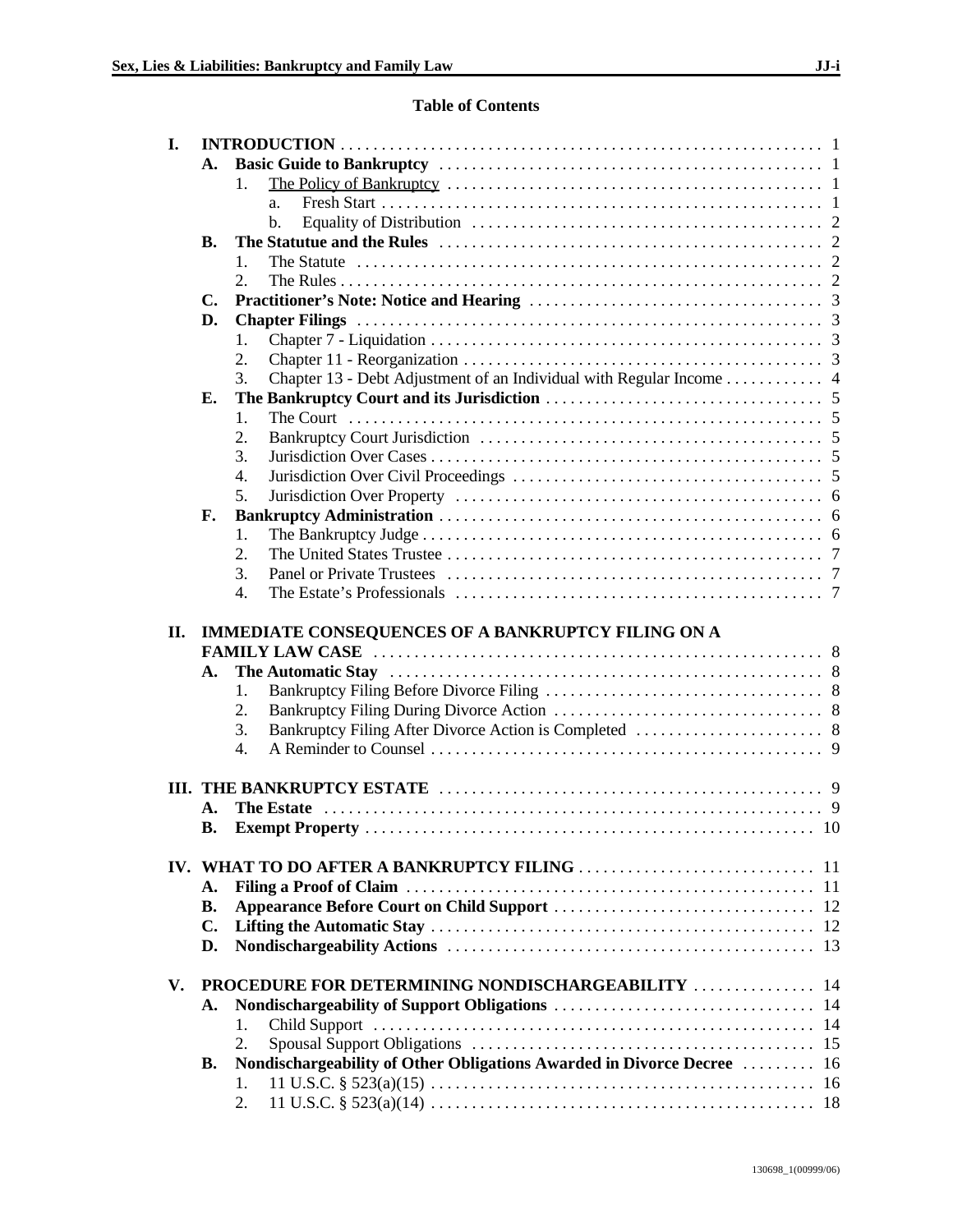| A.                                             |    |  |  |
|------------------------------------------------|----|--|--|
| <b>B.</b>                                      |    |  |  |
|                                                |    |  |  |
|                                                | 2. |  |  |
|                                                |    |  |  |
|                                                |    |  |  |
| $\mathbf{C}$ .                                 |    |  |  |
| VII.<br><b>A.</b><br><b>B.</b><br>$\mathbf{C}$ |    |  |  |
| D.                                             |    |  |  |
| VIII.                                          |    |  |  |
|                                                |    |  |  |
|                                                |    |  |  |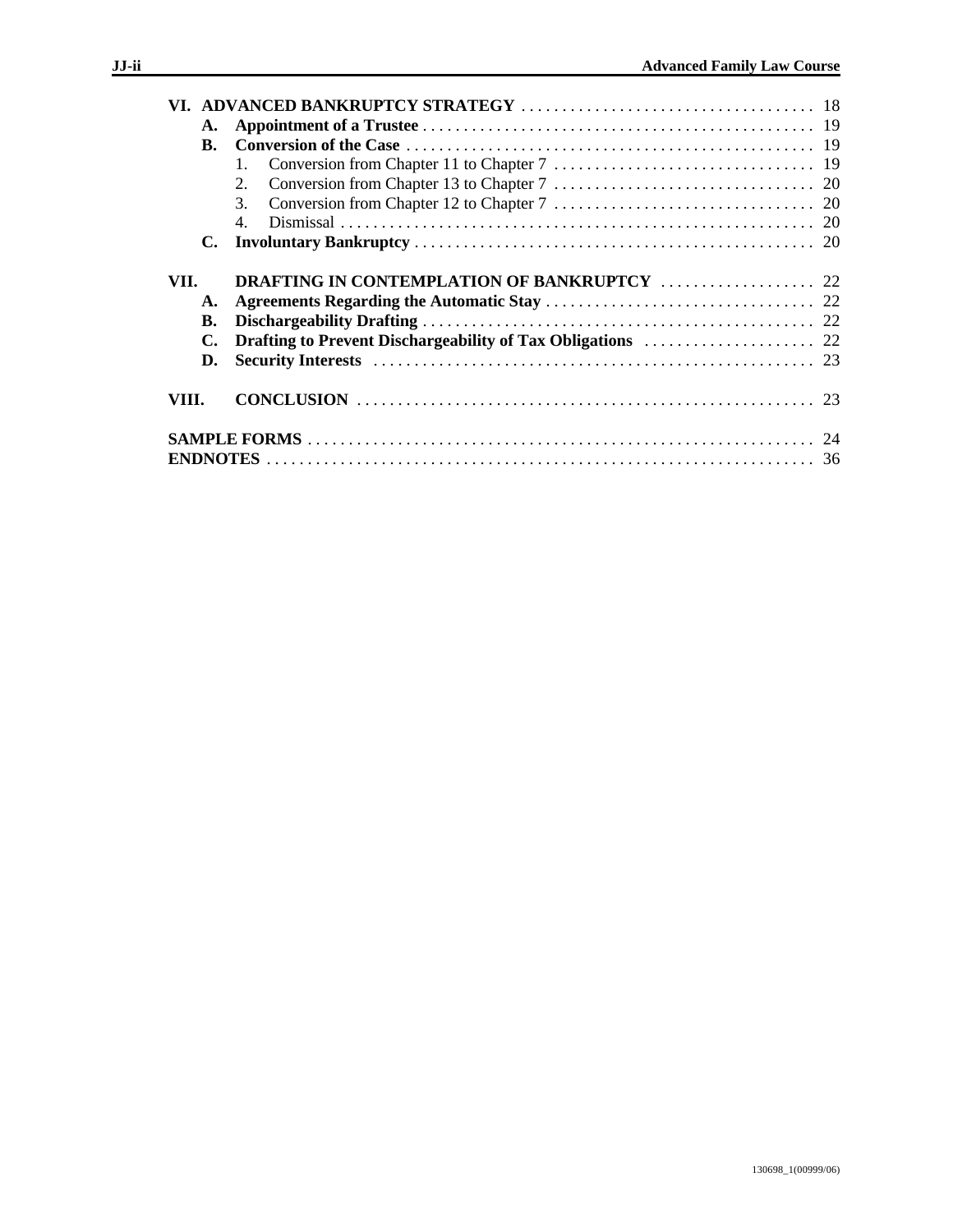## **SEX, LIES & LIABILITIES: BANKRUPTCY AND FAMILY LAW**

### **I. INTRODUCTION**

already tense situation of a divorce or suit affecting the assets among legally similar creditors. child-parent relationship rises to a new level. Former husband and wife forge a new and no less amicable a. Fresh Start relationship as debtor and creditor. The debtor spouse The "fresh start" concept is relatively straight may stop child support or other promised payments to forward. An honest debtor<sup>2</sup> who complies with the may stop child support or other promised payments to forward. An honest debtor<sup>2</sup> who complies with the the non-debtor spouse. Bankruptcy law and its requirements of the Bankruptcy Code receives a procedural rules which, at least temporarily, shield the discharge of liability for virtually all debts in existence debtor spouse from legal action, often leaving the non- at the time of filing, and in limited circumstances, for debtor spouse at wits end. Moreover, counsel for the debts incurred after the filing. Generally, the debtor non-debtor spouse may find his or her livelihood may retain a certain amount of exempt property to dragged into the quagmire with retainer or fees already restart his life.<sup>3</sup> A discharge granted by the dragged into the quagmire with retainer or fees already received the subject of attack. bankruptcy court:

This article seeks to provide the nonbankruptcy practitioner with a basic roadmap of how a bankruptcy voids any judgment obtained at any time, to filing impacts a family law case. The article provides the extent that such judgment is a an outline of the basic purpose and scope of determination of the personal liability of the bankruptcy law, the direct consequences of a debtor with respect to any debt discharged bankruptcy filing on a family law case, and an outline under §§ 727, 944, 1141, 1228, or 1328 of of a basic course of action for the non-debtor spouse this title, whether or not discharge of such in the event of a bankruptcy filing. After review of the debt is waived; basic issues, the paper will discuss more advanced legal strategies which may be useful in cases involving • operates as an injunction against the substantial assets and/or fraud. Finally, the paper will commencement or continuation of an action, address drafting decrees and agreements incident to the employment of process, or an act, to address drafting decrees and agreements incident to divorce in anticipation of a bankruptcy filing. collect, recover or offset any such debt as a

### **A. Basic Guide To Bankruptcy**

The following basic guide to bankruptcy discusses: (1) the policy behind bankruptcy law, (2) an  $\bullet$  operates as an injunction against the outline of the structure of the Bankruptcy Code and commencement or continuation of an action, rules of procedure, (3) the various Bankruptcy Code the employment of process, or an act, to chapters under which cases can be filed, (4) the collect or recover from, or offset against, bankruptcy court's jurisdiction, and (5) the general property of the debtor of the kind specified administrative scheme of a bankruptcy case. in §  $541(a)(2)$  of this title that is acquired

complex. An extensive statute, cross-referenced and from discharge under  $\S$ § 523, 1228(a)(1), loaded with defined terms, together with a set of or  $1328(a)(1)$  of this title, or that would be equally complex procedural rules all affecting state- so excepted, determined in accordance with law rights require the bankruptcy practitioner to the provisions of  $\S$  523(c) and 523(d) of devote a substantial amount of time mastering the this title, in a case concerning the debtor's subject area. However, an understanding of the policy spouse commenced on the date of the filing behind bankruptcy law can provide a great deal of of the petition in the case concerning the insight to the family law practitioner on how debtor, whether or not discharge of the debt bankruptcy works. Bankruptcy law has two based on such community claim is waived. fundamental purposes:  $(1)$  to provide the individual<sup>1</sup> debtor with a fresh start, free from the burden of debt

When family law mixes with bankruptcy law, the provide an equality of distribution of the debtor's accumulated prior to the bankruptcy filing; and (2) to

discharge of liability for virtually all debts in existence restart his life.<sup>3</sup>

- 
- personal liability of the debtor, whether or not discharge of such debt is waived; and
- 1. The Policy of Bankruptcy account of any allowable community claim, Bankruptcy law can often be difficult and except a community claim that is excepted after the commencement of the case, on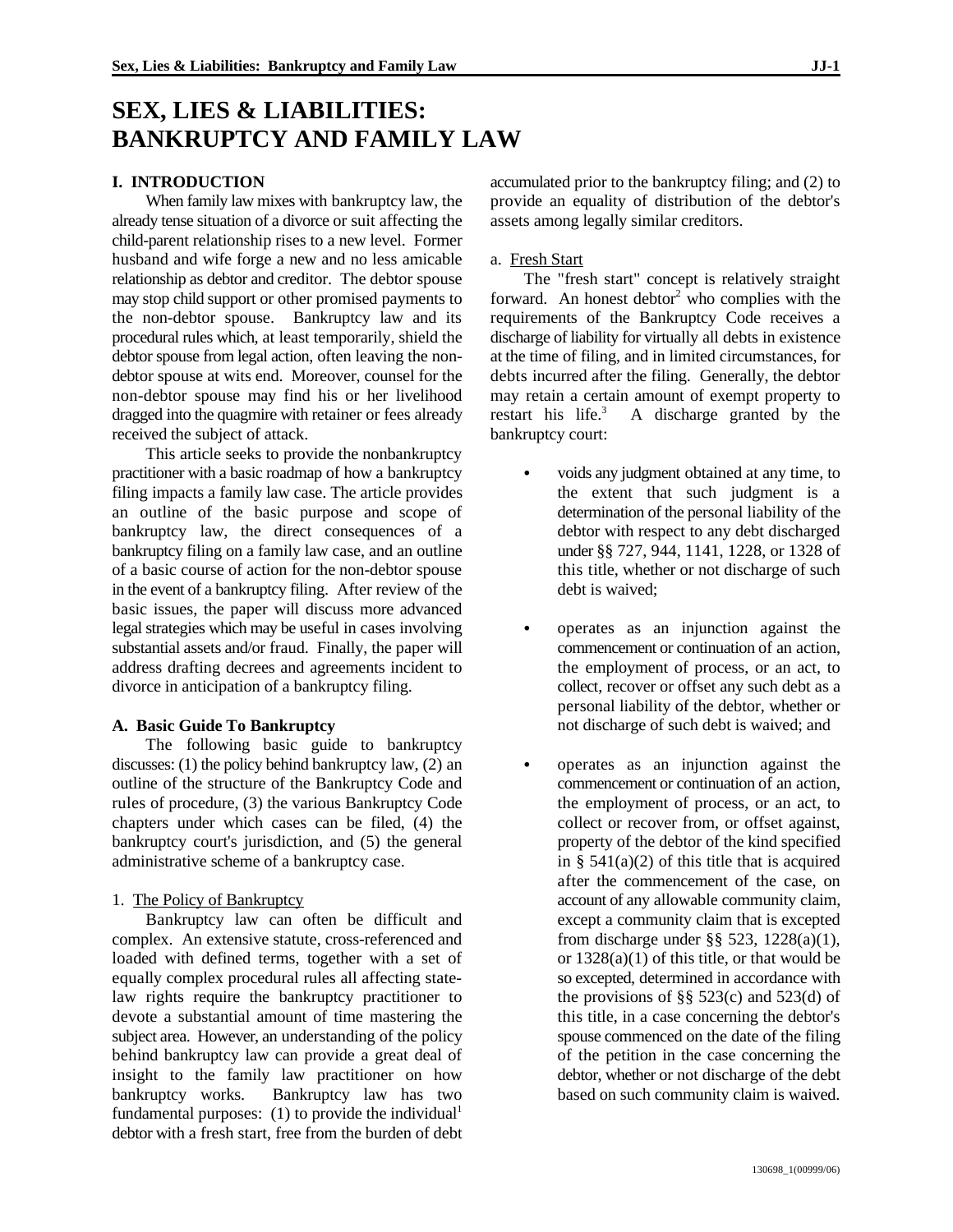11 U.S.C. § 524(a). Discharge, provides the debtor a established for support obligations pursuant to 11 "fresh start," free from creditors' claims. Discharge relegates creditors to recover their claims from the property of the bankruptcy estate.

While the scope of discharge is broad, three important limits to discharge exist. First, a discharge 1. The Statute is limited to a debtor's personal liability. Thus, to the The Bankruptcy Code is Title 11 of the United property, *see,* 11 U.S.C. § 524(e), unless the lien can be avoided under other provisions of the Bankruptcy Code. *See, e.g.*, 11 U.S.C. §§ 522(f), 544 and 545. Second, the discharge is limited to the debtor. Thus, the debtor's bankruptcy filing does not affect the liability of the debtor's spouse (as well as the liability of other co-debtors and guarantors). 11 U.S.C.  $§$  524(e). This is true even if the debtor has previously agreed to indemnify and hold the spouse harmless from such debts.<sup>4</sup> Third, the Bankruptcy 12 Adjustment of Debts of a Family Code limits the scope of discharge. Only the honest debtor can obtain a discharge, and even the honest debtor may not be able to claim that certain types of with Regular Annual Income debt are dischargeable in bankruptcy. *See, e.g.*, 11 U.S.C. § 523(a)(5) and (a)(15) (limiting discharge of In addition, the practitioner should also be aware that support obligations and other liabilities incurred in various provisions of Title 18 of the United States

preserve the debtor's assets for equitable distribution impact bankruptcy practice. to similarly situated creditors. In the absence of bankruptcy, a debtor who cannot pay all of his or her  $2.$  The Rules debts is subject to repeated "attack" by creditors using In addition to the Bankruptcy Code, the Federal state law remedies to collect their claims, i.e., Rules of Bankruptcy Procedure promulgated by the garnishment, attachment, and sequestration. Supreme Court, also regulate bankruptcy practice. The Generally, creditors' claims have one of three positions Federal Rules of Bankruptcy Procedure incorporate in bankruptcy: (1) secured claim, (2) priority the Federal Rules of Civil Procedure. There are nine unsecured claim, or (3) nonpriority, general unsecured parts to the Bankruptcy Rules claim. In the absence of bankruptcy, secured creditors foreclose their liens. The debtor's remaining unencumbered assets go to the diligent unsecured I Commencement of Case; Proceedings creditor who races to the courthouse first, or to those Relating to Petition and Order for Relief creditors whom the debtor chooses to pay first for II Officers and Administration; Notices; moral, social or other reasons. Commensurate with Meetings; Examinations; Elections; this over-arching policy, bankruptcy law also prevents Attorneys and Accountants the unequitable dismemberment of the debtor's assets III Claims and Distribution to Creditors and through a combination of the automatic stay, Equity Interest Holders; Plans 11 U.S.C. § 362, and transfer avoidance and recovery IV The Debtor: Duties and Benefits provisions, 11 U.S.C. §§ 549-550. Moreover, the V Court and Clerks Bankruptcy Code also proscribes a system of priority VI Collection and Liquidation of the Estate for distribution of the value of the debtor's nonexempt VII Adversary Proceedings property to creditors.<sup>5</sup> 11 U.S.C. § 507. Of particular VIII Appeals to District Court or Bankruptcy import to family law practitioners is the priority Appellate Panel

U.S.C. § 523(a)(5) discussed *infra* in Section IV.D.<sup>6</sup>

### **B. The Statute And The Rules**

extent a debt is secured by a lien or other interest in States Code and is generally cited as "11 U.S.C. property, the debt remains enforceable against the  $\frac{8}{5}$ . The Bankruptcy Code contains eight chapters:

| <b>Chapter</b> | <b>Description</b>                   |  |  |
|----------------|--------------------------------------|--|--|
|                | <b>General Provisions</b>            |  |  |
| 3              | Case Administration                  |  |  |
| 5              | Creditors, Debtors and the Estate    |  |  |
| 7              | Liquidation                          |  |  |
| 9              | Adjustment of Debts of<br>the        |  |  |
|                | Municipality                         |  |  |
| 11             | Reorganization                       |  |  |
| 12             | Adjustment of Debts of a Family      |  |  |
|                | Farmer with Regular Annual Income    |  |  |
| 13             | Adjustment of Debts of an Individual |  |  |
|                | with Regular Annual Income           |  |  |

connection with divorce proceedings). Code regarding federal crimes and criminal procedure, b. Equality of Distribution tax law and Title 28 of the United States Code The second policy of bankruptcy law is to regarding jurisdiction and judicial procedure also Title 26 of the United States Code regarding federal

attachment, and sequestration. Supreme Court, also regulate bankruptcy practice. The

### **Part Description**

- 
- 
- 
- 
- 
- 
- 
- 
- IX General Provisions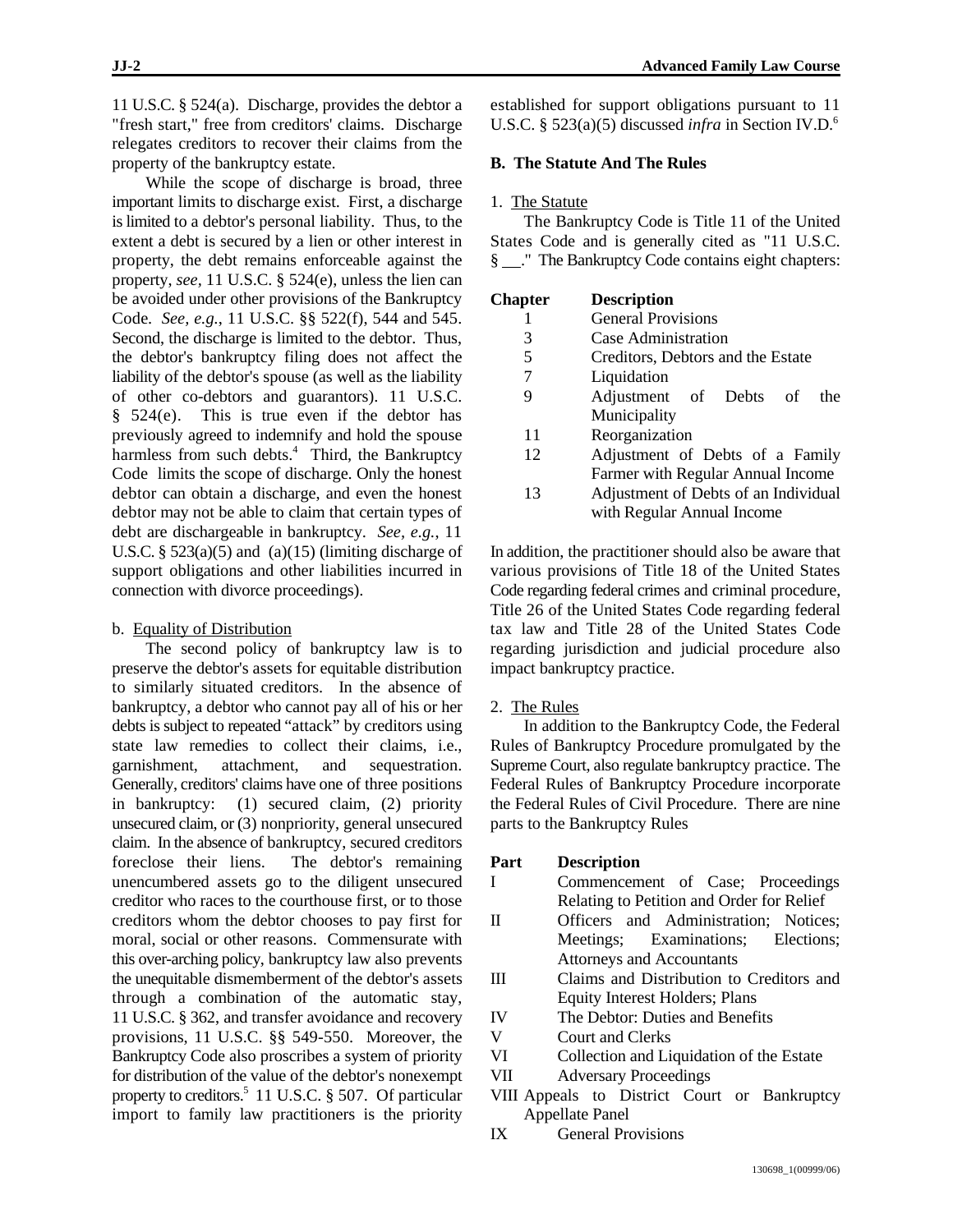As in state court, the practitioner should also 1. Chapter 7 - Liquidation review local rules of bankruptcy procedure as well as A case under Chapter 7 of the Bankruptcy Code

### **C. Practitioner's Note: Notice And Hearing**

Bankruptcy Code and its procedural rules is the transactions prior to bankruptcy, and prosecuting concept of bankruptcy court approval of certain avoidance actions (i.e., preference claims and actions after "notice and hearing." *See, e.g.*, 11 U.S.C. fraudulent transfers) to recover assets for the § 363(b) (sale of property of estate). Under 11. bankruptcy estate. 11 U.S.C. § 704. Having reduced U.S.C. § 102(1) the phrase "after notice and hearing:" the debtor's non-exempt property to cash and

- by a party in interest; or
- (ii) there is insufficient time for a hearing  $2.$  Chapter 11 Reorganization

Section 102 empowers the court to authorize action may also file bankruptcy under Chapter 11, whether or without a hearing, unless an opposing party objects. not the debtor is engaged in business. Toibb *v*. Bankruptcy courts in Texas have established a *Radloff,* 111 S. Ct. 2197 (1991). The advantage to a procedure for allowing for the use of a "negative Chapter 11 filing is the debtor's ability to remain in notice period." After an appropriate number of days possession of his property and continue operating his notice to parties in interest, the court will sign an order business. 11 U.S.C. §§ 1107 and 1108. As a authorizing the act in the absence of an objection. *See,* practical matter, a Chapter 11 proceeding is only *e.g*. Local Bankruptcy Rule of Procedure 9007 for appropriate in individual cases where substantial Northern District of Texas (20 day notice for most assets are at stake because such proceedings are motions). Accordingly, the nonbankruptcy complex and expensive. Often a debtor will file under practitioner must carefully review the bankruptcy Chapter 11 to retain control. However, as noted pleadings upon receipt and take note of the time to below, a debtor of modest means can obtain similar respond to ensure that if any action proposed by the results by reorganizing under Chapter 13. debtor spouse or his trustee is opposed, a timely Chapter 11 serves as a business reorganization

### **D. Chapter Filings**

various chapters. Chapters 1, 3, and 5 generally apply reorganization and remains in control of its assets, which an individual debtor typically files are trustee. *See* 11 U.S.C. §§ 1101, 1107 and 1108. Chapters 7, 11 and 13.<sup>7</sup> The chapter under which a Usually a debtor prepares a plan providing for a debtor files has a direct impact on his creditors' rights schedule of payments to creditors. The debtor may available chapters follows. terms of debt, including the maturity date, interest rate

any "special" requirements imposed by a particular is a liquidation bankruptcy. Under Chapter 7, a debtor judge to proceedings in his or her court. places all of its property in the hands of a private One aspect of bankruptcy practice "hidden" in the non-exempt property, examining the debtor's (A) means after such notice as is appropriate in the estate pursuant to the priority scheme proscribed the particular circumstances, and such by 11 U.S.C.  $\S$  507. $^8$  In the event an insufficient opportunity for hearing as is appropriate in the amount exists to pay in full a particular class of particular circumstances; but creditors, a pro-rata distribution is made and junior (B) authorize an act without an actual hearing if classes go unpaid. The debtor, on the other hand, may such notice is given properly and if--<br>keep his exempt property and receives a discharge to (i) such a hearing is not timely requested obtain the "fresh start." 11 U.S.C. § 727. trustee subject to proper exemption of some or all of the property. The trustee is charged with liquidating recovered any avoided transfers, the trustee distributes

to be commenced before such act must Chapter 11 of the Bankruptcy Code typically be done, and the court authorize such provides corporations and partnerships with an an act opportunity to reorganize their financial affairs and 11 U.S.C. § 102(1) (emphasis added). Importantly, however, has expressly held that individual debtors restructure their debt obligations. The Supreme Court,

response is filed and a hearing is set. tool. The goal of a Chapter 11 case is to reorganize a As noted above, the Bankruptcy Code contains "debtor-in-possession") is in charge of the to all cases. The operative bankruptcy chapters under unless creditors or the parties seek appointment of a and remedies. A brief description of each of the accomplish this by selling assets, restructuring the debtor's financial affairs through confirmation of a reorganization plan. Generally, the debtor itself (as and/or payment terms, and seeking consent of creditors to accept less than full payment on their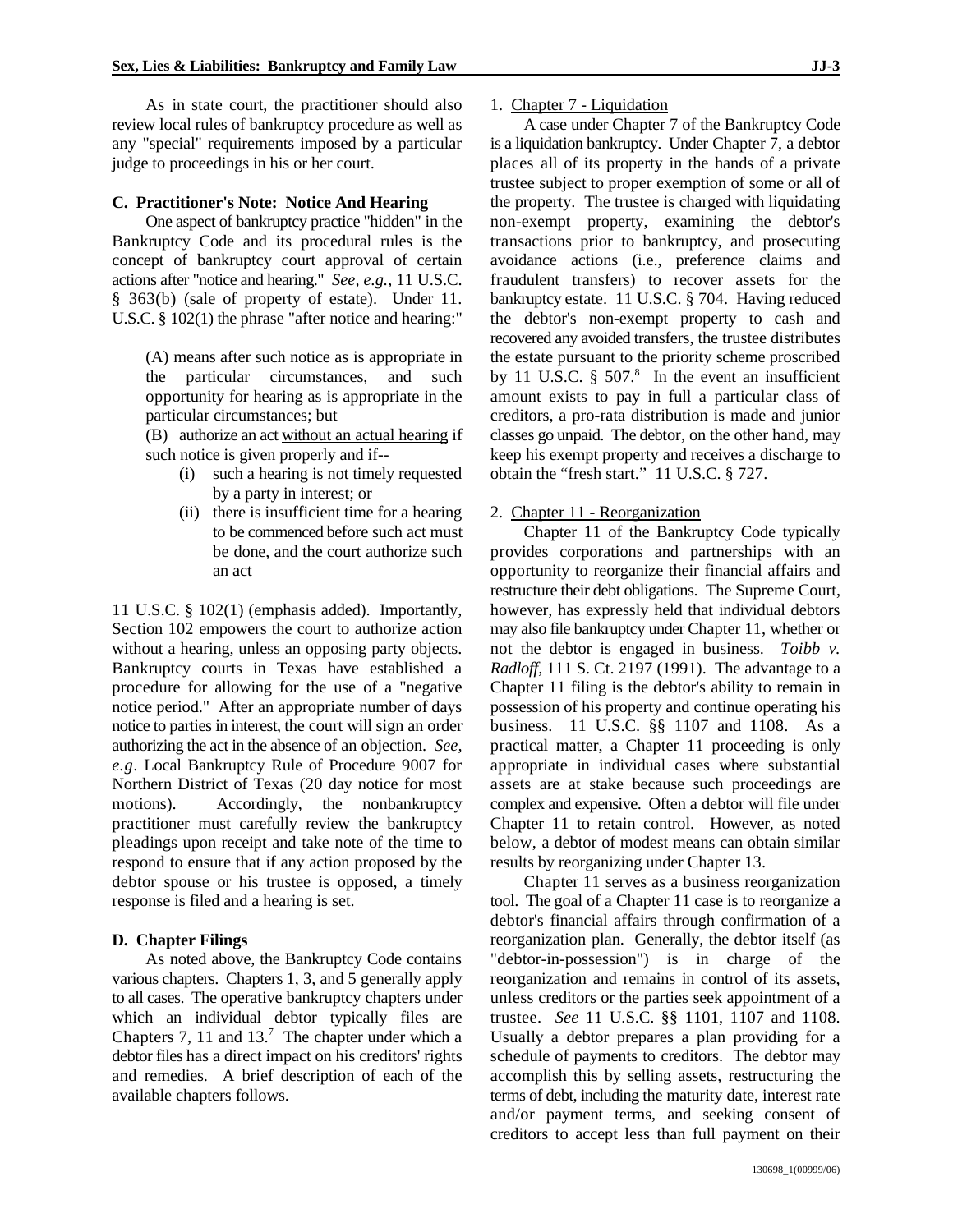provides the debtor with a discharge, provided the provides a broader scope of discharge by limiting the debtor continues to operate his or her business after type of debts which are non-dischargeable under 11 confirmation of the plan. "Bad acts" by the debtor such as fraud on the creditors may invalidate the Under Chapter 13, the debtor proposes a plan discharge 11 U.S.C. § 1141(d)(3)(C).<sup>9</sup> In addition, the under which he pays a portion of future earnings non-dischargeability of particular types of debt, necessary for execution of the plan to a courtincluding support and indemnity obligations, may also appointed trustee. Without the consent of the Chapter be non-dischargeable despite the confirmation of a 13 trustee and the unsecured creditors, the debtor at plan. 11 U.S.C. § 1141(d)(2). the very least must commit his "disposable income" to

wary of Chapter 11 proceedings, as they can create Disposable income is income received by the debtor problems for the family law practitioner regarding the which is not reasonably necessary for the maintenance payment of fees, regardless of who the family law or support of the debtor or dependents of the debtor. practitioner represents. This occurs because 11 U.S.C.  $\S$  1325(b)(2). If the debtor operates a community property becomes property of the business, disposable income is that income which is bankruptcy estate, thereby restricting its use by either necessary to continue, preserve, and operate the spouse without bankruptcy court authority. Thus, business. *Id.* counsel for both the debtor and non-debtor spouse Chapter 13 proceedings require particular must be careful to determine if they have been attention from the family law practitioner. Unlike properly authorized to receive payments after the Chapter 7 or 11 proceedings, a Chapter 13 debtor's filing of the case. Failure to do so may result in the spouse post-petition earnings are property of the bankruptcy court ordering disgorgement of fees and bankruptcy estate 11 U.S.C. § 1306. Accordingly, as preclude future payment. *See,* 11 U.S.C. §§ 549 and is discussed *infra*, it is difficult to attach such assets 550 (providing for avoidance and recovery of for the support and maintenance of the non-debtor unauthorized postpetition transfers of property of the spouse or children of the marriage without seeking estate). Also, many Chapter 11 cases do not result in relief from the automatic stay. *See* 11 U.S.C. a confirmed plan, but instead are converted to Chapter  $\S$  362(a). The debtor must carefully examine his 7. Chapter 7 administrative costs "prime" Chapter 11 reorganization plan and purported "disposable administrative costs. Thus, family law counsel income" to ensure that the plan includes future child employed by a debtor in Chapter 11 who later finds and spousal support payments. Otherwise, opposing that insufficient assets exist to pay Chapter 7 counsel should challenge the plan's feasibility. If the administration costs may have to forego fees and plan does not properly designate past-due child and disgorge any payment received from the Chapter 7 spousal support as a priority claim to be paid in full Trustee. To avoid this problem, family law counsel under the life of the plan, opposing counsel should must give careful attention to the financial situation of object to its confirmation. *See* 11 U.S.C. §§ 507(a)(7) the client in a Chapter 11 proceeding.  $and 1322(a)(2)$ . Once confirmed, the provisions of the

# with Regular Income 11 U.S.C. § 1327(a).

than Chapter 11. Congress designed Chapter 13 for that the debtor's nonsupport obligations will be individuals with relatively modest debt obligations. discharged upon completion of payments under a Only an individual with regular income who owes, on Chapter 13 plan notwithstanding 11 U.S.C. the date of filing of bankruptcy, non-contingent § 523(a)(15). Accordingly, under the proper liquidated unsecured debts of less than \$250,000 and circumstances, the debtor spouse may wish to consider non-contingent liquidated secured debts of less than a conversion of the debtor's Chapter 13 case to \$750,000 may be a debtor under Chapter 13. 11 Chapter 7. Conversely, the debtor spouse filing U.S.C. § 109 $(e)$ .<sup>10</sup> Chapter 13 allows a debtor to keep bankruptcy may wish to seek qualification under his property, including non-exempt property, reduce Chapter 13 to discharge nonsupport obligations. interest rates on debt, restructure payments on certain secured claims, cure delinquent mortgage payments

claims. In a business case, creditors may also receive over the length of the plan, pay out priority tax claims equity in the reorganized business. (such as income tax) over the length of the plan Confirmation of a plan of reorganization without interest or penalty. Additionally, Chapter 13 U.S.C. §  $523(a)$ .<sup>11</sup>

Family law practitioners should be particularly the funding of a plan. 11 U.S.C. § 1325(b). which is not reasonably necessary for the maintenance

3. Chapter 13 - Debt Adjustment of an Individual the plan provides for the claim of such a creditor. plan bind the debtor and each creditor, whether or not

Chapter 13 is a simpler form of reorganization The family law practitioner should also be aware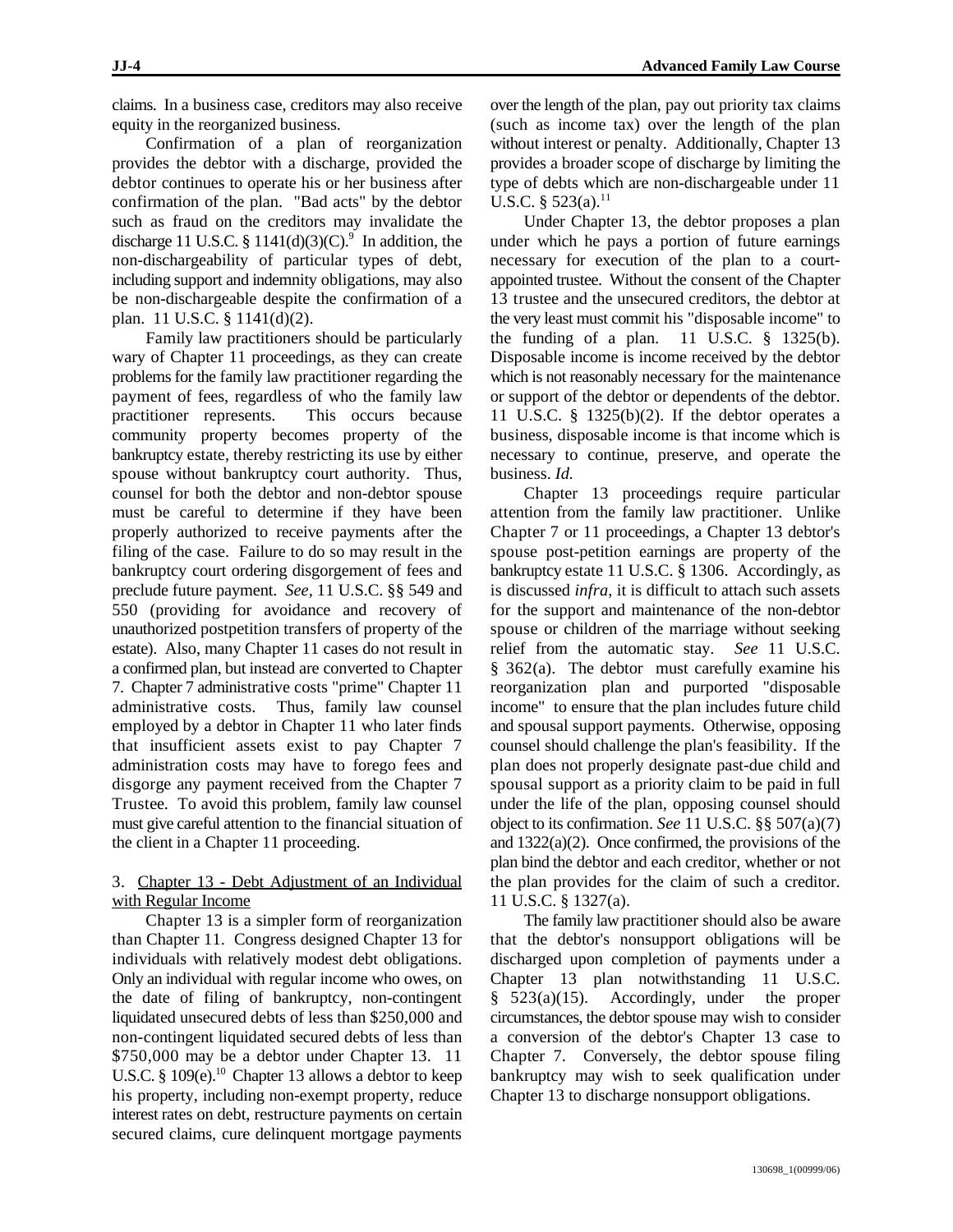### **E. The Bankruptcy Court And Its Jurisdiction**

### 1. The Court

The bankruptcy court is part of the federal court 4. Jurisdiction Over Civil Proceedings system. While a bankruptcy court is nominally an 28 U.S.C. § 1334(b) provides bankruptcy courts adjunct of the district court, the bankruptcy courts with "original but not exclusive jurisdiction over all operate virtually independently of the district court. In civil proceedings arising under Title 11, arising in or or all cases under, arising under, or related to the litigation often proceeds in other federal and state Bankruptcy Code are referred to the bankruptcy judge courts even though a bankruptcy court has jurisdiction for that district. 28 U.S.C.  $\S$  157(a). Nevertheless, to hear it. Particularly in the case of family law the district court retains the right to withdraw such proceedings, the bankruptcy court may choose to case or proceeding either *sua sponte* or upon the abstain from hearing a particular proceeding, remand resolution of the matter involves "consideration of originally filed in state court to proceed to judgment in both title 11 and other laws of the United States that court. regulating organizations or activities affecting The bankruptcy jurisdiction, although noninterstate commerce." 28 U.S.C. § 157(d). exclusive, is nevertheless paramount. The automatic

bankruptcy judges for a term of fourteen-year terms. precludes litigation in other courts from proceeding 28 U.S.C. § 152(a)(1). Bankruptcy judges are subject without consent of the bankruptcy court. 11 U.S.C. to removal during the term of their office "only for § 362. Alternatively, a bankruptcy court may enjoin incompetence, misconduct, neglect of duty, or physical litigation in other courts pursuant to 11 U.S.C. or mental disability and only by the judicial counsel of § 105(a). Further, subject to the bankruptcy court's the circuit." 28 U.S.C. § 152(e). In short, the decision to abstain or remand such an action, parties bankruptcy court looks and acts very much like a to the litigation may remove to the bankruptcy court district court, except that the bankruptcy court has a an action pending in another court prior to bankruptcy. more limited jurisdiction. 28 U.S.C. § 1452.

three different, but occasionally overlapping matters.<sup>12</sup>

jurisdiction of all cases under Title 11" in the case has not been withdrawn by the district court. bankruptcy court. The filing of the bankruptcy Core proceedings are matters directly related to the petition pursuant to 11 U.S.C. §§ 301-304 commences administration of a debtor's bankruptcy estate, a case under Title 11. The grant of exclusive adjustment of debt obligations and adjustment of the jurisdiction to the bankruptcy court over a bankruptcy debtor-creditor relationship. Core proceedings case precludes the filing of a bankruptcy petition in include, but are not limited to, allowance of claims state court. The distinction between a case, on one against the estate, proceedings to determine, avoid, hand, and civil proceedings, on the other, is important and recover preferences and fraudulent conveyances, because the bankruptcy court's exclusive jurisdiction dischargeability of the debtor and particular debts, only relates to cases. The filing of the petition and determinations of validity, extent and priority of liens proceedings on the petition itself, such as the trial of or other interest in property and other proceedings an involuntary bankruptcy petition or a motion to which affect the liquidation of the assets of the estate dismiss the petition, constitute part of the case. or adjustment of the debtor-creditor relationship. *See*

has not been the subject of any significant development by the courts to date.

accordance with 28 U.S.C. § 157, each district court, related to cases under Title 11." As jurisdiction over with the exception of Delaware, has ordered that any civil proceedings is non-exclusive, bankruptcy motion of a party, and is required to do so if the an action removed to it, or authorize an action

The courts of appeal for each circuit appoints stay imposed by a bankruptcy filing generally

2. Bankruptcy Court Jurisdiction to refer to anything that occurs in a case. "Proceeding" The Bankruptcy Court exercises jurisdiction over used in its broadest sense encompasses contested matters, adversary proceedings, and any disputes (1) cases pursuant 28 U.S.C. § 1334(a); (2) civil related to administrative matters in a bankruptcy case. proceedings pursuant to 28 U.S.C. § 1334(b); and (3) Bankruptcy court jurisdiction over civil proceedings is property pursuant to 28 U.S.C. § 1334(d). divided into "core" and "non-core" proceedings. Core 3. Jurisdiction Over Cases may determine fact and law and enter appropriate final 28 U.S.C. § 1334(a) vests "original and exclusive orders and judgments, so long as the reference of the Beyond this, the meaning of "case" is debatable but 28 U.S.C. § 157(b)(2). However, Congress has The Bankruptcy Code uses the term "proceeding" proceedings are proceedings which bankruptcy judges expressly excluded proceedings related to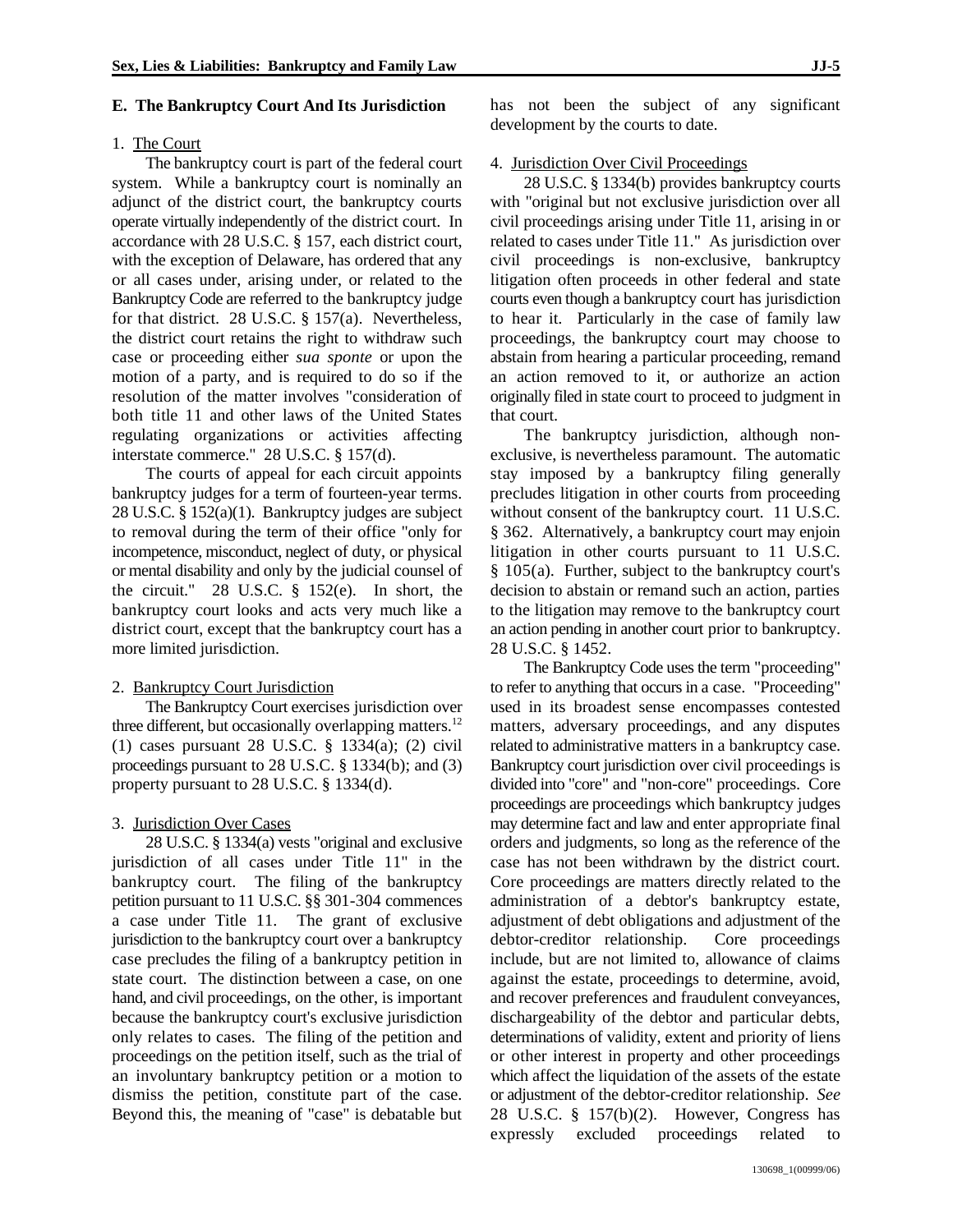non-core" proceedings. *Cf. In re Gallucci*, 931 F.2d debtor's property, the state court may not exercise 738 (11th Cir. 1991) (bankruptcy court may not hear jurisdiction over property of the debtor or property of non-core, nonrelated matters). A proceeding "relates the bankruptcy estate. See e.g., In re Palmer, 78 B.R. to" a bankruptcy case if its outcome affects the 402, 405-06 (Bankr. E.D.N.Y. 1987). amount of property available for distribution of the allocation of property to creditors. *In re Emerald Acquisition Corp.*, 170 B.R. 632 (Bankr. N.D. Ill. One matter causing confusion and frustration to 1994). In a non-core related case, absent the consent nonbankruptcy practitioners is the number of parties of the parties, the bankruptcy court must submit involved in the administration of the bankruptcy case. findings of fact and conclusions of law to the district These parties include the bankruptcy judge, the United court, which then enters judgment in the case. 28 States Trustee's office, a panel or private trustee, the U.S.C. § 157(c)(1) and (2). Case law has defined estate's professionals and, in limited circumstances, "related proceedings" as those proceedings that, in the examiners. While a detailed discussion of the roles of absence of a petition in bankruptcy, the parties could each of these parties to a bankruptcy case would bring in a state or district court. *See Moody v. Amoco* provide a topic for an entirely separate paper, a brief *Oil Company*, 734 F.2d 1200 (7th Cir. 1984) cert. description is necessary for understanding the basics den'd, 469 U.S. 982 (1984)*. See also, In re Best* of bankruptcy. *Prod. Co., Inc.*, 168 B.R. 35 (Bankr. S.D. N.Y. 1994)*.*

The bankruptcy judge determines whether a 1. The Bankruptcy Judge matter is core or non-core. *Eubanks v. Esenjay Petro.* Although technically not an "administrator," the *Corp.*, 152 B.R. 459 (E.D. La. 1993). The judge may bankruptcy judge (as described above) presides over make this determination on her own motion or upon cases and proceedings before the bankruptcy court. the timely motion of a party. 28 U.S.C.  $\S$  157(b)(3). The role of the bankruptcy judge is comparable to that The bankruptcy judge's determination that a of other judges, i.e., to act as a finder of fact and to proceeding is core -- either express or implied from his make conclusions of law based on presentation of entering a final order -- is presumably subject to evidence and argument to the court. The absence of review on appeal. However, unless the objecting party the bankruptcy judge in administration is a noteworthy appeals the determination in a timely fashion and the development of modern bankruptcy. Prior to the court reverses its decision, the final judgment or order enactment of the Bankruptcy Code, the bankruptcy will bind the parties even though the matter may have judge not only exercised judicial decision-making been truly non-core. *See DuVoisin v. Foster (In re* authority, but also supervised the administration of *Southern Indust. Banking Corp.*), 809 F.2d 329, 331 bankruptcy cases. The dual-role of the bankruptcy (6th Cir. 1987). judge was, in the opinion of many, the most glaring

exclusive jurisdiction over all property, wherever informal contact among the bankruptcy judge, located, of the debtor and the estate as of the lawyers, and others participating in the bankruptcy commencement of the case. This section makes clear administration. For this reason, the Bankruptcy Code that a bankruptcy proceeding constitutes, in large separates the judicial and administrative functions. measure, an in rem action for the purposes of The United States Trustee's Office performs the collection, liquidation, and distribution of an estate. administrative functions previously handled by To this end, the bankruptcy court has exclusive bankruptcy judges. jurisdiction over virtually all the debtor's property 2. The United States Trustee interests, disputes, ownership or lien interests in that The United States Trustee operates under the property and about its disposition. In general, the supervision of the United States Attorney General. property is accorded the bankruptcy court's protection, The twenty-one regions, which consist of groups of even if it was subject to the jurisdiction of another federal judicial districts, comprise the United States court at the time the bankruptcy petition was filed. Trustee system. 28 U.S.C. § 581(a). The Attorney This jurisdictional provision directly affects any General appoints a United States Trustee for each

determination of personal injury awards or wrongful divorce action the non-debtor spouse may seek to death claims from the bankruptcy court's core judicial commence or which is ongoing when the bankruptcy authority. 28 U.S.C. § 157(b)(2)(O). proceeding is filed. Absent abstention by the Bankruptcy courts may also hear "related bankruptcy court of its exclusive jurisdiction over the

### **F. Bankruptcy Administration**

5. Jurisdiction Over Property nature of administrative duties imposed by the court 28 U.S.C. § 1334(e) grants the bankruptcy court under the Bankruptcy Act encouraged, if not required defect in the former bankruptcy system. The very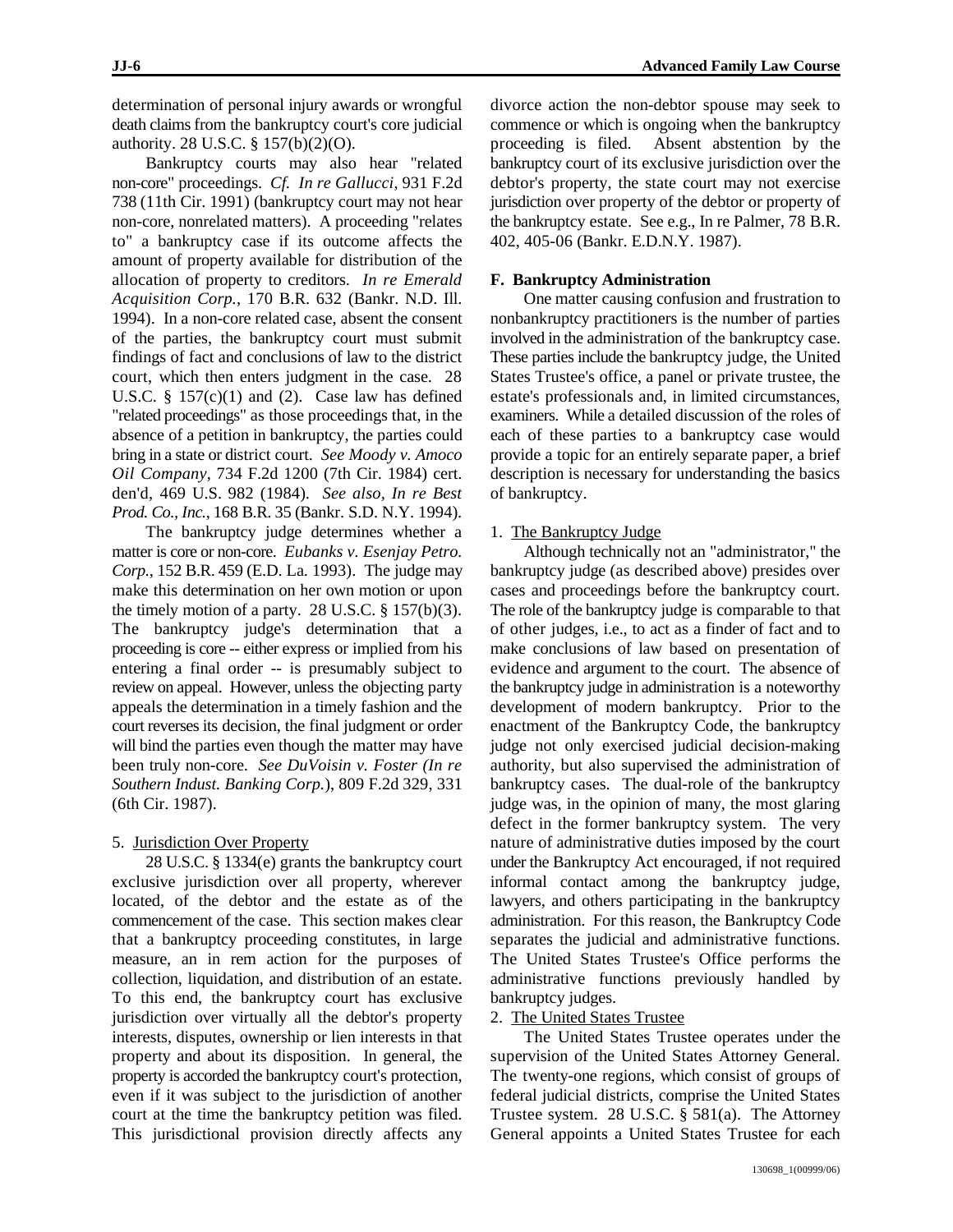generalsupervisory power over United States Trustee interim trustee from a panel of private trustees as well as the power of removal. 28 U.S.C. §§ 581(a) maintained by the United States Trustee. Panel - (c) and 586(c). The United States Trustee for a trustees are usually attorneys, accountants, or other given region has a staff of attorneys, accountants and persons who have met the Attorney General's other professionals who assist him in performing his education and business experience requirements. In statutory duties. The statutory duties any given case, a trustee may be appointed from

responsibility of appointing individuals from the post a sizeable bond to protect creditors and other private sector who actually administer Chapter 7 parties relying on his performance from malfeasance. bankruptcy cases. When no trustee from the private At the meeting of creditors held pursuant to 11 sector is available or desires to serve in a particular U.S.C. § 341(a), if a quorum of creditors holding at case, the United States Trustee staff member may act least twenty percent (20%) of the amount of as trustee for that particular case. 11 U.S.C. outstanding unsecured claims call for an election, § 701(a)(2). In Chapter 11 cases, the United States properly qualified unsecured creditors may elect their Trustee appoints a private trustee, if the court orders own trustee by a majority vote. 11 U.S.C. § 702(c). the appointment, and creditor committee(s) when An elected trustee need not be a member of the panel. appropriate. In Chapter 13 cases, the United States However, due to the substantial effort needed to elect Trustee supervises the operations of the standing a trustee, it rarely happens. If no other trustee is trustee appointed to administer such cases. elected, then the interim trustee serves as the

supervising the administration of all cases as well as  $\S$  702(d). the actions of private trustees who serve in any In Chapter 11 reorganization cases, a debtor-inparticular case. 28 U.S.C. §§ 586(a)(3) and 586(b). possession is the normal practice. On occasion To fulfill this responsibility, the United States Trustee creditors may move for the appointment of a Chapter monitors: (1) applications for employment of 11 trustee until the time of confirmation of plan. *See*, professionals and their compensation and 11 U.S.C. § 1104. In Chapter 13 cases, there is reimbursement for expenses, (2) plans filed in ordinarily a standing trustee in each district to whom reorganization cases, and (3) disclosure statements in all Chapter 13 cases are assigned as petitions are filed. Chapter 11 cases. The United States Trustee ensures The creditors do not have the opportunity to elect a that the debtor files all required schedules, reports, and trustee in a Chapter 13 case. other papers in a timely and proper manner and that Panel trustees receive compensation for their filing fees and other fees are paid. The Bankruptcy services based on a percentage of distribution to Code also authorizes the United States Trustee to creditors. *See* 11 U.S.C. § 326. Trustees are also report to the court his views concerning all matters of reimbursed for their actual expenses. 11 U.S.C. administration and to take any necessary steps to § 330. All such fees and expenses are paid prior to ensure that cases under the Bankruptcy Code proceed any distribution to unsecured creditors. 11 U.S.C. as expeditiously as possible. 28 U.S.C. § 507(a). § 586(a)(3)(A)-(H). However, the United States Trustee does not have his own enforcement powers. 4. The Estate's Professionals The United States Trustee cannot make orders in the A private trustee (as well as a debtor-insense that a court or even an administrative agency can possession and a Chapter 11 creditors' committee) has make orders. Rather, the United States Trustee the right to seek court authorization to employ exercises his influence through his standing to file attorneys, accountants and other professionals at the appropriate motions, complaints and objections that expense of the bankruptcy estate. *See*, 11 U.S.C. seek a ruling by the bankruptcy court. 11 U.S.C. §§ 327(a), 1103(a) and 1107(a). Before professionals § 307. render services, the court must authorize their

In Chapter 7 cases, the panel or private trustee is U.S.C. §§ 327-331 the representative of the bankruptcy estate charged with the actual administration the estate's assets. 11 U.S.C. § 323. Promptly after a petition is filed, or an order for relief is entered in an involuntary case under

region to a five-year term. The Attorney General has Chapter 7, the United States Trustee appoints an The United States Trustee has the initial outside the panel. However, any such trustee must

The United States Trustee is responsible for permanent trustee for the Chapter 7 case. 11 U.S.C.

3. Panel or Private Trustees court must review and authorize payment. *See*, 11 employment and before receiving remuneration the

### **II. IMMEDIATE CONSEQUENCES OF A BANKRUPTCY FILING ON A FAMILY LAW CASE**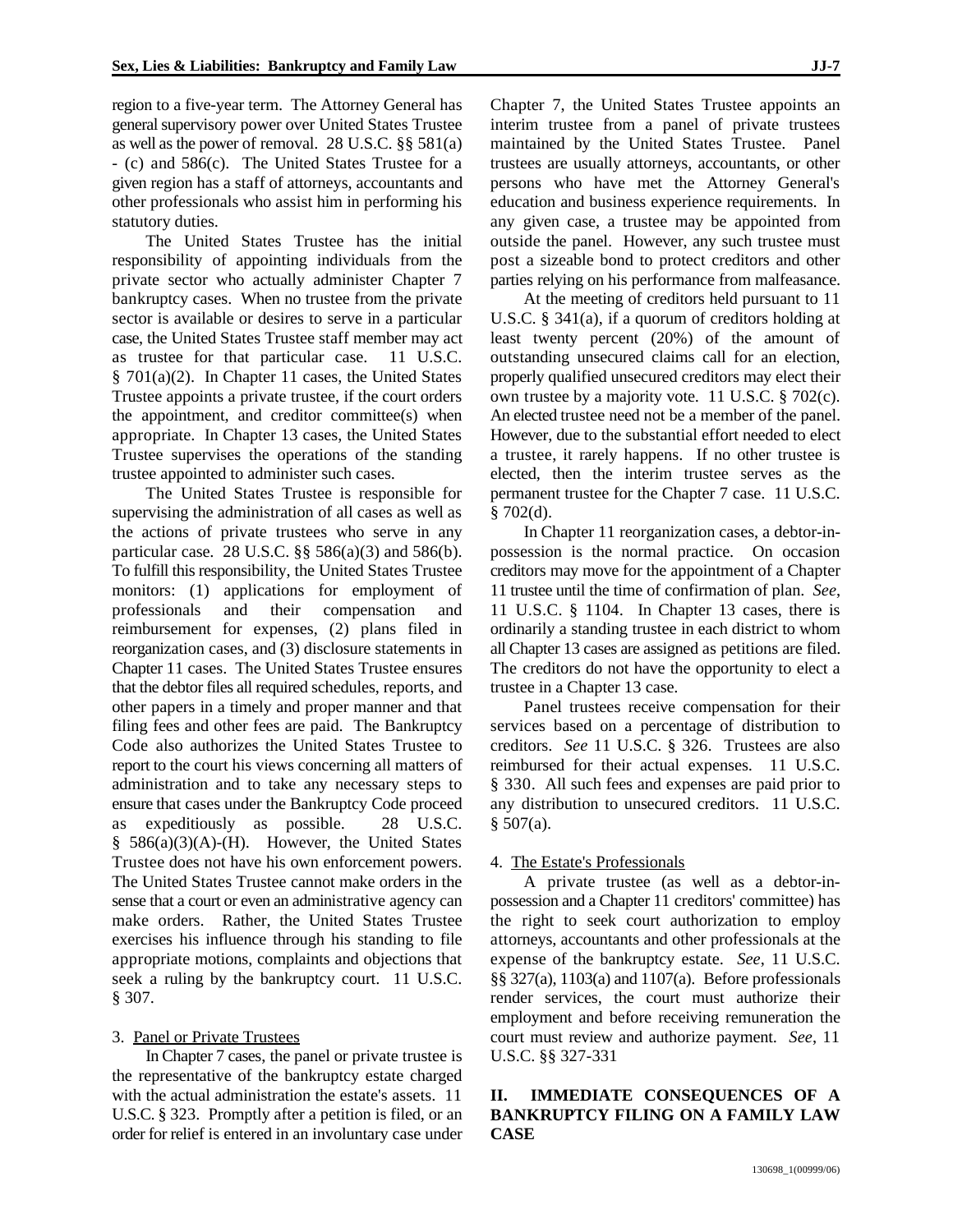The filing of a petition for bankruptcy creates: *White (In re White*), 851 F.2d 170 (6th Cir. 1988).

### **A. The Automatic Stay**

further notice, an automatic stay is immediately judgment, but require that the bankruptcy case govern created. 11 U.S.C. § 362.<sup>13</sup> In nontechnical terms, the enforcement of the judgment. *See, e.g. In re Palmer*, automatic stay is the mother of all temporary 78 B.R. 402, 406 (Bankr. E.D. N.Y. 1987). *See, Pope* created. 11 U.S.C.  $\S 362$ .<sup>13</sup> In nontechnical terms, the injunctions. The automatic stay precludes a non- *v. Wagner (In re Pope)*, 209 B.R. 1015 (Bankr. N.D. debtor spouse from continuing or taking any actions Ga. 1997) (bankruptcy court must accord full faith against the debtor spouse and his property. The and credit to judgment of state court that stay not automatic stay remains in place until one of the applicable under 11 U.S.C.  $\S 365(b)(2)$ ). following events: (1) the case is closed; (2) the case is dismissed; (3) the debtor is discharged; or (4) a court 2. Bankruptcy Filing During Divorce Action order terminates or modifies the stay. 11 U.S.C. § The bankruptcy filing by a spouse during the 362(c), (d), (e) and (f). Intentional violations of the course of an already filed divorce action will automatic stay are sanctionable. 11 U.S.C. § 362(h). immediately bring the divorce action to a halt. *In re* The Fifth Circuit considers actions taken in violation *White*, 851 F.2d at 171. Again, the non-debtor spouse of the stay voidable rather than void. *See, Sikes v.* must seek relief in the bankruptcy court to continue *Global Marine*, 881 F.2d 176 (5th Cir. 1989). litigating the divorce action. As discussed *infra*, However, the Texas Supreme Court in *Howell v.* bankruptcy judges usually will grant relief from the *Thompson*, 839 S.W.2d 92 (Tex. 1992) has held that stay as they have little desire to handle a domestic acts taken by state courts in violation of the stay are relations case. *In re White*, 851 F.2d at 172-173 void. *See also*, *Thomas v. Miller*, 906 S.W.2d 260 (bankruptcy court wise to defer to the divorce court's (Tex.App.--Texarkana 1995, no writ). Accordingly, expertise on the question of characterization of if a judicial determination from a Texas state court is property). As noted above, the bankruptcy court, necessary and the automatic stay affects that however, is likely to require that enforcement actions determination, seek relief from the automatic stay.  $14$  occur in the bankruptcy case.

The automatic stay affects a family law case differently depending on the stage of the family law 3. Bankruptcy Filing after Divorce Action Is proceedings. Completed

filing of the divorce action by either spouse, the agreement incident to divorce against the debtor bankruptcy filing will preclude the filing of a divorce spouse outside the bankruptcy court without relief action by the non-debtor spouse. This is due to the from the automatic stay. Thus, if monetary division of the marital estate pursuant to a divorce obligations from the property division remain unpaid proceeding. Tex. Fam. Code § 7.001. However, a at the time of filing, the non-debtor spouse must debtor spouse is technically not prohibited from filing pursue her claim in the bankruptcy court by: (1) filing for divorce while the stay is in place. *See, McMillan* of a Proof of Claim; (2) prosecuting *v. MBank Fort Worth, N.A.,* 4 F.3d 362 (5th Cir. non-dischargeability action; and (3) seeking relief 1993); (debtor not bound by automatic stay) *Freeman* from the automatic stay to pursue enforcement in state *v. Commissioner of Internal Revenue*, 799 F.2d 1091 court. However, recent amendments to Section 362 of (5th Cir. 1986) (same). As a practical matter, the the Bankruptcy Code provide that the non-debtor debtor who wants to file for divorce should be spouse (or other dependent of the debtor) may seek to prepared to consent to relief from the stay for the non- enforce future or past-due support obligations owed debtor spouse, as it is unlikely that the state court will by the debtor, i.e., alimony or child support, without allow only one side to present its case. If the non- the need to seek relief from the stay; provided, debtor spouse wants to proceed with a divorce action, however, the non-debtor spouse proceeds against she must obtain relief from the automatic stay as property which is not property of the bankruptcy provided in 11 U.S.C. § 362(d). *See, e.g., White v.* estate. 11 U.S.C. § 362(b)(2).<sup>15</sup> Nevertheless, this

(1) an automatic stay; and (2) the bankruptcy estate. As discussed more fully *infra*, while relief from the As set forth below, these two results of a bankruptcy stay is likely, the bankruptcy court has broad authority filing dramatically affect a family law case. to structure the scope of relief from the automatic stay Upon the filing of a bankruptcy petition, without courts will often allow the state court to render automatic stay is the mother of all temporary 78 B.R. 402, 406 (Bankr. E.D. N.Y. 1987). *See*, *Pope* so as to limit the authority of the state court to proceed with the divorce action. For example, bankruptcy

1. Bankruptcy Filing Before Divorce Filing will prevent the non-debtor spouse from seeking If the debtor spouse files bankruptcy prior to the judicial enforcement of the divorce decree and/or any A bankruptcy filing by one spouse after divorce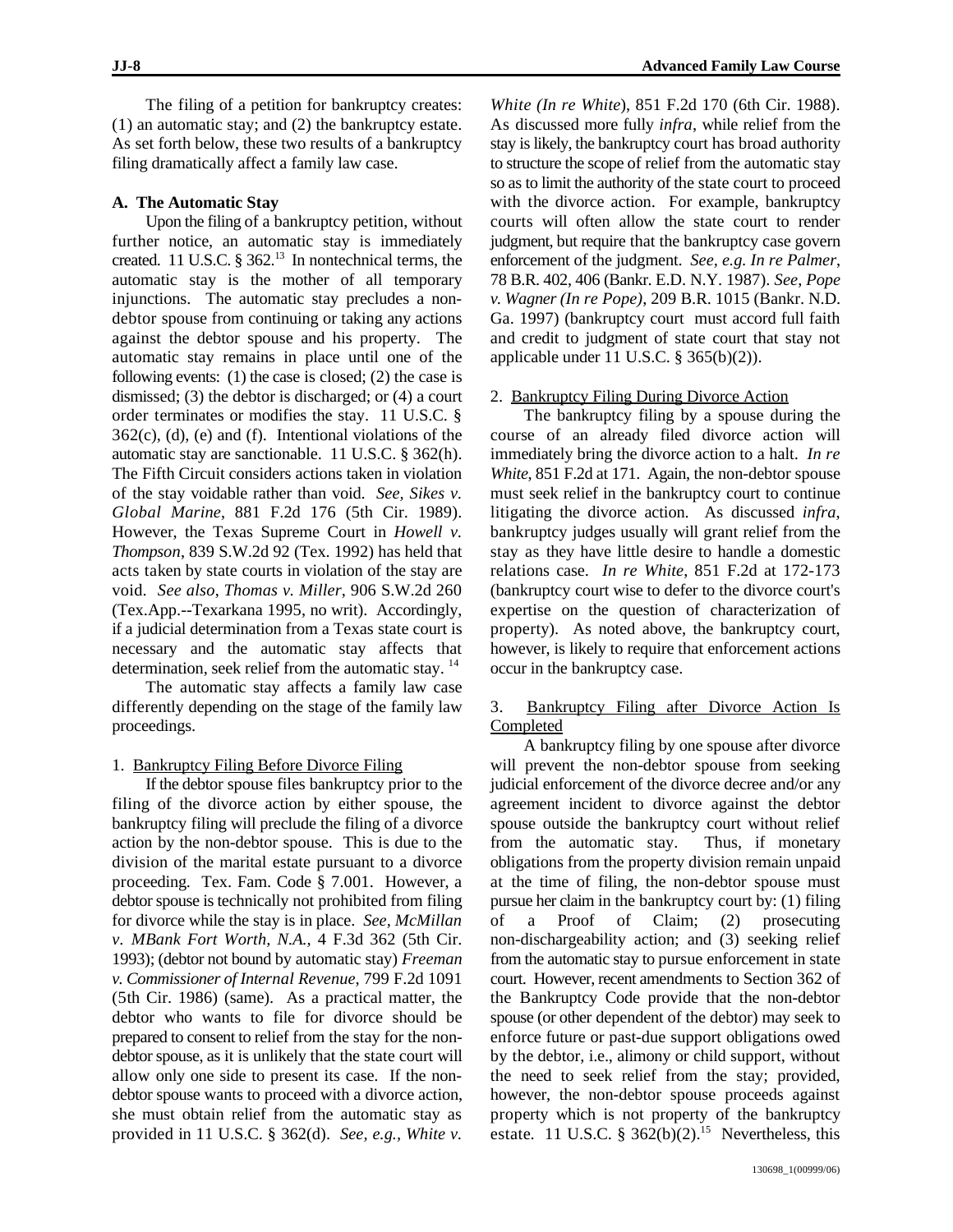answer to this question is discussed below after a brief damages to the debtor in the amount of \$250.00. public service announcement. Thus, the court awarded the debtor \$1,187.50 because

impact of the automatic stay on the non-debtor spouse. *See Meis-Nachtrab v. Griffin (In re Meis-Nachtrab)*, In the spirit of service to the bar, this paper will 190 B.R. 302 (Bankr. N.D. Ohio 1995). digress to remind practitioners of the impact of the automatic stay on their own actions. The following story should serve as a reminder to counsel.

The debtor filed a bankruptcy petition under Chapter 13 of the Bankruptcy Code. The debtor The filing of a bankruptcy petition creates an scheduled her debt to her former domestic relations estate. The estate includes all of the debtor's legal and lawyer as an unsecured claim. In a telephone equitable interest in property as of the commencement conversation, the debtor informed her domestic of the case, 11 U.S.C. § 541(a)(1), subject to the relations lawyer that she filed a Chapter 13 petition. debtor's right to exempt property from the estate In addition, the domestic relations lawyer received pursuant to 11 U.S.C. § 522. Further, while most notice from the court of the debtor's Chapter 13 filing. property acquired by a debtor after the bankruptcy

her domestic relations lawyer represent her in "windfalls" that the debtor acquires or becomes negotiating a settlement of a debt imposed on her by entitled to acquire within 180 days after the filing of her divorce decree. The debtor agreed to pay her the bankruptcy petition such as: (1) by bequest, domestic relations lawyer for postpetition services devise or inheritance; (2) a result of a property rendered as such services were incurred. The domestic settlement agreement with the debtor's spouse, or of an relations lawyer also maintained that she and the interlocutory or final decree; or (3) benefits of a life debtor entered into a postpetition oral contract which insurance policy or death benefit plan, are property of required the debtor to pay prepetition fees. The the estate. 11 U.S.C.  $\S$  541(a)(5). Property of the domestic relations lawyer sent the debtor bills for the estate also includes proceeds, products, offspring, prepetition fees. The rents or profits from property of the estate, except

performed postpetition legal services for the debtor, debtor after commencement of the case. 11 U.S.C. § the dollar amount of such services was de minimis,  $541(a)(6)$  In addition, property of the estate includes totaling \$75. The debtor made postpetition payments any interest in property that the estate acquires after to her domestic relations lawyer in the amount of commencement of the case, i.e., through a legal action \$450. Such as an avoidance lawsuit. 11 U.S.C.

The debtor then sued her domestic relations lawyer for the return of the \$375 collected in violation As the estate is a statutory successor to the of the automatic stay. The debtor also sought the debtor, the filing of a petition, as a general award of attorneys' fees in the amount of \$875. The proposition, marks the creation of the estate. 11 debtor also alleged damages in the amount of \$2,500 U.S.C. § 541(a). The concept of an "interest" for for emotional distress. In addition, the debtor sought purposes of section 541 includes title or fee, if in a punitive damages in the amount of \$5,000. non-technical sense the debtor owns the property; a

relations lawyer willfully violated the automatic stay. right; a lien, a possessory right or any other kind of The bankruptcy court rejected the domestic relations interest that derives from the debtor's relationship to lawyer's argument that the agreement to repay the property. By operation of law, the estate takes over prepetition debt did not violate the stay Instead, the the debtor's position with respect to all property, both bankruptcy court found such agreement violated the exempt and non-exempt. However, an individual discharge injunction of Section  $524.^{16}$  The bankruptcy court awarded the debtor \$375 of damages, the U.S.C. § 522(b). amount collected from the debtor in violation of the In the case of ongoing divorce actions, family law automatic stay. The bankruptcy court awarded the practitioners will want to take note that property of the debtor additional damages in the amount of \$562.50 estate also includes community property over which

begs the question: what is property of the estate? The for attorneys' fees. Further, the court awarded punitive counsel tried to collect fees of approximately \$2,600.

4. A Reminder to Counsel The moral to the story: If your client files The foregoing discussion has focused on the bankruptcy, do not try to collect your outstanding fees.

### **III. THE BANKRUPTCY ESTATE**

### **A. The Estate**

After the petition date, the debtor requested that petition's filing is not property of the estate, certain Although the domestic relations lawyer earnings from services performed by an individual §  $541(a)(7)$ .<sup>17</sup>

The bankruptcy court found that the domestic limited or life estate; a leasehold interest; a contract debtor is entitled to exempt certain property. 11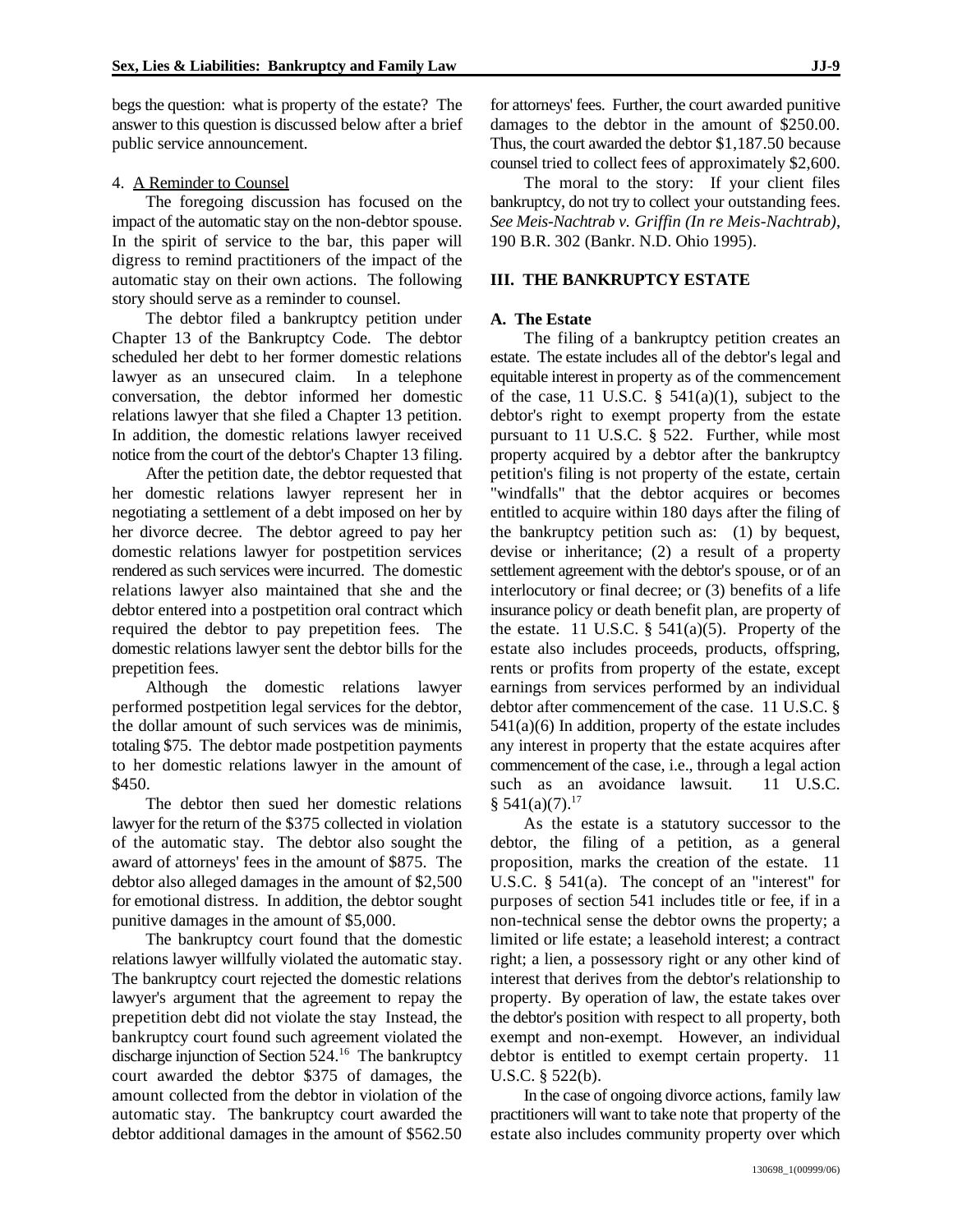the debtor has any legal management power or control, from general unsecured claims. Thereafter prepetition or that is subject to the claims of the debtor's creditors. unsecured creditors other than taxing agencies holding 11 U.S.C. § 541(a)(2). Under Texas law, debts nondischargeable claims and claimants for spousal or contracted during the marriage are presumed to be on child support usually cannot reach property claimed as the credit of the community and are joint community exempt. 11 U.S.C. § 522(c). Further, exempt obligations unlessthe creditor agreed to look solely to property is not ordinarily available to pay any part of the separate estate. *Cockerham v. Cockerham*, 527 the administrative expenses of the case. 11 U.S.C. S.W.2d 162 (Tex. 1975). Thus, if the parties are not § 522(k). However, purchase money liens on exempt divorced and community creditors exist, the entire property which existed prior to filing are enforceable. interest of both spouses in that property, and not  $11 \text{ U.S.C.}$  § 522(c). merely the debtor's interest, becomes part of the Under the Bankruptcy Code, the debtor has a bankruptcy estate of the first spouse to file choice between a specified list of federal exemptions bankruptcy. 11 U.S.C. § 541(a)(2)(B).<sup>18</sup> The family and the exemptions provided by state law. Any state practitioner should be aware that property of the estate is granted the power to "opt out" of the federal will include any unused retainer held by either the exemption alternative pursuant to 11 U.S.C. debtor or non-debtor spouse's counsel if it is paid from  $\S$  522(b)(1) and thus limit its domiciliaries to statecommunity funds. Likewise, counsel for the non- created exemptionsin their bankruptcies. Since Texas debtor spouse must advise her client that all bank has not opted out, the federal and state exemptions are accounts created with community funds are likely available to Texas debtors. Given Texas' extremely property of the bankruptcy estate. Accordingly, any generous exemptions pursuant to Texas Property Code action taken to use or transfer such property can Chapters 41 and 42, most debtors in Texas utilize expose the counsel or non-debtor spouse to liability to state law exemptions; however, in limited the bankruptcy estate (or debtor-in-possession) for circumstances — particularly where the debtor's assets such funds. Are of limited value or are primarily cash or cash are of limited value or are primarily cash or cash

property of the estate - an individual's post-petition greater protection.<sup>20</sup> Nevertheless, the debtor must earnings are not part of the estate. 11 U.S.C. choose between state or federal exemption schemes §  $541(a)(6)$ .<sup>19</sup> Thus, in Chapter 7 and 11, a debtor's and cannot mix the two. Spouses who are joint postpetition earnings and property acquired after filing debtors or whose cases are jointly administered must remain available to the party seeking to enforce make the same choice or they will be deemed to have support claims pursuant to 11 U.S.C.  $\S$  362(b)(2) elected the federal scheme. 11 U.S.C.  $\S$  522(b). without relief from the automatic stay. 11 U.S.C. § 522(1) implemented by Bankruptcy

prepetition property interests of the debtor at exemptions. Normally the debtor's schedules his bankruptcy pass to the bankruptcy estate. First, any Chapter 13 statement must specify the items claimed power that the debtor can exercise only for someone as exempt. *See* Bankr. R. 1007 and 4003. A else's benefit, i.e., power of appointment under a will dependent, which may include an estranged or former that prohibits appointments to the debtor himself or to spouse with children, however, can claim exemptions his estate, is excluded from the estate. 11 U.S.C. if the debtor fails to do so. Counsel for non-debtor § 541(b)(1). Second, under 11 U.S.C. § 541(c)(2), a spouses will want to note that they must timely file spend-thrift trust, precluding the debtor's ability to any objections to exemptions within thirty days of the transfer his beneficial interest in a trust, is not date originally scheduled for the meeting of creditors property of the bankruptcy estate, if the spend-thrift under 11 U.S.C. § 341(a); otherwise, the debtor's restriction is enforceable under applicable non- claimed exemptions are automatically allowed. 11 bankruptcy law. This includes not only traditional U.S.C. § 522(l); *See Taylor v. Freeland & Kronz*, 112 spend-thrift trust under state law, but also the debtor's S.Ct. 1644 (1992) (exemption, even though not interests in an ERISA qualified pension plan. authorized under law, is allowed absent timely *Patterson v. Shumate*, 112 S.Ct. 2242 (1992). objection).

### **B. Exempt Property**

start is through its exemption provisions. 11 U.S.C. spouse holding a claim for alimony could pursue the § 522(b) authorizes an individual debtor to exempt debtor's homestead after bankruptcy even though certain property — that is to take from the estate free under Texas law the property would have been

However, there is an important exception from equivalents — the federal exemptions may provide

There are two other exceptions to the rule that all Rule 4003 governs the procedure for obtaining

One way the bankruptcy provides a debtor a fresh *Davis*, 105 F.3d 1017 (5th Cor. 1997) that an ex-In one of the most interesting and significant decisions in this area, the Fifth Circuit ruled in *In re*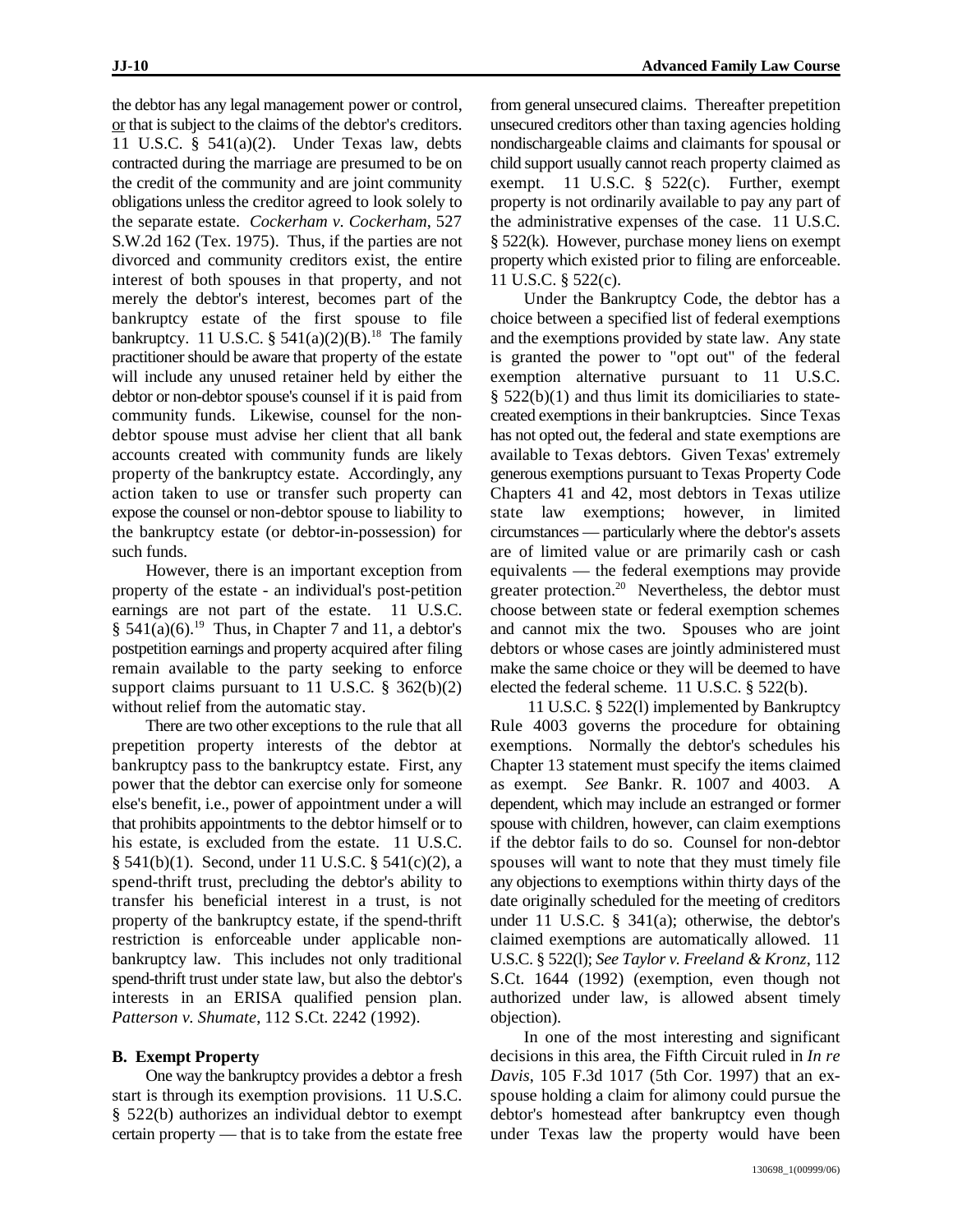protected from such claim if no bankruptcy had been A spouse or ex-spouse may have secured claims consequences of this case in advising clients priority claims (for unpaid support or maintenance)

### **IV. WHAT TO DO AFTER A BANKRUPTCY FILING**

a bankruptcy filing, this paper comes to the nuts and space with "determined." Nevertheless, the claimant bolts section for family law practitioners: "What does must exercise reasonable diligence, as a proof of claim the non-debtor spouse do after the bankruptcy filing of is filed under penalty of perjury. In the event the the debtor spouse?"<sup>21</sup> In part, the stage of the family precise amount and nature of a claim is known, as in law case dictates the actions of the non-debtor spouse. the case when the divorce has been completed, proofs The majority of bankruptcy cases require the non- of claim should be completed in detail, both as to class debtor spouse to take one or more of the following and amount. It is also important to attach supporting basic actions: (1) file a Proof of Claim; (2) file notice documentation to the Proof of Claim such as the of intervention as child support creditor; (3) seek Divorce Decree, the agreement incident to divorce, or modification of the automatic stay; and (4) prosecute temporary support orders. nondischargeability actions. By filing a Proof of Claim, the non-debtor spouse

### **A. Filing a Proof of Claim**

non-debtor spouse can take in response to her spouse's nondischargeable under applicable law.<sup>23</sup> Filing of the bankruptcy filing. Typically, the court will include a Proof of Claim also assures the non-debtor spouse that Proof of Claim form in a notice of bankruptcy filing. she has the right to be heard in any phase of the case. Official Bankruptcy Form 10. The deadline for filing In filing a Proof of Claim, it is important to serve a a Proof of Claim differs depending on the chapter copy of the Proof of Claim on the debtor, the debtor's under which the debtor has filed and the local rules. counsel, any trustee appointed in the case, and any *See*, Bankr. R. 3002. The practical rule is to file a such trustee's counsel to ensure that all parties are on Proof of Claim as soon as possible. Do not wait for notice of its filing. the deadline, do not wait for notice from the court to The non-debtor spouse should also be sure that file a Proof of Claim, and above all, do not wait for the creditorsto whom she is also liable, file their proofs of debtor spouse to advise when to file a Proof of claim. This ensures the debtor's assets, if any exist, Claim.<sup>22</sup>

and extent of the amount of a Proof of Claim early in may file a proof of claim on their behalf within thirty the debtor's case. This is especially true when the (30) days after the general bar date for claims divorce case is still pending. In such a case, the established by the court. Bankr. R. 3005(a). creditor should file a Proof of Claim in an undetermined amount. So long as the creditor identifies the potential grounds and priority status of Although not included in the Bankruptcy Code, a claim against the debtor spouse, even if the amounts the Bankruptcy Reform Act of 1994 (P.L. 103-349), are unspecified, she can amend the Proof of Claim Section 304(g) now provides that a child support within a reasonable period of time after precise creditor or her representative may appear before the amounts are known. *Cf. Highlands Insurance Co. v.* Bankruptcy Court without the need to meet any local *Alliance Operating Corp. (In re Alliance Operating* rule requirement for attorney appearance. This may be *Corp.)*, 60 F.3d 1174, 1175 (5th Cir. 1995) done by filing a form detailing the child support debt. (amendments which seek to reclassify as opposed to supplement the amount of a claim not permitted after this notice with the Bankruptcy Court ensures that a bar date). However, in the absence of a timely filed child support creditor or her attorney will have the Proof of Claim, a creditor shall not receive any right to appear before the Bankruptcy Court to be distribution from estate property, until all other heard on any phase of the bankruptcy case. To verify creditors are paid in full; nevertheless, the claim will its efficacy, the practitioner should serve a copy on the be discharged for purposes of the debtor's fresh start.

filed. Practitioners are wise to consider the (claims secured by a lien against property), unsecured concerning contractual alimony agreements. and general unsecured claims. Even if the exact Having reviewed the immediate implications of the appropriate boxes and filling in the appropriate precise amount and nature of a claim is known, as in amounts of these claims are not identified, each of the type of claims should be so identified on the Proof of Claim. The claimant may accomplish this by checking

This is the simplest, least expensive action any whether such claims are later determined to be shall receive any distribution which she is legally entitled from the bankruptcy estate, regardless of

will go to pay such claims. In the event creditors do Often it is difficult to determine the exact nature not file such proofs of claim, the non-debtor spouse

### **B. Appearance Before Court on Child Support**

A proposed form is provided in Appendix  $A^{24}$ . Filing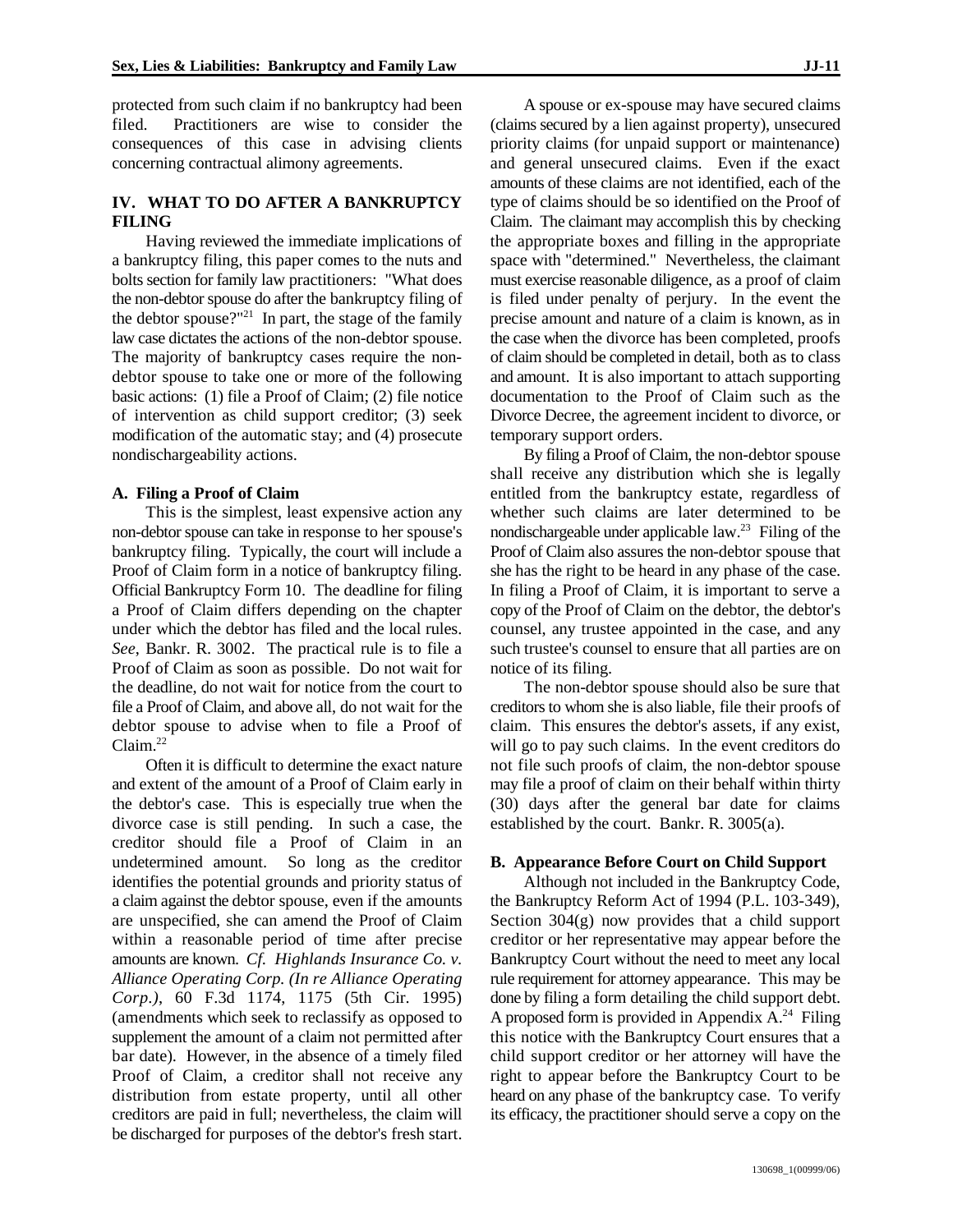any appointed trustee in the case. domestic relations of husband and wife, parent and

### **C. Lifting the Automatic Stay**

a bankruptcy filing on the family law case is the substantial' federal interests before the Supremacy imposition of the automatic stay pursuant to 11 U.S.C. Clause will demand that state law be overridden." § 362. As also noted, the automatic stay remains in *Hisquierdo v. Hisquierdo*, 439 U.S. 572, 581 (1979). place unless the debtor's case is dismissed, the debtor Similarly, the federal courts of appeal have recognized is discharged under the appropriate provisions of the appropriateness of modifying the automatic stay to Bankruptcy Code, or the stay is modified. allow divorce proceedings to continue in state courts. Nevertheless, neither the language of the automatic *See In re McDonald*, 755 F.2d 715, 717 (9th Cir. stay provision set forth in 11 U.S.C. § 362 nor the 1985) ("[i]t is appropriate for the bankruptcy court to policy underlying that provision relegates the non- avoid incursions into family law matters [including debtor spouse to an immutable world of limbo. *In re* property distribution] out of consideration of court *Claughton*, 140 B.R. 861, 867 (Bankr. W.D.N.C. economy, judicial restraint, and deference to our state 1992). Recognizing that some actions are better court brethren and in their established expertise in suited to resolution outside the bankruptcy forum, such matters."). *Accord, Robbins v. Robbins (In re* Congress specifically granted the bankruptcy court the *Robbins)*, 964 F.2d 342, 346 (4th Cir. 1992); *White* power to modify the automatic stay in order to allow *v. White (In re White)*, 851 F.2d 170, 173 (6th Cir. litigation to go forward in another forum. *Id.* In 1985). Bankruptcy courts have also consistently and particular, 11 U.S.C. § 362(d) provides: routinely noted that "a property settlement involves an

litigation to go forward in a nonbankruptcy forum, the non-debtor spouse requests relief from the automatic court must evaluate the following factors, any one of stay to pursue a divorce action, bankruptcy courts which can form the proper foundation for lifting the most likely will grant such relief. However, the automatic stay for cause: practitioner should anticipate that such relief will be

allowing litigation to conclude in a different forum will before the bankruptcy court. This is particularly the promote judicial economy: case with an enforcement action against nonexempt

2. The issues in the pending litigation will property. involve issues of state law so that the expertise of the As discussed, *supra*, recent changes in the bankruptcy court is unnecessary; bankruptcy code relieve the non-debtor spouse of the

for relief from the stay are outweigh prejudice to the maintenance or support; or (3) collect alimony, debtor. maintenance or support from property that is not

*In re McDonald*, 755 F.2d 715, 717 (9th Cir. 1985) postpetition earnings may be pursued without (judicial economy and state law issues); *In re* modification of the automatic stay for purposes of

that divorce and custody are particularly apt for to object to the debtor's claimed exemptions has

debtor, debtor's counsel, the United States Trustee and resolution by state courts as "`[t]he whole subject of As noted above, one of the immediate impacts of property law must do `major damage' to `clear and On request of a party in interest and after notice courts in divorce proceedings, an inquiry which . . . is and hearing, the court shall grant relief from the best left to state courts." *In re Heslar*, 16 B.R. 329, stay provided under [§ 362(a)], such as by 333 (Bankr. W.D. Mich. 1981). One bankruptcy terminating, annulling, modifying or conditioning judge has even noted that in the case of divorce and the stay (1) for cause . . . . custody proceedings "relief [from the automatic stay] 11 U.S.C. § 362(d)(1) (emphasis added). usually impinge upon the debtor's economic affairs To determine whether "cause" exists to allow B.R. 857, 859 (Bankr. E.D. Pa. 1992). Thus, if the 1. The modification of the automatic stay conditioned upon the enforcement of the judgment child, belongs to the law of the states and not to the law of the United States' . . . state family and familyinquiry into factors regularly considered by state should be freely given . . . to such matters, since they only to a relatively slight degree." *In re Simpson*, 140

3. The estate can properly be protected; need to seek relief from the automatic stay in order to or pursue or continue an action to (1) establish paternity; 4. The hardships incurred by the movant (2) establish or modify an order for alimony, *See e.g. In Re Claughton*, 140 B.R. at 867-868; in Chapter 7 and 11 proceedings, the debtor spouse's *Peterson*, 116 B.R. 247 (D.Colo. 1990) (hardship). collecting support for the non-debtor spouse or The United States Supreme Court has recognized children of the marriage. In addition, once the period property of the estate. 11 U.S.C. § 362(b)(2). Thus,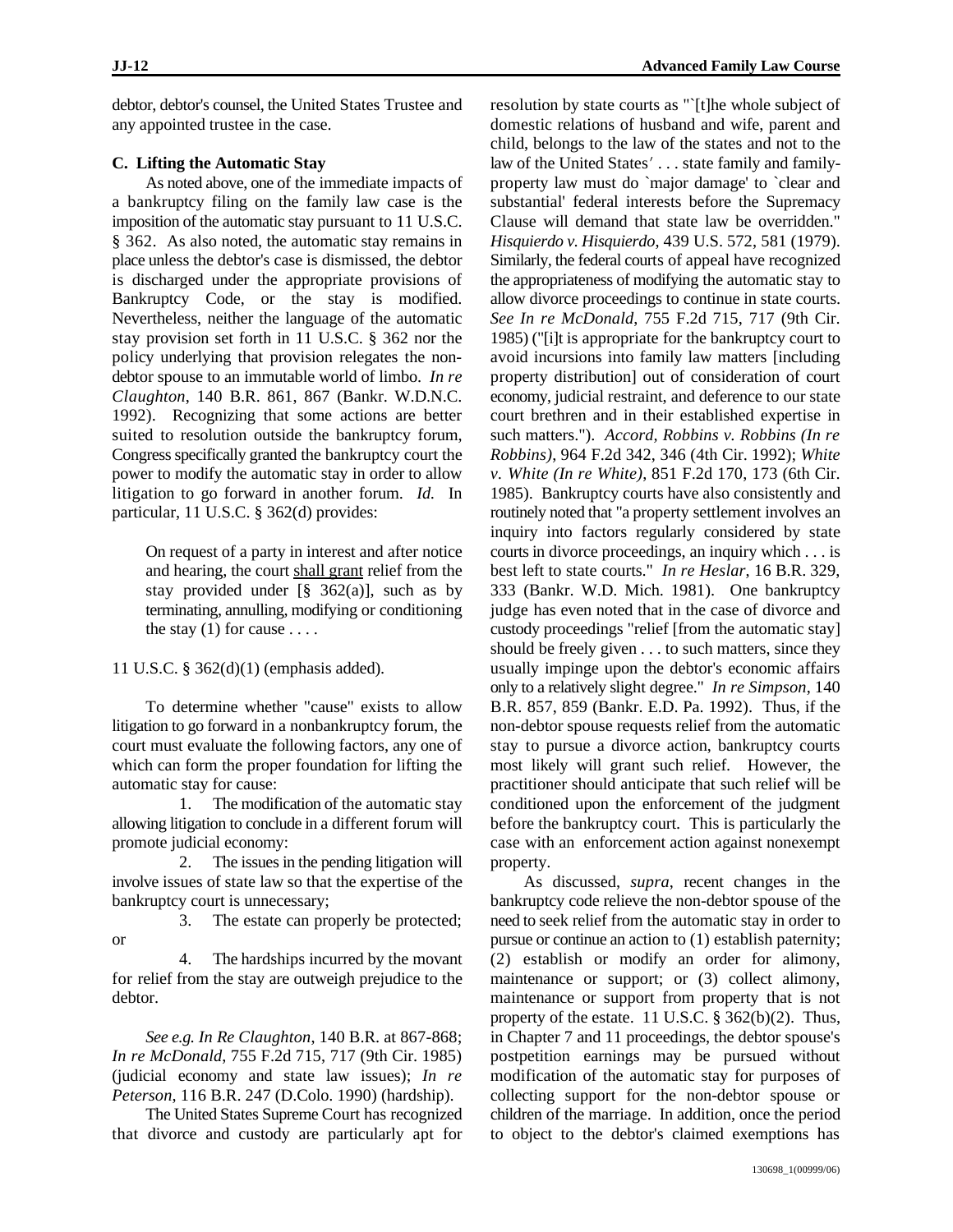passed, the non-debtor spouse may, to the extent debtor not reasonably necessary to be expended permitted by state law, pursue support claims against for the maintenance or support of the debtor or a otherwise exempt property. However, in Chapter 13 dependent of the debtor and, if the debtor is proceedings, a debtor's postpetition earnings are engaged in a business, for payment of property of the estate. 11 U.S.C.  $\S$  1306(a)(2). expenditures necessary for the continuation, Accordingly, relief from the stay will have to be reservation and operation of such business; or sought to bring postpetition enforcement actions (B) Discharging such debt would result in against a Chapter 13 debtor's postpetition earnings. <br>a benefit to the debtor that outweighs the

### **D. Nondischargeability Actions**

Next non-debtor spouses should determine whether it is necessary to commence a proceeding for The  $\S 523(a)(15)$  non-dischargeability provision determination of dischargeability in a spouse's or ex- is a viable option in Chapter 7, Chapter 11, and spouse's bankruptcy proceeding. Despite the Chapter 12 proceedings. However,  $\S$  523(a)(15) underlying policy of the Bankruptcy Code to provide usually does not apply to a Chapter 13 case. 11 a fresh start for the bankrupt, support and U.S.C. §1328(a)(2); *See In re Auld*, 187 B.R. 351, maintenance obligations are always nondischargeable. 352 (Bankr. D. Kan. 1995). An exception to this rule In Chapter 7, 11 and 12 cases other debts arising from occurs when a Chapter 13 debtor seeks a § 1328(b) divorce decrees may also be nondischargeable. The hardship discharge, then a creditor may use § grounds for nondischargeability of obligations  $523(a)(15)$  as sword against the debtor and file a typically arising from a family law case are specified complaint for non-dischargeability. *In re Auld*, 187 in 11 U.S.C. § 523(a)(5) and (a)(15). B.R. at 352.

under §§ 727, 1141, 1228(a) 1128(b) or 1328(b) does additional protection from an ex-spouse's bankruptcy not discharge an individual debtor from any debt: filing, however, as discussed below, this protection is

[T]o a spouse, former spouse or child of the procedure associated with pursuing a other order of court at record, or property provisions. settlement agreement, but not to the extent that --

(A) such debt is assigned when another entity, voluntarily, by operation of law, or

exception to discharge under §  $523(a)(15)^{26}$  which Bankr. R. 4007. providesthat a debt is not dischargeable if the debt is: Either the debtor or a creditor can institute an

detrimental consequences to a spouse, former spouse, or child of the debtor; ...

11 U.S.C. §  $523(a)(5)^{25}$  provides that a discharge  $\qquad$  §  $523(a)(15)$  offers non-debtor spouses an debtor, for alimony to, maintenance for, or nondischargeability action as well as the key issues support of such spouse or child in connection that have arisen in the case law interpreting each of the with a separation agreement, divorce decree, or above family law specific nondischargeability limited. This section of the article will discuss the

### **V. PROCEDURE FOR DETERMINING NONDISCHARGEABILITY**

otherwise (other than debts . . . assigned to the Ordinarily, a bankruptcy judge determines the federal government or to a state or any political nondischargeability of a particular claim. It is subdivision of such state); or possible, however, to pursue a declaration that support (B) such debt includes a liability obligations are nondischargeable in state court. In the designated as alimony, maintenance or support, bankruptcy court, an action to determine the unless such liability is actually in the nature of dischargeability of a debt is an adversary proceeding. alimony, maintenance or support. Bankr. R. 7001(6). As such, the procedural rules for Recently, Congress also provided a new Bankruptcy Rulestogether with specific provisions of such a proceeding is governed by Part VII of the

[N]ot of the kind described in [§  $523(a)(5)$ ] that action by filing a dischargeability complaint. While is incurred by the debtor in the course of a there is no time limit to bringing a nondischargeability divorce or separation or in connection with a action under  $\S$  523(a)(5), proceedings to determine separation agreement, divorce decree or other dischargeability under  $\S$  523(a)(15) must be brought order of a court of record, a determination made within 60 days after the first day scheduled for the in accordance with state or territorial law by a initial meeting of creditors pursuant to 11 U.S.C. governmental unit less -  $\S 341^{27}$ , unless the time is otherwise extended by the (A) The debtor does not have the ability to court.<sup>28</sup> 11 U.S.C. § 523(c)(1) and Bankr. R. 4007. pay such debt from income or property of the As discussed more fully below, because a fact issue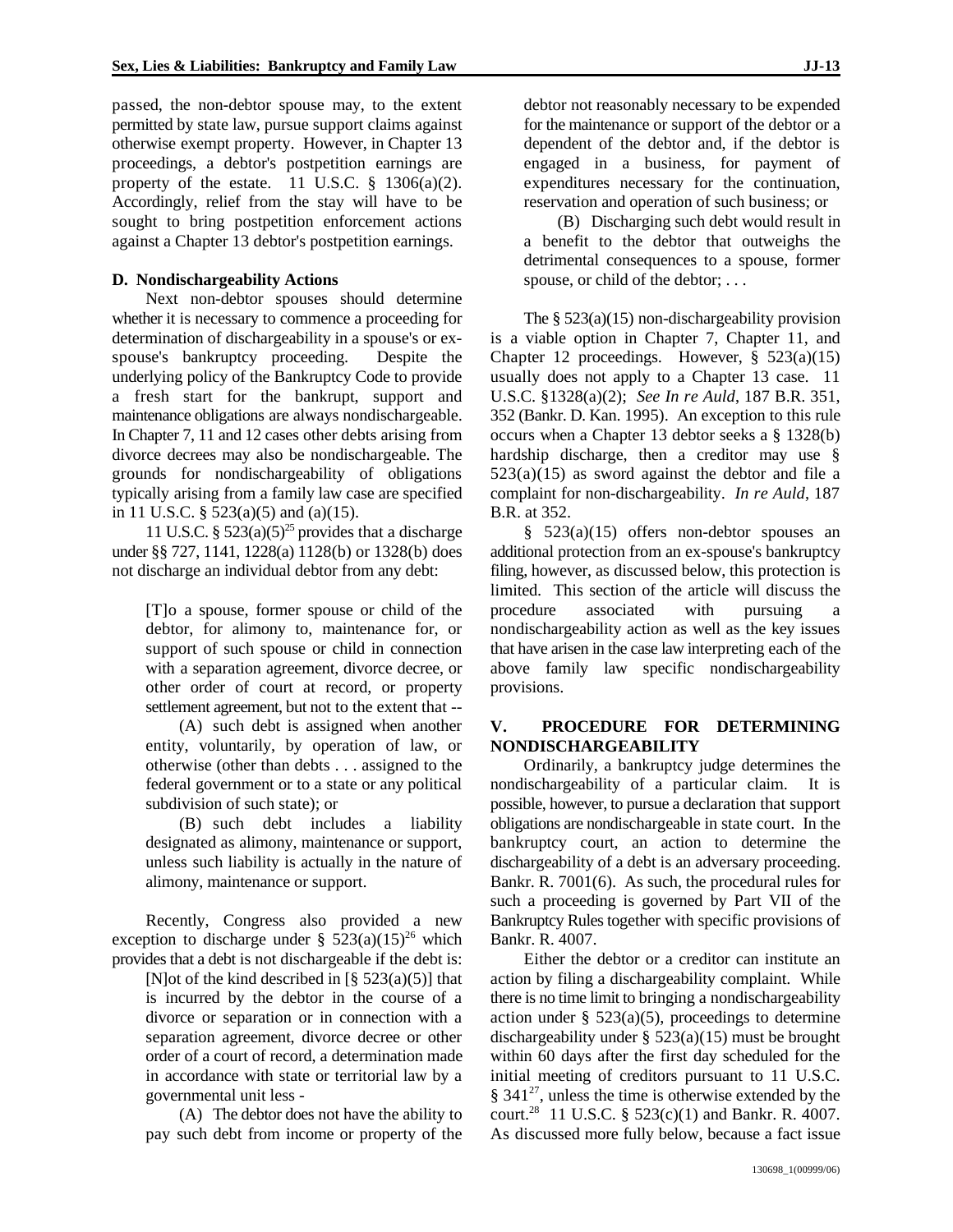usually exists as to whether a judgment is "actually in fact that debtor was no longer obligated to support the the nature of alimony, maintenance or support," the child under state law.); *In re Proctor*, 42 B.R. 537 practical effect of the time limitation to bring an action (Bankr. E.D. Mo. 1984). Thus even in Texas, where under § 523(a)(15), means that in most Chapter 7, 11 court-ordered child support obligations usually end and 12 cases that it is necessary to bring an action when a child turns 18 or graduates from high school, within 60 days of the first date scheduled for the a properly drafted property settlement containing an creditors' meeting. This is particularly true in Texas agreement for payment of a child's higher education where alimony can only be provided by judicial decree may preclude the debtor spouse from discharging this in limited circumstances.<sup>29</sup> The practitioner should obligation. However, to avoid discharge, the note the "malpractice trap" that the Bankruptcy Code obligation should clearly benefit the child. *In re* sets by this relatively short statute of limitations. Accordingly, the family law practitioner, upon being Another advantage of having the determination advised of an ex-spouse's bankruptcy filing, should under federal law is that a valid property settlement immediately make certain his non-debtor-spouse client agreement renders a contractual support obligation is aware of this quick timetable. Missing the deadline non-dischargeable in bankruptcy, even where the court means that if the debt is not actually a support-type has decreased the court-ordered support obligation. obligation, it is discharged even though it may fall For example, in *Ruhe v. Rowland*, 706 S.W.2d 709 within the exception provided by 11 U.S.C. (Tex. App.--Dallas 1986, no writ), the husband §  $523(a)(15)$ . 11 U.S.C. §  $523(c)(1)$ . contractually agreed to pay \$750 per month in

claims are nondischargeable, the non-debtor spouse support obligation reduced to \$350. When the may continue to pursue her claims against the debtor husband was sued in contract for the difference, this despite his bankruptcy filing. Thus, if the debtor resulting judgment was held to be nondischargeable. emerges from bankruptcy debt-free, save and except *Id*. the non-debtor spouse's claims, future acquisitions of A disadvantage comes from the fact that the property may be executed upon, postpetition bank bankruptcy court may look beyond the language of the accounts may be garnished and other actions decree or property settlement to determine if the associated with judgment collection and decree obligation is, in reality, one for support of the child. enforcement may be taken. For example, in *In re Rhodes*, 44 B.R. 79 (Bankr. D.

### **A. Nondischargeability of Support Obligations**

in bankruptcy. However, it is essential to understand provisions, it is important to ensure that decrees or that federal bankruptcy law and not state law stipulations provide that payments are in monthly determines what constitutes support for a child. *See,* installments as opposed to lump-sum payments, and *e.g., In re Paneras*, 195 B.R. 395, 400 (Bankr. N.D. clearly designate child support payments as such. On Ill. 1996); *Bonheur v. Bonheur (In re Bonheur)*, 148 the other hand, if you represent the debtor spouse, do B.R. 379, 382 (Bankr. E.D.N.Y. 1992). This has both not give up until you have reviewed the divorce decree its advantages and disadvantages, which, of course, and property settlement agreement that a debt merely will depend upon whether you represent the debtor or denominated his child support is nondischargeable. non-debtor spouse. This article will discuss the advantages and disadvantages of the issue from the 2. Spousal Support Obligations perspective of the non-debtor spouse. As with child support, the question of whether a

from the fact that bankruptcy courts have given the support, and is therefore non-dischargeable, is a term "child support" broad construction. For example, question of federal bankruptcy law, and not state law. bankruptcy courts have held that a debtor's agreement *In re Biggs*, 907 F.2d 503 (5th Cir. 1990); *In re* to pay for four years of college for his child was in the *Paneras*, 195 B.R. 395, 400 (Bankr. N.D. Ill. 1996). nature of child support and thus nondischargeable. Bankruptcy courts frequently have found payments *See, e.g., In re Brown*, 74 B.R. 968 (Bankr. E.D. ordered to former spouses to be nondischargeable, Conn. 1987) (the debtor's obligation to pay for a even in Texas, which until recently had no court

Brown, 74 B.R. at 973.<sup>30</sup>

Upon a determination that a non-debtor spouse's support. Later, the husband had his court-ordered

1. Child Support estate, and hence dischargeable. Thus, to avoid Child support obligations will not be discharged discharge problems related to child support N.M. 1984), the court found that lump-sum payment that denominated as child support was in reality compensation for a spouse's share of the community

The advantage to having federal law apply comes debt actually constitutes alimony, maintenance or child's higher education was nondischargeable despite ordered alimony provisions.<sup>31</sup> Thus, a debt or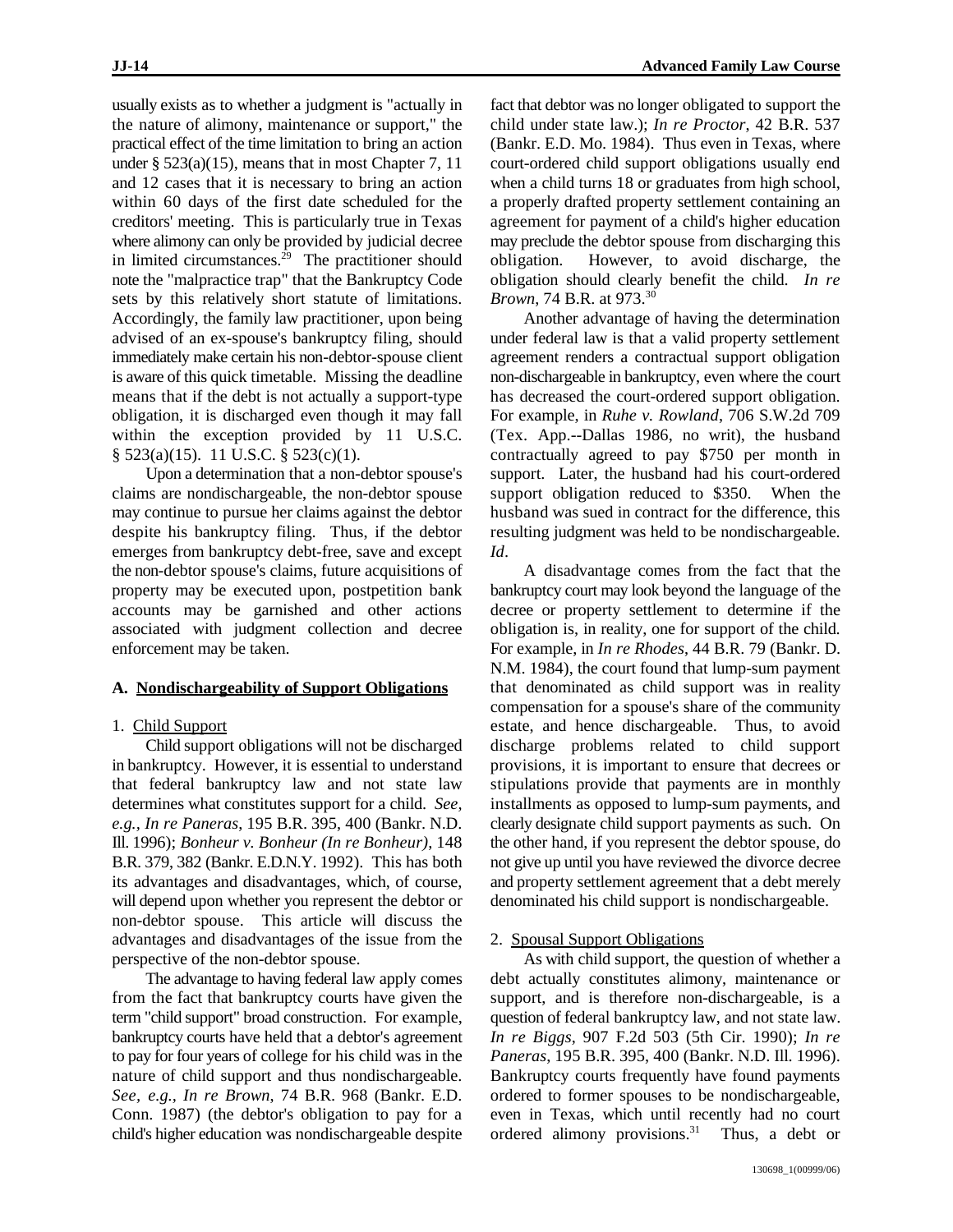may be categorized as alimony support or maintenance include: by the bankruptcy court if the court finds the intent of the accord or agreement to be support. *See, e.g., In re* The length of the marriage. *Davidson*, 947 F.2d 1294, 1296 (5th Cir. 1991); *In re* Whether there are minor children in the care *Nunnally*, 506 F.2d 1024, 1027 (5th Cir. 1975). of the creditor spouse.

While state law does not govern the • The parties' standard of living during the determination of nondischargeability, it may serve as marriage. a guide to determine the nature of an obligation.  $\bullet$  Whether the creditor spouse had shown, at *Champion v. Champion (In re Champion)*, 189 B.R. the time of the divorce, a need for support, 516 (Bankr. D.N.M. 1995). Thus, the mere fact that in other words, whether the former spouse an obligation is designated as alimony does not was shown at the time of the divorce to be necessarily mean that it is alimony if a decree or at a disadvantage or a dependent in a property settlement agreement designates payments as dependant position in relation to the debtor alimony. *Smith v. Smith (In re Smith)*, 97 B.R. 326 during the marriage. (Bankr. N.D. 1989). However, if the debtor spouse  $\bullet$  The financial resources of each spouse, treats such payments as alimony for tax purposes, the including income from employment or debtor spouse will be estopped from seeking to elsewhere. disclose the obligation. *In re Davidson*, 947 F.2d • Where the payments were made 1294, 1296. Moreover, the assumption of marital periodically, or over an extended period, or debts may be support even if a decree or agreement in a lump sum. provides for express support elsewhere. *Chapman v*. • Whether payments were fashioned to *Chapman (In re Chapman)*, 187 B.R. 573 (Bankr. balance at this proportion of income of the N.D. Ohio 1995); *See also Kubik v. Kubik (In re* parties. *Kubik*), 215 B.R. 595 (Bankr. D. N.D. 1997) • The ages, health, work skills and (husband's obligation to pay obligations related to educational levels of the parties. marital homestead non-dischargeable support in light **COM** Whether the terms of the agreement of award of marital resident to non-debtor spouse for indicated the agreement was for support purposes of raising minor children). Instead, the rather than property division. bankruptcy court will separately examine each obligation. *See, e.g. Sanders v. Lanare (In re See, e.g. In re Billingsly*, 93 B.R. 476 (Bankr. N.D. *Sanders)*, 187 B.R. 588 (Bankr. N.D. Ohio 1995). Tex. 1987); *In re Benich v. Benich (In re Benich)*,

nondischargeability actions are an exception to the 506 F.2d 1024 (5th Cir. 1975). In the case of a bankruptcy code's general policy of providing a fresh contested divorce the bankruptcy court will examine start to debtors. Thus, the burden of proof rests on the the intent of the family law court as well as the non-debtor spouse to establish that the debt in evidence adduced in support of the decree. *In re* question is actually in the nature of alimony *Chapman*, 189 B.R. at 518 (interpreting Texas maintenance or support for the purpose of decree). To determine the "true" nature of payments, nondischargeability. *Bell v. Bell (In re Bell)*, courts have examined whether payments to provide 189 B.R. 543 (Bankr. N.D. Ga. 1995). *See generally,* alimony continue when the recipient dies or remarries *Grogan v. Garner*, 498 U.S. 279 (1991) (creditor and whether the obligation is to be paid in seeking determination that debt is nondischargeable installments. *In re Ingram*, 5 B.R. 232 (Bankr. N.D. has the burden of proof by preponderance of the Ga. 1980). (If the obligation continues regardless of evidence). However, bankruptcy courts have differed remarriage or death, courts often find that the debt is on how § 523(a)(5) will be construed. *See In re* dischargeable. *See In re Kaufman*, 115 B.R. 435 *Champion*, 189 B.R. at 520 (support under § 523 (Bankr. E.D.N.Y. 1990). Furthermore, at least one construed broadly) *compare with In re Bell*, 189 B.R. court has noted that if the property settlement awards at 547 (section 523 construed narrowly).  $\frac{1}{2}$  wirtually all the property to one spouse, and also

various circuit courts of appeals, have developed a list payment must be in the nature of support. *In re* of evidentiary factors whereby they determine the *Smith*, 97 B.R. at 329. intent of the parties and then the state court determines One important issue which has arisen in whether the nature of the obligation is actually connection with the issue of whether obligations to the

obligation awarded pursuant to a decree of divorce alimony, maintenance or support. These factors

- 
- 
- 
- 
- 
- 
- 
- 
- 

As noted at the beginning of this section, the 811 F.2d 943 (5th Cir. 1987); *In re Nunnally*, virtually all the property to one spouse, and also Bankruptcy courts, under the guidance of the provides for periodic payments to that spouse, such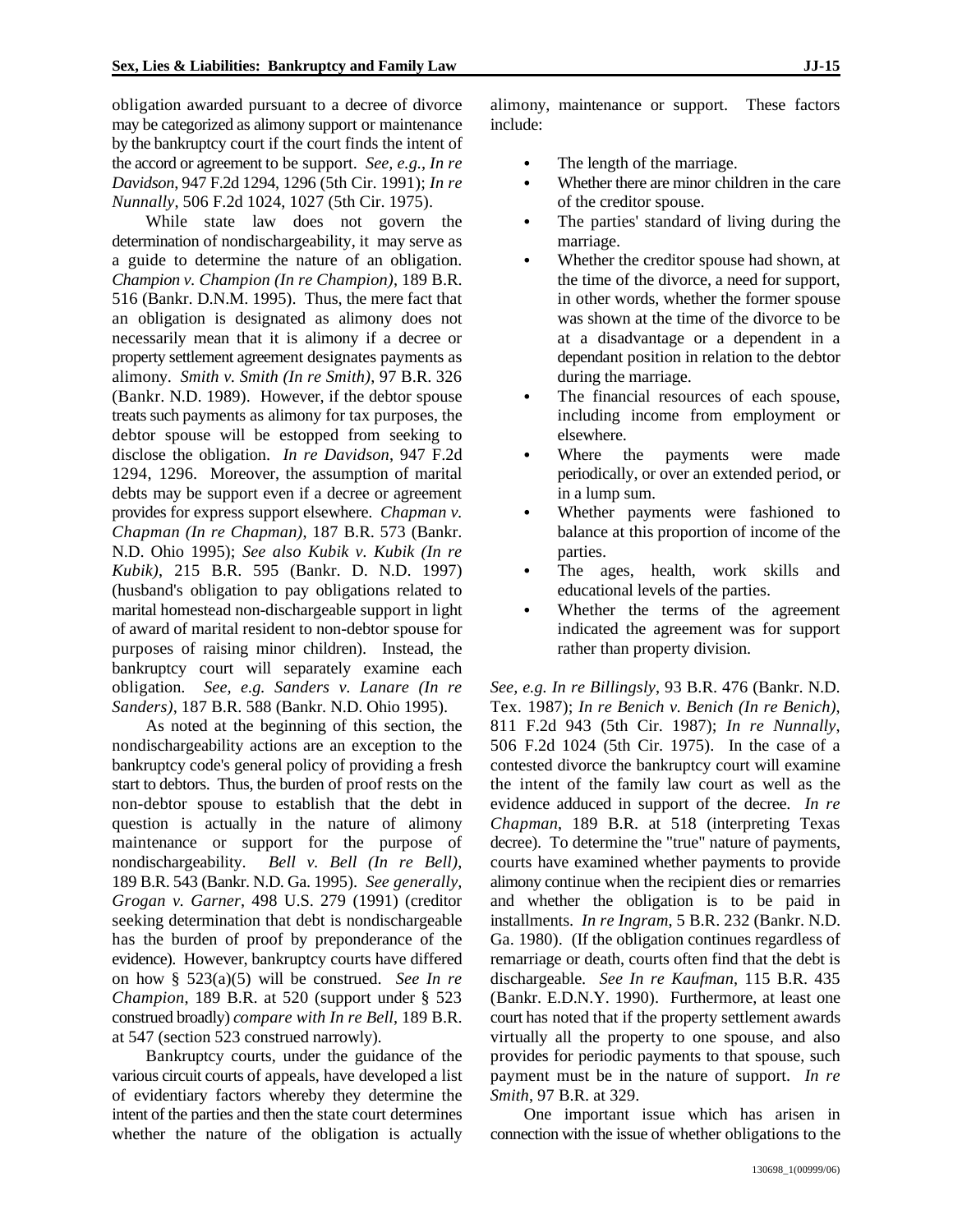settlement are actually in the nature of support has Code section is to protect spouses who have agreed to been the award of attorneys' fees to the non-debtor lower alimony, maintenance or support payments or spouse. Several bankruptcy courts have considered have agreed to property settlements on the basis of whether attorneys' fees pursuant to a divorce decree "hold-harmless" clauses regarding debts incurred awarded directly to the non-debtor spouse's law firm during the course of the marriage. *See* 140 Cong. Rec. are in fact entitled to discharge because such a debt is H10752, H10770 (daily ex. Oct. 4, 1994) (statement not a debt owing to "a spouse, former spouse, or child of Chairman Brooks). of the debtor" as required by the express language of Importantly, unlike  $\S$  523(a)(5) actions, which § 523(a)(5). The Fifth Circuit held in *Joseph v. J.* state courts may hear, only the bankruptcy courts can *Huey O'Toole, P.C. (In re Joseph)*, 16 F.3rd 86 (5th hear § 523(a)(15) actions. 11 U.S.C. § 523(c)(1); *In* Cir. 1994), that a debtor's obligation to pay his wife's *re Smither*, 194 B.R. 102 (Bankr. W.D. Ky. 1996); attorneys' fees was a nondischargeable debt so long as *Collins v. Hesson (In re Hesson)*, 190 B.R. 229, 236 it was in the nature of alimony, maintenance or (Bankr. D. Md. 1996). Further, as previously noted, support. Similarly, the Eighth Circuit reversing the the action must begin within sixty days of the first district court, ruled that a debt for attorneys' fees date set for the meeting of creditors under 11 U.S.C. payable directly to the attorney, rather than the wife, § 341(a). *In re Smither*, 194 B.R. at 107. The was non-dischargeable. *Holliday v. Kline (In re* "exceptions" to the discharge exception provided in 11 *Kline*), 65 F.3rd 749 (8th Cir. 1995) (if obligation U.S.C. §  $523(a)(15)(A)$  and (B) force the Bankruptcy meets qualifications as support, it is non- Court to address the competing equities of the debtor dischargeable even if payable directly to attorney). and non-debtor spouse. One bankruptcy court has However, other courts have not been as kind to noted this section requires bankruptcy courts to counsel. *See Hartley v. Townsend (In re Townsend)*, "revisit, in excruciating detail, the anger, bitterness 177 B.R. 902, 904 (Bankr. E.D. Mo. 1995) (court and pain the debtor and the debtor's spouse have felt awards of attorneys' fees directly to the attorney, and and now feel. *Silvers v. Silvers (In re Silvers*), not to the "spouse, former spouse or child" are 187 B.R. 648 (Bankr. W.D. Mo. 1995). *See also, In* dischargeable debts); *Newmark v. Newmark (In re re Hesson* 190 B.R. at 236 (with the advent of *Newmark*) 177 B.R. 286 (Bankr. E.D. Mo. 1995) § 523(a)(15), bankruptcy courts are thrust into the (same). Accordingly, counsel should be aware that the business of domestic relations, a practice previously award of attorneys' fees directly to the law firm may condemned). create an issue regarding dischargeability in a One battleground in the bankruptcy courts is the subsequent bankruptcy filing. This is particularly true burden of proof under 11 U.S.C. § 523(a)(15). A in light of the United States Supreme Court's majority of courts interpreting this section have placed interpretation of the Bankruptcy Code according to its the burden of establishing nondischargeability on the plain language. *See, e.g., United States v. Ron Pair* spouse, while placing the burden of establishing the *Enterprises, Inc.*, 109 S.Ct. 1026 (1989). exception under 11 U.S.C. § 523(a)(15)(A) or (B) on

### **B. Nondischargeability of Other Obligations Awarded in Divorce Decree**

Congress added a new exception proscribing the 187 B.R. 363, 368 (Bankr. M.D. Fla. 1995). Texas discharge of certain debts awarded in a divorce decree bankruptcy courts have followed this interpretation. or separation agreement, even though these debts are *Garza v. Garza (In re Garza)*, 217 B.R. 197 (Bankr. not in the nature of alimony, maintenance, or N.D. Tex. 1998); *Lengyel v. Lengyel (In re Lengyel)*, support.<sup>32</sup>

alimony, maintenance or support obligations are also Tex. 1996). On the other hand, some courts have nondischargeable in Chapter 7, 11 and 12 cases unless held, based primarily on the fresh-start policy behind (a) the debtor lacks the ability to pay such debt from the Bankruptcy Code, that the non-debtor spouse future income; or (b) the discharge of such debt will bears the burden of proof to establish that the debt is result in a benefit to the debtor that outweighs the nondischargeable. *In re Paneras*, 195 B.R. 395, 400 detrimental consequencesto the spouse, former spouse (Bankr. N.D. Ill. 1996); *In re Dressler*, 194 B.R. 290,

non-debtor spouse under a divorce decree or property or child of the debtor. The goal of this Bankruptcy

1. 11 U.S.C. § 523(a)(15) subparagraphs (A) and (B) of Section 523(a)(15) In a recent amendment to the Bankruptcy Code, apply). Accord *Phillips v. Phillips (In re Phillips)*, 212 B.R. 840 (Bankr. S.D. Tex. 1997); *Gamble v.* Under 11 U.S.C. § 523(a)(15), debts other than *Gamble (In re Gamble)*, 196 B.R. 54 (Bankr. N.D. the debtor. *See In re Morris*, 193 B.R. 949, 952 (Bankr. S.D. Cal. 1996); *Hill v. Hill (In re Hill)*, 184 B.R. 750 (Bankr. N.D. Ill. 1985) (debtor bears the burden of proof to show that exceptions under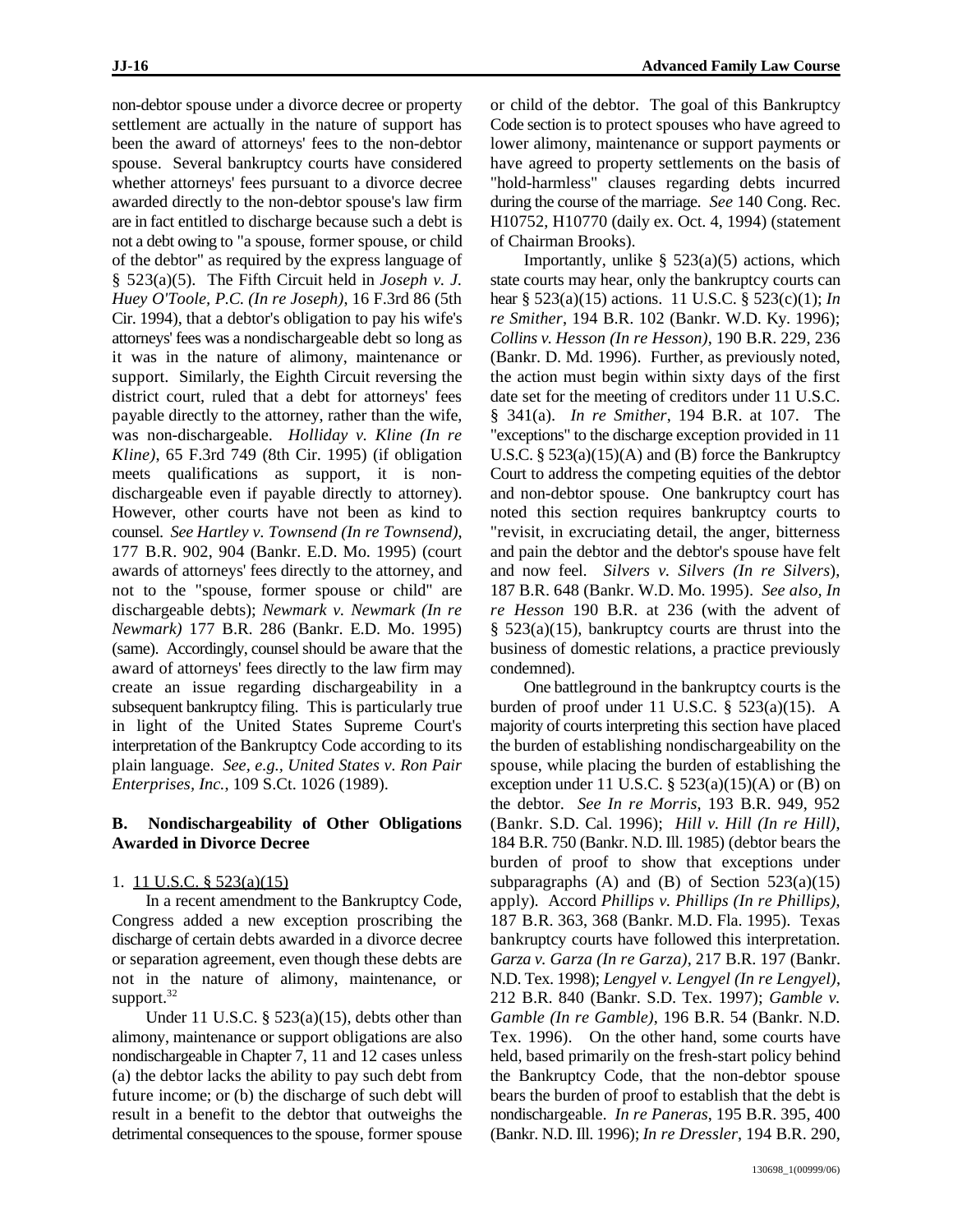296 (Bankr. D.R.I. 1996). Under this line of cases, continue to use a disposable income test under once the non-debtor spouse has made the initial  $\S 523(a)(15)(A)$ , an extensive body of case law exists showing that the obligation at issue is a claim based on an award made in a divorce proceeding, the debtor In addition to the disposable income test, courts bears the burden of going forward, but not the burden may consider other factors such as the debtor's of proof, to show his qualifications for discharge opportunity for more lucrative employment, the under § 523(a)(15)(A) or (B). *In re Smither*, 194 debtor's future debt burden, and the debtor's past B.R. at 107. *In re Silvers*, 187 B.R. at 649. However, performance on the debt in question. *In re* at least one court has held that the non-debtor spouse *Huddelston*, 194 B.R. at 688. In situations where has the burden to establish that the debtor is able to either or both of the parties have remarried, the court pay the debts and that the discharge will be too may include the new spouse(s)' income in disposable detrimental to the non-debtor spouse. *Kessler v.* income. *In re Smither*, 194 B.R. at 108. Furthermore, *Butler (In re Butler)*, 186 B.R. 371 (Bankr. D. Vt. many recent cases have begun to examine whether the 1995) (debtor spouse bears burden of proof to expenses used to derive disposable income are establish debtor is able to pay debt despite bankruptcy reasonably necessary. *In re Smither*, 194 B.R. at and discharge would create greater harm to debtor 108; *In re Slover*, 191 B.R. 886, 892 (Bankr. E.D. than a non-debtor spouse); *see In re Dressler*, 194 Ok. 1996). B.R. at 303. Notably, the *Butler* opinion calls for A third issue that the bankruptcy courts must interpretation of the statute as a "reversal of address under  $\S$  523(a)(15) is at what time must it exceptions to the exception" *Id*. make the financial analysis required under

burden of proof, the trial will focus on the debtor present, bankruptcy courts are split on this issue as spouse's ability to pay such obligations and the well. At least one court has decided that for purposes relative harm to each spouse caused by granting or of the affirmative defenses under  $\S 523(a)(15)(A)$  and denying the debtor's discharge. In the instance where (B) the measuring point is the date of filing of the the debtor spouse is unemployed or underemployed to adversary complaint. *Carroll v. Carroll (In re* no fault of his own, courts are likely to grant the *Carroll)*, 187 B.R. 197, 200 (Bankr. S.D. Ohio exception under 523(a)(15)(A) has been met. *See* 1995); *In re Hill*, 84 B.R. at 754. On the other hand, *Woodworth v. Woodworth (In re Woodworth)*, 187 the *Hesson* court deemed the measuring point for the B.R. 174 (Bankr. N.D. Ohio, 1995) (where debtor has affirmative defense at the time of trial. 190 B.R. at shown that despite lack of employment, he has sought 238. *accord In re Jodoin*, 209 B.R. 132, 142 (9th temporary work, and debtor would have to expend Cir. BAP 1997); *In re Paneras*, 195 B.R. at 405; *In* funds reasonably necessary for his maintenance and *re Smither*, 194 B.R. at 107; *In re Dressler*, 194 B.R. support in order to pay subject debts, debtor has met at 301; *In re Morris*, 193 B.R. at 952; *Belcher v.* requirements of § 523(a)(15)(A)). However, in the *Owens (In re Owens)*, 191 B.R. 669, 674 (Bankr. absence of evidence of the debtor's complete inability E.D. Ky 1996); *In re Taylor*, 191 B.R. 760, 766-67 to pay the debt as a result of unemployment or (Bankr. N.D. Ill. 1996). disability, many bankruptcy courts have drafted case Pursuant to the hardship exception under 11 law and have analyzed Chapter 13 proceedings using U.S.C. § 523(a)(15)(B), the court will consider not the "disposable income" test of 11 U.S.C. only whether the non-debtor spouse can pay the debts, §13.25(b)(2).<sup>33</sup> In re Paneras, 195 B.R. 395 (Bankr. but whether the creditor can collect the debt from the N.D. Ill. 1996); *In re Huddelston*, 194 B.R. 681, 685 non-debtorspouse. *In re Hesson*, 190 B.R. at 239-41. (Bankr. N.D. Ga. 1996); *In re Dressler*, 194 B.R. at Accordingly, in the situation where the debtor spouse 304; *In re Morris*, 193 B.R. at 953; *In re Hill*, 184 directly owes the non-debtor spouse money, as B.R. 750 (Bankr. N.D. Ill. 1995). This analysis opposed to hold harmless obligation for a third party includes examining the amount and terms of the debt debt, a discharge is likely in the absence of a showing that the creditor claims is nondischargeable and the of compelling need by the non-debtor spouse. *In re* debtor's current income and property compared to his *Huddelston*, 194 B.R. at 688; *In re Dressler*, 194 reasonable and necessary expenses. *In re Smither*, B.R. at 305; *In re Smither*, 194 B.R. at 110; *In re* 194 B.R. at 108. If the court concludes that the debtor *Hesson*, 190 B.R. at 241. Furthermore, in situations has no "disposable income" to fund payments of an where the non-debtor spouse has only nonexempt obligation, the debtor prevails and the debt is property, courts have found that the debtor has met the discharged despite § 523(a)(15). *In re Hesson*, 190 exception under 11 U.S.C. § 523(a)(15)(B). *In re* B.R. at 237. Fortunately, for practitioners, if courts *Woodworth*, 187 B.R. at 177-78.

and analysis will become vastly more simple.<sup>34</sup>

Once the Court has determined who has the § 523(a)(15). *See In re Hesson*, 190 B.R. at 238. At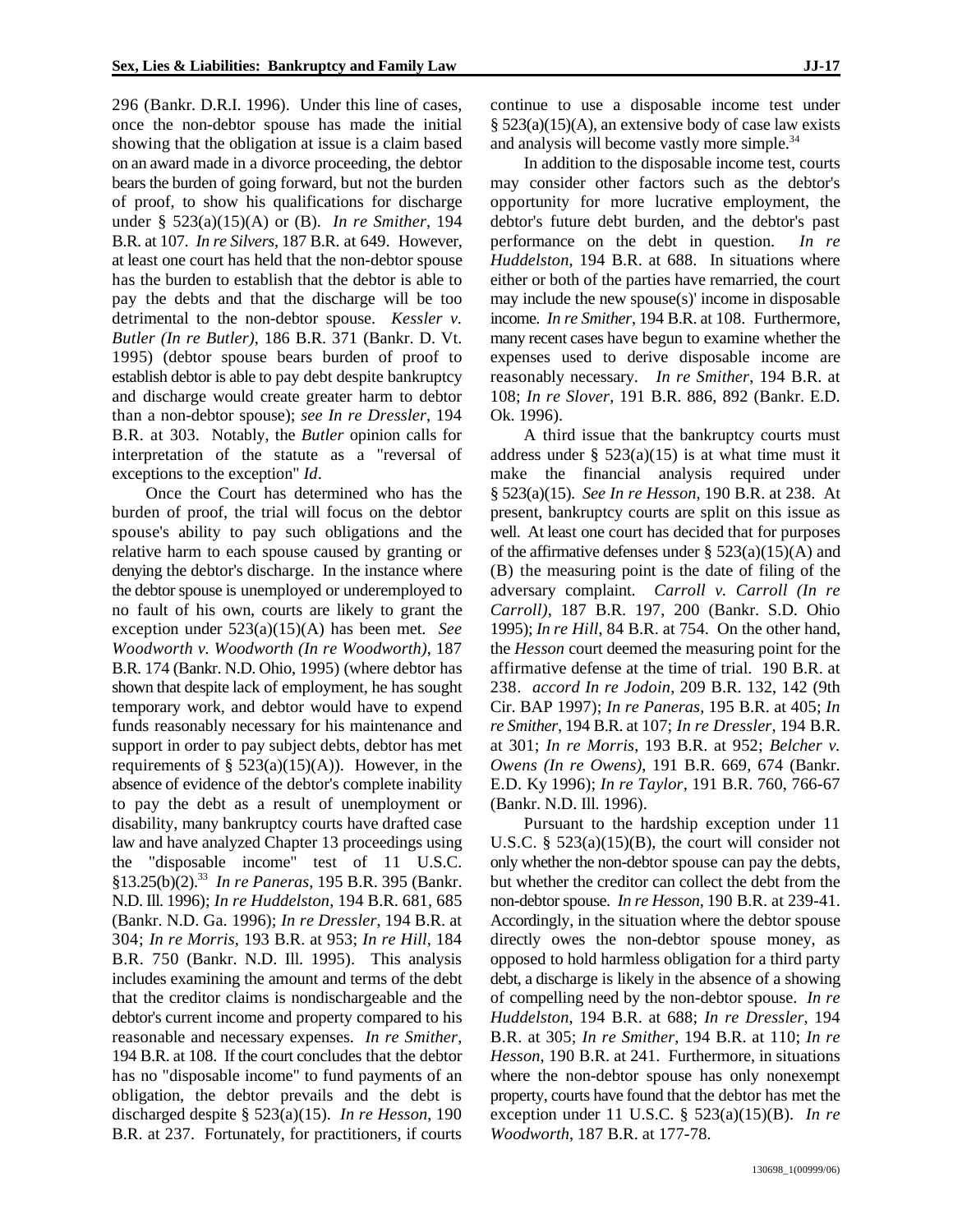under § 523(a)(15), is whether the non-debtor spouse meaning of the provisions of § 523(a)(14) provide a is entitled to an award of attorneys' fees. *In re* well-reasoned argument that an obligation to hold *Colbert*, 185 B.R. 247 (Bankr. N.D. Tenn. 1995). harmless a non-debtor spouse from income tax The non-debtor spouse sought an award of attorneys' obligations, is in fact an obligation incurred by the fees incurred in a dischargeability proceeding in the non-debtor spouse to pay a tax to the United States. bankruptcy court, under a Tennessee statute. The Thus, if the obligations to the United States are bankruptcy court, however, found no authority under the Bankruptcy Code to award fees to a prevailing the non-debtor spouse should likewise be creditor in a nondischargeability action. 185 B.R. at nondischargeable. 249. However, the bankruptcy court opined that the non-debtor spouse could petition the state court for an award of fees and a determination of The next section of this article will explore what nondischargeability of such fees under  $\S 523(a)(5)$  and many family law practitioners may consider as more Tennessee law. 185 B.R. at 250, n.4. Unfortunately, bankruptcy than they really want to know. The first this case does not answer the question of whether four parts of this discussion will focus on strategies divorce settlements or accords, which contain a which are appropriate for a non-debtor spouse facing provision for the award of attorneys' fees associated complex bankruptcy/family law situations especially with its enforcement would entitle the non-debtor when there are substantial assets at stake or when a spouse to an award of attorneys' fees incurred in suspicion of serious fraud by the debtor spouse exists: connection with prosecuting a nondischargeability (1) seeking an appointment of a bankruptcy trustee, action. *Cf. Teter v. Teter (In re Teter)*, 14 B.R. 434 (2) converting the case from one chapter to another, (Bankr. N.D. Tex. 1981) (awarding attorney's fees on (3) seeking dismissal of a bankruptcy case, and (4) nondischargeability action to enforce alimony filing an involuntary bankruptcy proceeding. The last agreement). In *In re Macy*, 192 B.R. 802, 806 part of the discussion will look at how a debtor spouse (Bankr. D.Mass. 1996), the court held that the can use a bankruptcy filing to unwind a "bad deal" in creditor's attorney fees in a  $\S$  523(a)(5) action a divorce case. enforcing the debtor's liability for nondischargeable support were not dischargeable.

 $523(a)(15)$  is whether a debt can be partially substantial assets and liabilities will file a bankruptcy discharged or modified. *In re Smither*, 194 B.R. at proceeding under Chapter 11 to avoid losing control of 109. The *Smither* court held that courts may grant his assets and operation of his business while he seeks partial discharges and modifications of  $\S 523(a)(15)$  to restructure debt obligations. Unlike Chapter 7, 12 debt if it is paid over a reasonable amount of time. or 13, the initial filing of a Chapter 11 case does not The court reasoned that denying these alternatives give rise to an appointment of a court ordered trustee. would contradict § 523(a)(15)'s legislative history and Instead, the debtor remains a "debtor-in-possession" policy. *In re Smither*, 194 B.R. at 109. and retains control of his property and may continue to

believes that it may be possible to use the provisions time after the commencement of the case before of § 523(a)(14) to declare a debtor's obligations to confirmation of a plan under 11 U.S.C. § 1104. indemnify the non-debtor spouse from certain income Section 1104 requires that the court to appoint a tax obligations as nondischargeable pursuant to trustee:  $§ 523(a)(14)$ . Section 523(a)(14) provides that a debt incurred to pay a tax to the United States that would 1. For a cause, including fraud, dishonesty, be nondischargeable pursuant to  $\S 523(a)(1)$  is itself incompetence, or gross mismanagement of nondischargeable. The legislative history regarding the affairs of the debtor . . . either before or the enactment of §  $523(a)(14)$  indicated its after the commencement of the case ... or anticipation of Internal Revenue Service rulings 2. If such appointment is in the interest of allowing credit card payment of taxes. Congress creditors, any equity security holders, and designed this provision to facilitate individuals other interests of the estate .... charging taxes on their credit cards. However, the

Another issue which adversaries have litigated language of the statute is not this narrow and the plain nondischargeable,  $35$  the hold harmless obligations to

### **VI. ADVANCED BANKRUPTCY STRATEGY**

### **A. Appointment of a Trustee**

Another unresolved issue under 11 U.S.C.  $\S$  As discussed above, many times a debtor with 2.  $11 \text{ U.S.C. } $ 523(a)(14)$  1108. This situation need not maintain the status quo. Although there is no case law on point, the author Creditors may seek the appointment of a trustee any operate its business. *See* 11 U.S.C. §§ 1107 and

- 
-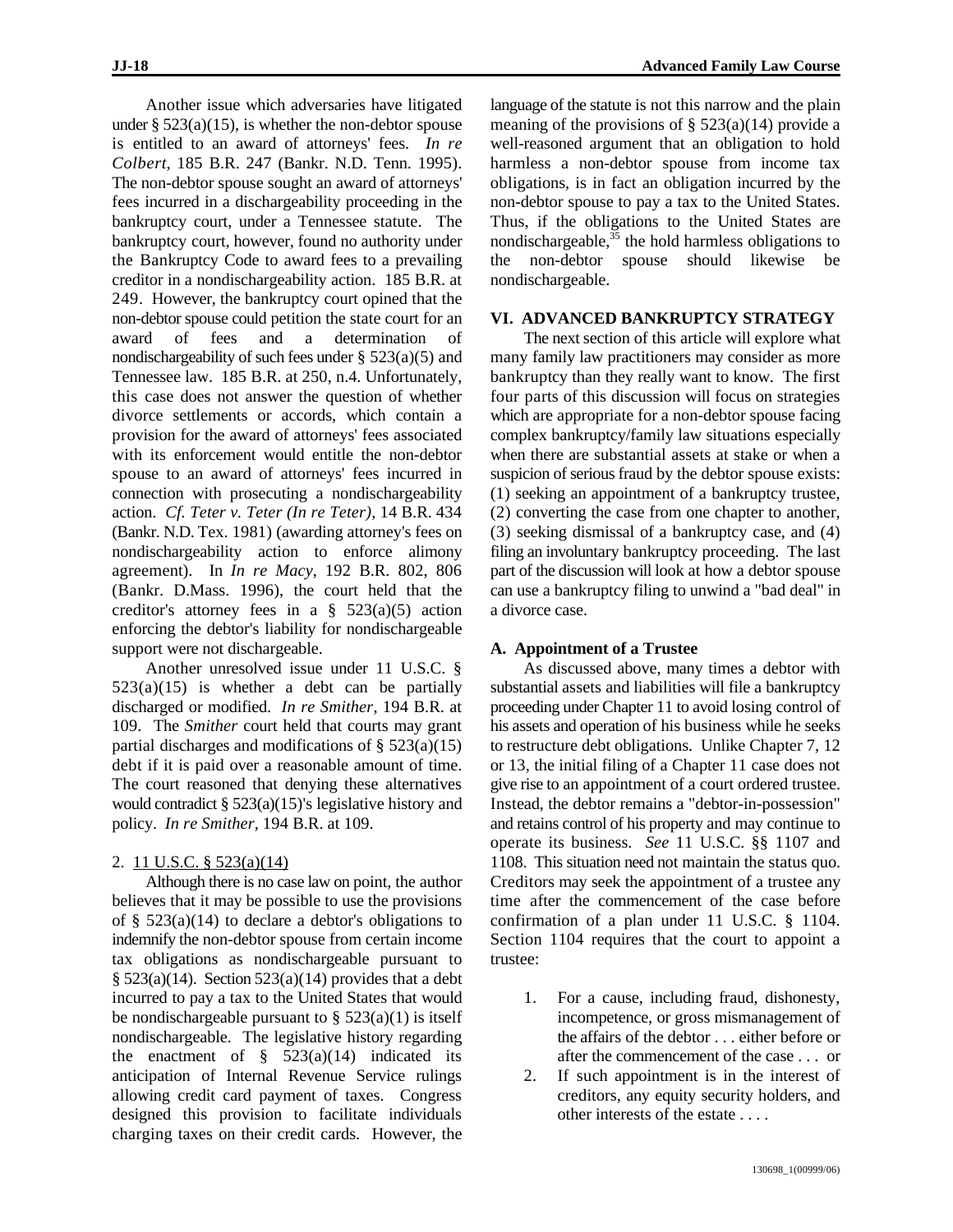11 U.S.C. § 1104(a). Thus in a case where a non-<br>debtor spouse can develop evidence that the debtor  $11 \text{ U.S.C.}$  § 1112(b) governs when a case under debtor spouse can develop evidence that the debtor through gross incompetence, the court may seek the to, the following reasons: appointment of an independent trustee. In a case where true fraud or dishonesty exist, or the debtor is a. Continuing loss to or diminution of the just plainly incapable of managing his own affairs, the estate in absence of a reasonable likelihood appointment of an independent trustee may serve to of rehabilitation; protect the value of the debtor's property. b. Inability to effectuate a plan;

However, a creditor can gain a strategic c. Unreasonable delay by the debtor that is advantage by filing a motion for appointment of a prejudicial to creditors; trustee. This is because the debtor will be faced with d. Failure to propose a plan under §1121 of the risk of losing control of his assets, and thus, he [the Bankruptcy Code] within any time the risk of losing control of his assets, and thus, he may become more conciliatory in negotiating a fixed by the court; resolution of the parties' claims. When pursuing this e. Denial of confirmation of every proposed type strategy, however, one must be sure that plan and denial of a request made for legitimate grounds exist for the appointment of a additional time for filing another plan or trustee. *See* Bankr. R. 9011 incorporating Fed. R. modification of the plan; Civ. Proc. 11. In addition, creditor must be prepared f. Revocation of an Order of Confirmation to accept the fact that if the trustee is appointed, he under §1144 of [the Bankruptcy Code], and will act for the benefit of all creditors of the estate, and denial of confirmation of another plan or a not merely the creditor who seeks appointment of a modified plan under §1129 of [the trustee. Bankruptcy Code];

Once the court appoints a trustee, the non-debtor g. Inability to effectuate substantial spouse can increase the likelihood of the trustee's consummation of a confirmed plan; success in the case by assisting the trustee. The h. Material default by a debtor with respect to trustee receives compensation when he liquidates a confirmed plan; assets of the estate. With the exception of cash in the i. Termination of a plan by reason of an bank, the trustee must sell assets to pay himself and occurrence of a condition specified in the creditors. Thus, the more information as to the plan; or location of assets, the value of assets, and the potential j .Nonpayment of any fees under Chapter 123 buyers of assets, that the non-debtor spouse can make of Title 28. available to the trustee, the greater likelihood of distribution to the non-debtor spouse and other 11 U.S.C. § 1112(b). The foregoing list is not exclusive, and other reasons may exist for converting

bankruptcy petition chooses the chapter of the as the grounds discussed above for appointment of a Bankruptcy Code under which he initially files his Chapter 11 Trustee.<br>
case, the case need not remain under the same chapter. As discussed in the context of seeking case, the case need not remain under the same chapter. As discussed in the context of seeking As noted throughout this paper, the chapter under appointment of a Chapter 11 Trustee, in certain As noted throughout this paper, the chapter under which the bankruptcy case proceeds may dramatically instances, the filing of the motion to convert the case impact the rights of the non-debtor spouse creditor. to Chapter 7 may have a strategic purpose to extract<br>Generally, the non-debtor spouse may want to seek concessions from the debtor. For example, it is not Generally, the non-debtor spouse may want to seek conversion of a case under Chapter 11, 12 or 13, uncommon for a debtor faced with a motion to convert wherein the debtor retains control of his assets, to to agree to deadlines for filing and confirming a plan Chapter 7 where a trustee is appointed to liquidate the of reorganization. These in turn can bring the real debtor's nonexempt property. The standard for result desired by the non-debtor spouse: resolution. conversion under each of these chapters differs. The final result is the appointment of a trustee although, as 2. Conversion from Chapter 13 to Chapter 7 discussed below, strategic as well as result oriented Conversion of a case from Chapter 13 to Chapter

spouse has mismanaged his assets prior to the filing, Chapter 11 may be converted to one under Chapter 7. or is mismanaging his assets during the Chapter 11 A party may request a conversion of the case to proceedings, either dishonestly and fraudulently or just Chapter 7 for cause which includes, but is not limited

- 
- 
- 
- 
- 
- 
- 
- 
- 
- 

exclusive, and other reasons may exist for converting **B. Conversion of the Case** debtor's failure to file timely operating reports Although a debtor who voluntarily files a required by the United States Trustee's Office as well a case. Common reasons not listed above include the

reasons may exist to seek this type of relief. 7 is governed by 11 U.S.C. § 1307. As with the Chapter 11 cases, the court may convert a case to Chapter 7 for cause including the following reasons: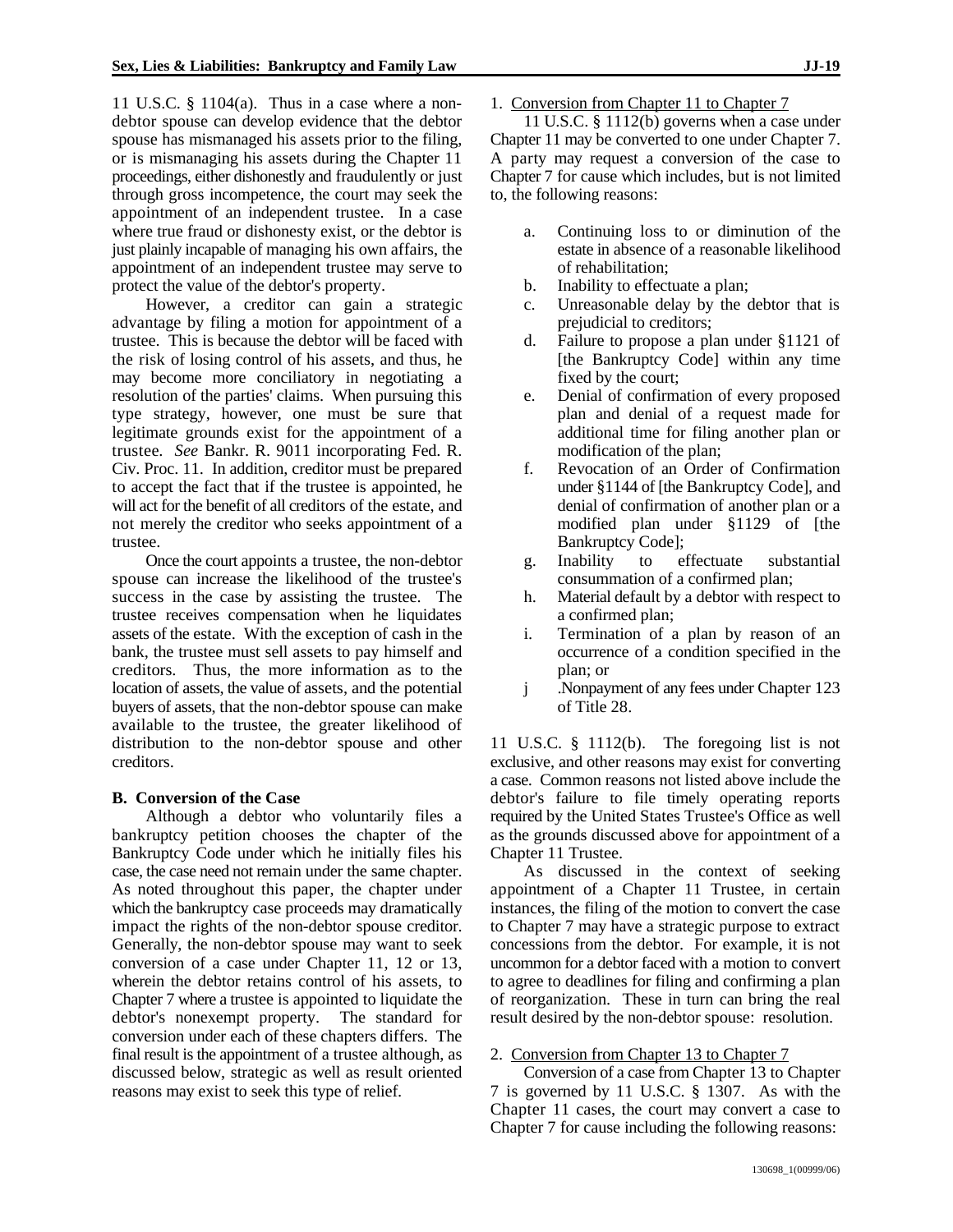- 
- 
- 
- 
- 
- f. Material default by the debtor with respect  $1208(c)$ . to a term of a confirmed plan;
- g. Revocation of the Order of Confirmation **C. Involuntary Bankruptcy**
- 

conversion of a case from Chapter 13 to Chapter 7 of a state court receiver for the debtor spouse's assets. based on a true need to prevent fraud or to draft a new However, the automatic stay and the ability of a and better strategy. In particular, conversion of the bankruptcy trustee to avoid and recover certain case from Chapter 13 to Chapter 7 triggers and transfers may make an involuntary bankruptcy case from Chapter 13 to Chapter 7 triggers an opportunity for the non-debtor spouse to pursue nondischargeability of property settlement obligations reasons would include the following: under  $\S 532(a)(15)$ , which are otherwise dischargeable under Chapter 13. Accordingly, a debtor with  $\bullet$  The debtors removing property from its significant property settlement obligations is usually business or otherwise reducing assets which highly motivated to perform his obligations under would normally be available to the non-Chapter 13 to avoid conversion to Chapter 7. debtor spouse for payment of her claims.

provision for the rehabilitation/reorganization of <br>family farmer debt. Converting a case from Chapter<br>certain creditors while avoiding his family farmer debt. Converting a case from Chapter 12 to Chapter 7 is governed by 11 U.S.C. §1208 and obligations to the non-debtor spouse. The is extremely limited. Conversion can only be sought filing of the bankruptcy can trap is extremely limited. Conversion can only be sought filing of the bankruptcy can trap under §1208 upon a showing of fraud by debtor in preferential payments within ninety (90) under  $§1208$  upon a showing of fraud by debtor in connection with his bankruptcy case. 11 U.S.C. § days from the date of filing the involuntary 1208(d). bankruptcy petition.

As an alternative to an appointment of a trustee bankruptcy petition offers the petitioner the for conversion of the case, a non-debtor spouse may opportunity to gain control of the debtor's simply seek dismissal of the debtor spouse's assets and business operations through a bankruptcy. However, this is often a difficult way to trustee who may be able to restore, or at bankruptcy. However, this is often a difficult way to trustee who may be able to restore, or at proceed, particularly if the debtor spouse needs least maintain, the financial value of such proceed, particularly if the debtor spouse needs bankruptcy relief because of other claims asserted assets. against him by creditors. In the case of Chapter 11 and Chapter 13 cases, the basis for conversion of the It should be noted that involuntarily bankruptcy case to Chapter 7 also applies to dismissal of the case. proceedings are a rare event. Consultation with a

a. Unreasonable delay by the debtor that is 11 U.S.C. §§ 1104 and 1307. In deciding whether to prejudicial to creditor; convert or dismiss a case, the court will typically b. Nonpayment of fees and charges required inquire as to the prejudice to creditors if the case is under Chapter 123 of Title 28; dismissed as opposed to converted to Chapter 7. In c. Failure to file a plan timely under §1321 of considering such matters, the court will consider [the Bankruptcy Code]; factors such as the length of time the case has been d. Failure to commence making timely pending, the delays imposed on creditors by the payments under §1326 of [the Bankruptcy debtor's bankruptcy filing, and the availability of debtor's bankruptcy filing, and the availability of Code]; assets for payment of creditors, the availability of e. Denial of confirmation under §1325 of [the assets for payment of continued administration under Bankruptcy Code] and denial of a request Chapter 7. In Chapter 12 proceedings, dismissal is the for additional time for filing another plan or only relief available to creditors for a debtor's delay in modification of a plan; moving his case to confirmation. 11 U.S.C. §

under §1330 of [the Bankruptcy Code], and Although the situations will be rare, there may be denial of confirmation of a modified plan certain instances in which the non-debtor spouse (or certain instances in which the non-debtor spouse (or under §1329 of [the Bankruptcy Code]; or dependent children) may wish to place her former h. Termination of a confirmed plan by reason spouse into bankruptcy. *See In re Hopkins*, 177 B.R. of the occurrence of a condition specified in 1 (Bankr. D. Me. 1995) (court holds ex-spouse and the plan other than conclusion of payments three minor children constitute four petitioning under the plan. creditors for purpose of involuntary bankruptcy As noted above, an interested party may seek decision for reasons similar for seeking appointment proceeding a more desirable remedy. Typically these petition). The non-debtor spouse will often make this

- 
- 3. Conversion from Chapter 12 to Chapter 7 by his bank or is otherwise taking actions As noted earlier in the paper, Chapter 12 is a solely for the benefit of his bank creditor. • A highly leverage debtor is being controlled
	-
- 4. Dismissal his financial affairs. An involuntary • Incompetent management by the debtor of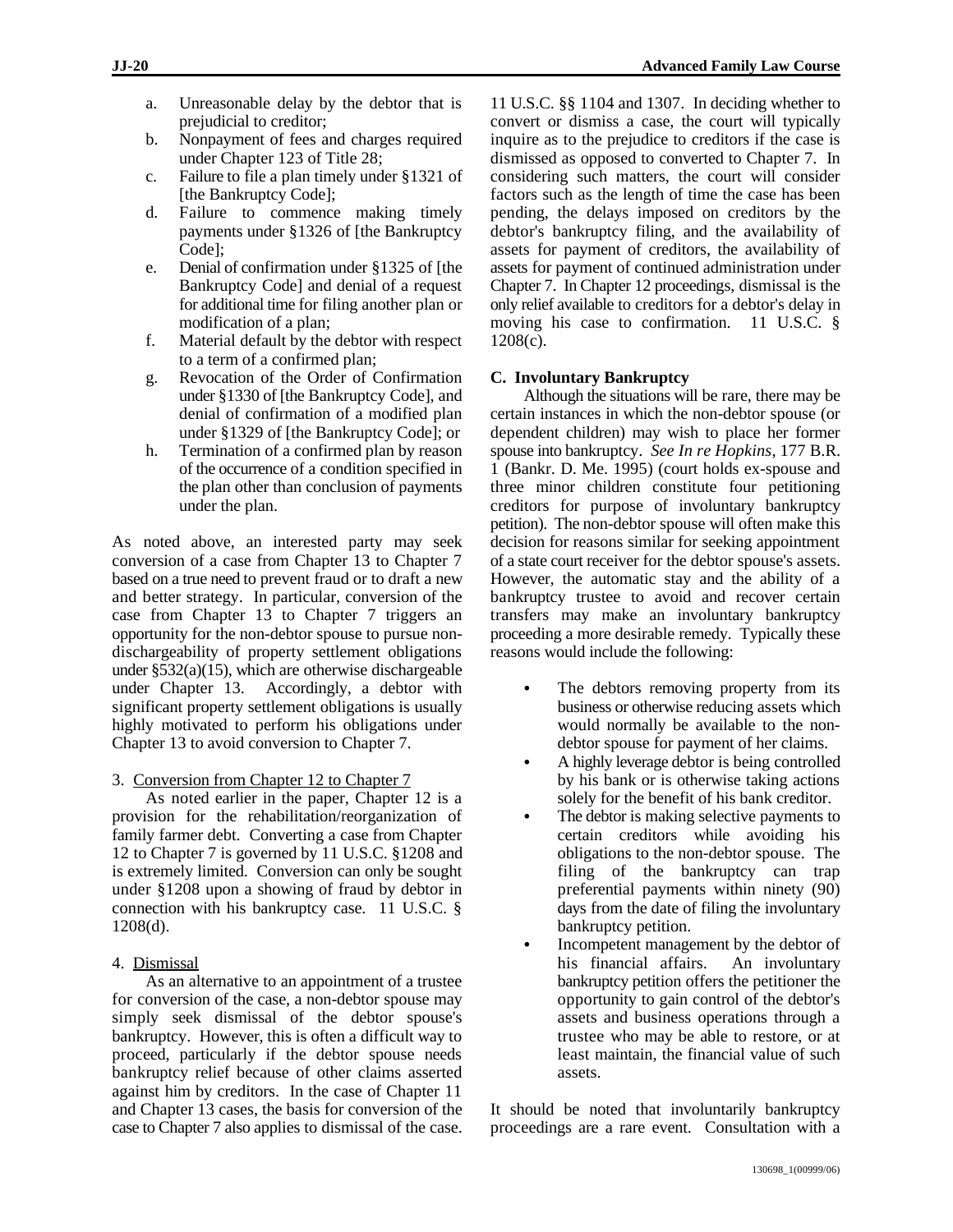bankruptcy expert is essential well in advance of and  $(4)$  the nature of the debtor's misconduct of his implementing such a strategy. The following is a financial affairs. See, e.g. In re Westside Community implementing such a strategy. The following is a basic discussion of how an involuntarily bankruptcy *Hospital, Inc.*, 112 B.R. 243, 256 (Bankr. N.D. Ill. proceeding works. 1990); *In re All Media Properties, Inc.*, 5 B.R. 126

creditors holding unsecured claims, in the aggregate of 1981). \$10,000, to commence an involuntary bankruptcy, Petitioning creditors must exercise caution in unless the debtor has fewer than twelve total creditors, pursuing an involuntary bankruptcy. If the debtor in which case only one unsecured creditor with a claim defeats an involuntary bankruptcy petition, meaning in which case only one unsecured creditor with a claim of at least \$10,000 is required to file an involuntary that the debtor has successfully shown that it is bankruptcy petition. 11 U.S.C.  $\S$  303(b)(1). generally paying its debts as they become due, Petitioning creditors should undertake a reasonable petitioning creditors may be liable for all costs and investigation to determine the number of creditors of attorneys' fees incurred by the debtor to defend the the debtor, prior to filing. When in doubt, it is wise to involuntary bankruptcy petition. 11 U.S.C. § have more than three petitioning creditors.  $303(i)(1)$ . In addition, if the court finds that the

involuntary bankruptcy, an order of relief is not damages proximately caused by the filing of the immediately entered. Instead, the debtor has one foot involuntary petition and punitive damages. 11 U.S.C. in bankruptcy and one foot out of bankruptcy, until  $\S$  303(i)(2). Accordingly, while an involuntary such time as the court adjudicates the debtor as bankruptcy petition is a very powerful weapon, it bankrupt, and enters an order for relief. 11 U.S.C. exposes the petitioning creditor to significant risks. §303(h). However, the debtor is under the jurisdiction Only when a creditor has performed significant due of the bankruptcy court. The automatic stay is diligence regarding the debtor and the status of imposed immediately upon filing of the involuntary debtor's financial affairs should it pursue an bankruptcy petition. 11 U.S.C. § 362(a). This is a involuntary petition. very significant event as the automatic stay prevents any individual creditors from seizing the assets of the **VII. DRAFTING IN CONTEMPLATION OF** debtor for their own benefit. Instead, the debtor's **BANKRUPTCY** assets are preserved for the benefit of all creditors. Having discussed the impact of a bankruptcy

invokes the automatic stay, unless the court orders spouse and her counsel must undertake in response to otherwise, the debtor may continue to operate his a bankruptcy filing, and some advance bankruptcy business affairs and continue to use, acquire and strategies, this Article will now address what, if dispose of property as if an involuntary case had not anything, the non debtor spouse can do prior to a been commenced. 11 U.S.C. § 303(f). Accordingly, bankruptcy filing, in terms of drafting divorce decrees, if the involuntary petition has been commenced under agreementsincident to divorce, and other family court Chapter 7 of the Bankruptcy Code, petitioning judgments to avoid or at least simplify matters in the creditors should also contemplate moving the event of a bankruptcy filing during or after a divorce bankruptcy court for the appointment of an interim proceeding. trustee to preserve property of the estate and to prevent loss of the estate. 11 U.S.C. § 303(g). Then, **A. Agreements Regarding the Automatic Stay** the debtor's alternatives are limited to turning over his As a starting point, counsel should recognize and property to the trustee or posting a bond in a sufficient understand that the enforceability of any agreement in amount and under court-approved conditions for anticipation of bankruptcy is a risky proposition. regaining control of his property. 11 U.S.C.  $\S 303(g)$ . Bankruptcy courts often refuse to enforce agreements

involuntary bankruptcy debtor bankrupt, the the automatic stay as a matter of public policy. *See,* petitioning creditors must show that the debtor does *e.g., In re Sky Group Int'l, Inc.*, 108 B.R. 86 (Bankr. not generally pay its debts as they become due. 11 W.D. Pa. 1989). Nevertheless, other courts have U.S.C. § 303(h). Accordingly, prior to filing, recognized and enforced pre-bankruptcy agreements. petitioning creditors must be sure they have an *See In re Citadel Properties, Inc.*, 86 B.R. 275 understanding of the debtor's financial situation and (Bankr. N.D. Fla. 1987) (upholding pre-bankruptcy his dealings with creditors. Courts have looked at waiver of automatic stay by debtor). Accordingly, various factors to determine whether a debtor is family law practitioners may contemplate including paying its debts as they generally become due, waivers of the automatic stay by debtors in connection including (1) the number of debts; (2) the amount of with agreements incident to divorce. This is

Section 303(b)(1) requires three or more (Bankr. S.D. Tex. 1980) *aff'd* 646 F.2d 194 (5th Cir.

Unlike a voluntary bankruptcy, upon filing an petition was filed in bad faith, the court may award

Although the filing of an involuntary petition filing on a family law case, the actions the non-debtor

In order to secure an order for relief declaring an which attempt to impact or preclude enforcement of delinquency; (3) the amount of material nonpayment; particularly true if the non-debtor spouse retains liens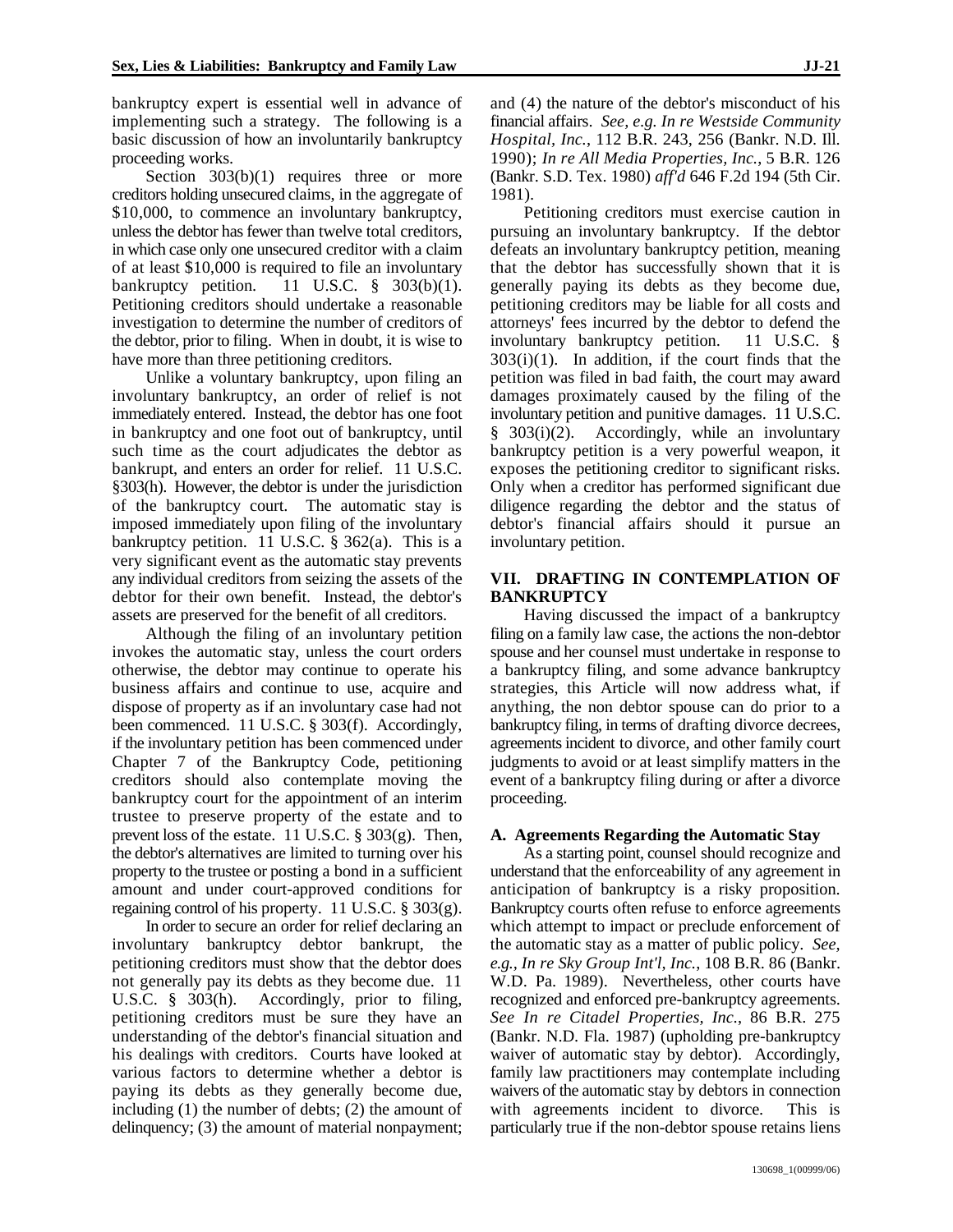against property. Simply put, these provisions provide or remarriage, as courts are more likely to find such that if the debtor spouse seeks protection under the payments in the nature of support. bankruptcy code, he waives protection of the automatic stay and consents to the entry of any order **C. Drafting to Prevent Dischargeability of Tax** granting the non-debtor spouse relief from the stay to **Obligations** permit enforcement of the terms of the decree or As noted above, this author believes that the new agreement incident to divorce. In addition to such a amendments to the Bankruptcy Code have a limited waiver, if a family law practitioner anticipates a potential to create a nondischargeable obligation with bankruptcy filing, she may want to seek stipulations respect to payment of marital income tax obligations from the potential debtor spouse to support a motion under Section 523(a)(14). An indemnification and for relief from stay such as: (1) the debtor spouse hold harmless provision by one spouse to pay the cannot provide adequate protection of the non-debtor community federal income tax obligations should be spouse's collateral; or (2) that the non-debtor spouse's nondischargeable under  $\S$  523(a)(14) if the tax collateral is not necessary to any potential obligation itself if nondischargeable. As a general reorganization by the debtor spouse. Several courts rule, federal income tax obligations due for the three have held that in the absence of evidence that the years preceding the bankruptcy filing will be creditors obtained the stipulations by coercion, fraud nondischargeable. *See* 11 U.S.C. § 507(a)(8) and § or mutual mistake of material facts by the parties, the  $523(a)(1)$ . Accordingly, such a provision may afford stipulations are binding on the debtor. *See In re* the debtor spouse some limited protection. *Orange Park South Partnership*, 79 B.R. 79 (Bankr. N.D. Fla. 1978); *In re Aurora Investments, Inc.*, 134 **D. Security Interests** B.R. 982 (Bankr. N.D. Fla. 1991). Nevertheless, the An extremely effective means of protecting a victory may be fleeting as it may still be necessary to non-debtor spouse from the impact of the debtor go to the bankruptcy court to enforce the agreement. spouse's bankruptcy filing is by limiting the potential

traverse in pre-bankruptcy drafting is the issue of detailed discussion of security interest under the dischargeability of support obligations. In this Uniform Commercial Code is beyond the scope of this author's opinion, the practitioners will not find success paper, the author would note that a family law by placing simple declarations of nondischargeability practitioner who intends to help his client take a in documents. But rather, divorce documentation will consensual lien against personal property under an provide the greatest protection against bankruptcy agreement incident to divorce should review Article 9 discharge if there are references to the existence and of the Texas Business and Commerce Code which importance of the factors related to defines a security interest as "an interest in personal nondischargeability under § 523(a)(5) set forth *supra* property or fixtures which secures payment or in Section IV.D.2.b. of this paper. Second, divorce performance of an obligation." Tex. Bus. & Comm. in Section IV.D.2.b. of this paper. Second, divorce documentation should include a statement of intent to Code § 1.201(37)(A). Generally, taking of a security provide for spousal and/or child support. Third, when interest has two components: (1) attachment and (2) possible, payment obligations should run to a spouse perfection. Attachment occurs when (1) the collateral rather than to a third party creditors as  $\S$  523(a) is placed in the possession of the secured party or an expressly applies only to debts payable to a spouse, agreement is signed by the debtor describing the former spouse or dependent child of the debtor. 11 collateral which grants the security interest; (2) value U.S.C. § 523(a)(5); *see In re Townsend*, 177 B.R. at has been given by the secured party to the debtor; and 904. In the alternative, the decree or agreement (3) the debtor has rights to the collateral. Tex. Bus. & incident to divorce should require the spouse charged Comm. Code § 9.203. Once a security interest has with paying the marital obligation to indemnify and attached, the secured party can enforce same against hold the other spouse harmless for payments made to the debtor. Perfection, on the other hand, allows the the third party creditor as part of the support secured party to enforce its rights to the debtor's obligation. *Cf. Stegall v. Stegall (In re Stegall)*, 188 property to the exclusion of claims of creditors of the B.R. 597, 598 (Bankr. W.D. Mo. 1995)(no debt to debtor. *See* Tex. Bus. & Comm. Code § 9.301. former spouse exists as to marital debt as decree Typically, perfection occurs when the financing lacked hold harmless or indemnification provisions; statement is filed with the Secretary of State and, in therefore, discharge exception of  $\S$  523(a)(15) not many instances, in the county in which the property is applicable); *accord Salyers v. Richardson (In re* located. *See* Tex. Bus. & Comm. Code § 9.302. *Richardson)*, 212 B.R. 842 (Bankr. E.D. Ky. 1997). However, a secured party can perfect its security Fourth, when possible, terminate payments upon death interest by possession of the collateral and, in certain

**B. Dischargeability Drafting** security interest or lien in the property retained by the One avenue which the family law practitioner can potential debtor spouse pending payment. While a  $\text{collateral which grants the security interest}; (2) \text{ value}$ debtor spouse's interest in property by the use of a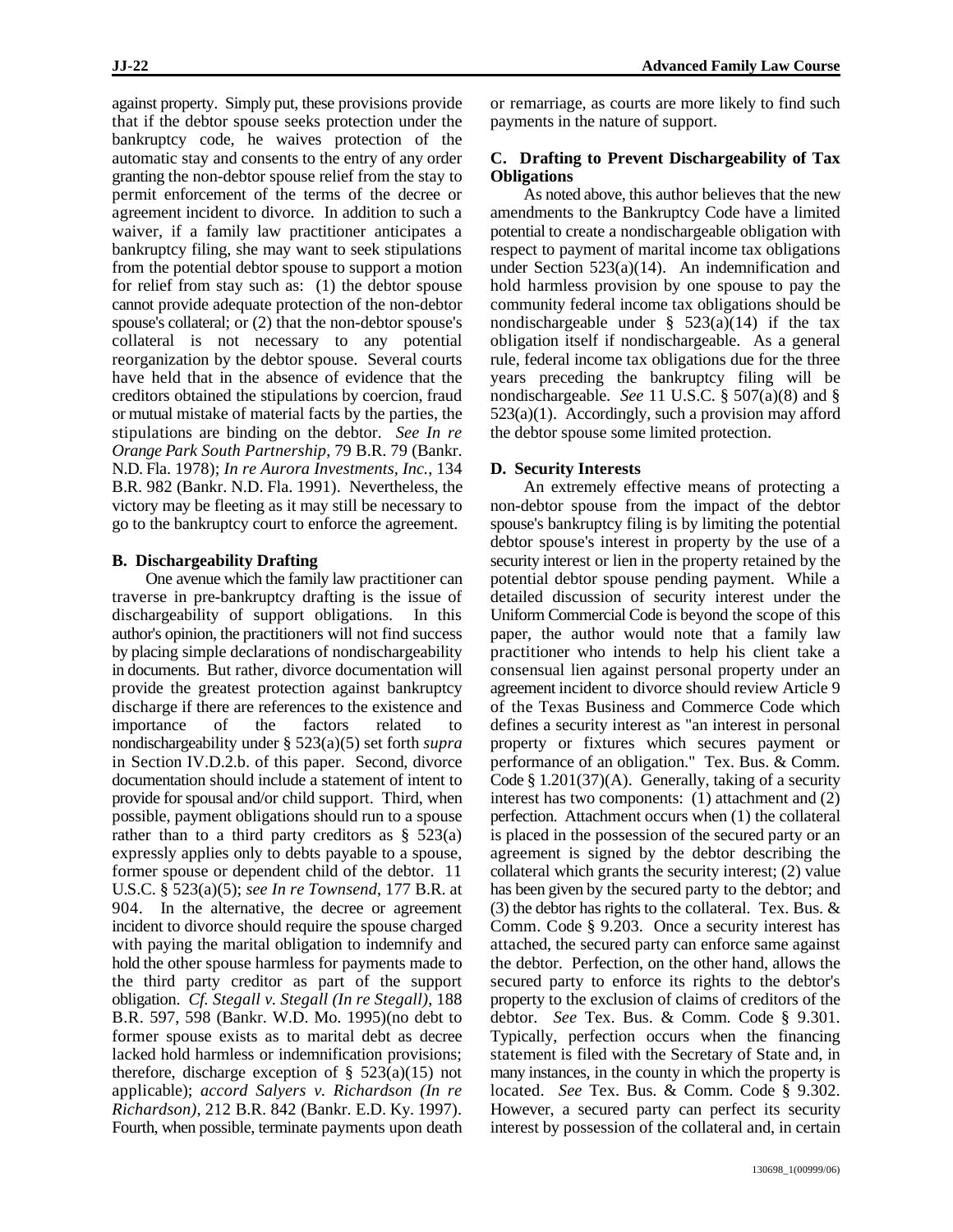instances, the secured party can only perfect its security interest by possession. Specifically, a creditor can only perfect a security interests in money, instruments such as certificates of deposits, certificated stock, bonds and negotiable instruments by possession. Tex. Bus. & Comm. Code § 9.304. Perfection is critical because in the event of a bankruptcy filing, the bankruptcy trustee (or the debtor in possession) can avoid unperfected security interests and use the property for benefit of all creditors. 11 U.S.C. § 544.

### **VIII. CONCLUSION**

The interaction of bankruptcy and family law is a complex and difficult subject. Management of the situation requires a comprehensive understanding of both bankruptcy policy and its substantive provisions. Family law practitioners must be aware of a future bankruptcy proceeding in negotiating resolution on behalf of their clients. Only through careful analysis can the practitioner anticipate and guide the debtor or non-debtor spouse through the intricacies of the impact of a bankruptcy filing on his or her family law case.

### **Form: Sample Marital Settlement Agreement Clauses to Clarify Intent to Create Obligations for Alimony, or Support; Property Settlement; and Provide Security.**

[CAVEAT: NO LANGUAGE IN A DIVORCE AGREEMENT OR DECREE CAN GUARANTEE THAT A PARTICULAR OBLIGATION WILL BE FOUND DISCHARGEABLE OR NONDISCHARGEABLE UNDER THE BANKRUPTCY CODE. THESE SAMPLE CLAUSES ARE INTENDED ONLY TO PROVIDE EXAMPLES OF HOW PARTIES TO A DIVORCE CAN MAKE THEIR INTENTIONS AND UNDERSTANDINGS AS CLEAR AS POSSIBLE WITH RESPECT TO THE NATURE OF THEIR MUTUAL OBLIGATIONS.]

### **Obligations for Alimony or Support**

The parties agree that the obligations listed below in this section are intended to be in the nature of support and maintenance for the Wife [*or* Husband] and the parties' children and are necessary to maintain the standard of living intended by the parties for the Wife [*or* Husband] and children, taking into account the parties' respective current income and assets. In agreeing to make these payments, Husband [or Wife] acknowledges that [factors justify my support as applicable]: (1) the duration of the parties manage has been long lasting; (2) that his [her] future earning capacity far exceeds Wife's [or Husband]; (3) that Wife [Husband] will have significant cost associated with raising children; (4) Husband [or Wife] has more education and job opportunity than Wife [or Husband]; and (5) Wife [Husband] will be required to spend several years reeducating/training herself [himself] for re-entering the job market.

(A) The Husband [*or* Wife] shall pay to the Wife [*or* Husband] weekly payments of \$1,000 alimony. Such payments shall constitute income of Wife and be fully deductible as alimony by Husband in accordance with IRC, as it may be amended. This obligation shall end upon the death of either party or upon the remarriage of the Wife [or Husband].

(B) The Husband [*or* Wife] shall pay to the Wife [*or* Husband] child support of \$100 per week for each of the parties' children. This obligation shall terminate for each child upon the child's 18th birthday, if at such time the child is not in high school or is not engaged in any post-high school education and was not so engaged in the four months immediately preceding his or her 18th birthday and if at such time the child is, or is capable of, supporting himself or herself through full-time employment. A child's incapacity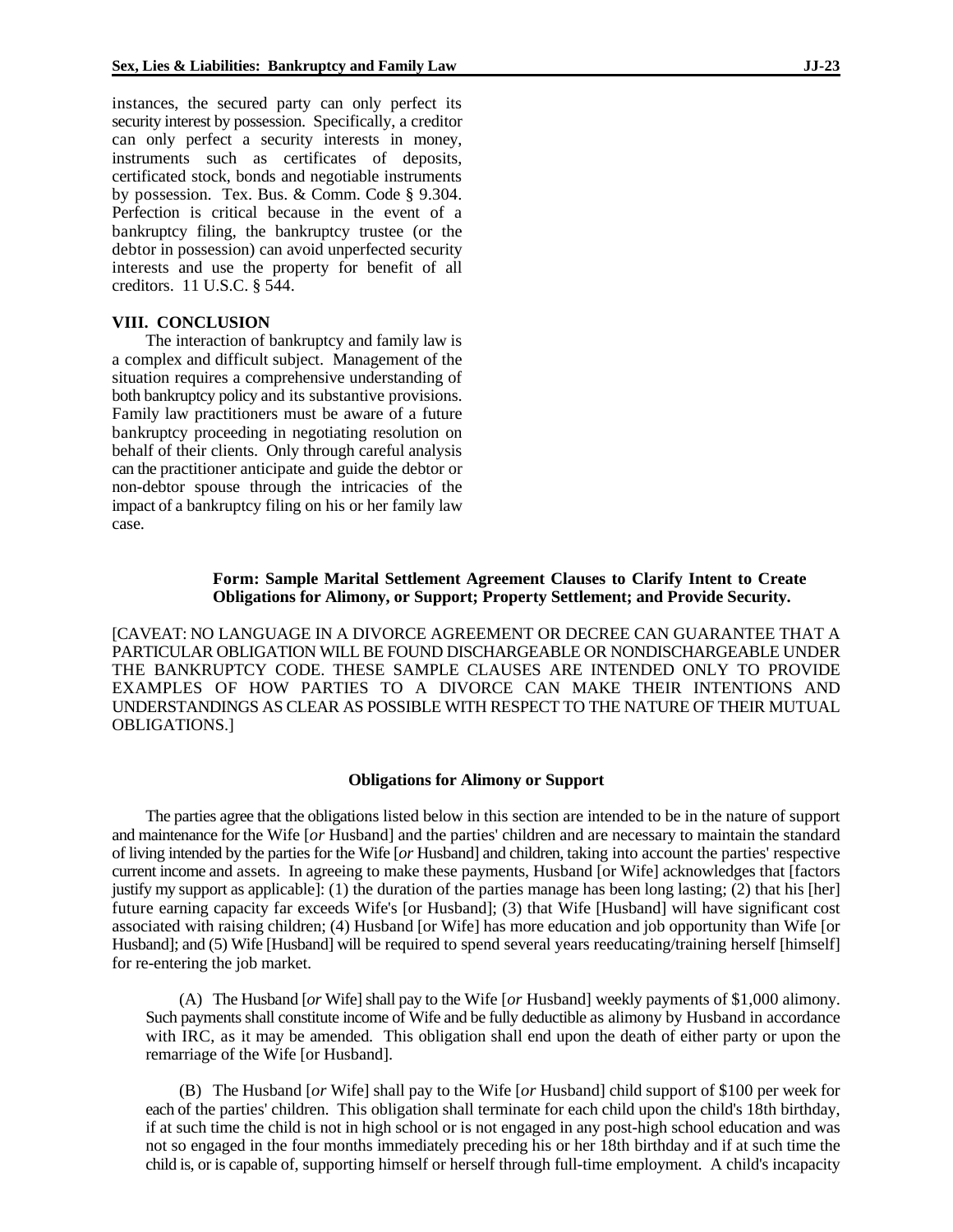to pursue full-time employment shall be based only on medically identifiable physical, emotional, or mental incapacity. In no event shall support continue beyond a child's 22nd birthday.

(C) The Husband [*or* Wife], who currently has medical and dental insurance coverage for the minor children under a plan made available by virtue of his [her] employment, shall continue to provide the same or equivalent coverage through his employer or otherwise for each child so long as he [she] is obligated to provide support for such child. It is agreed by the parties that if such coverage were not provided that the needs of the Wife [*or* Husband] and children would have required larger monthly cash support payments.

(D) The Husband [*or* Wife] shall make the monthly payments on the parties' current home to

or any other party so required by said Lender, and the ad valorem taxes and insurance required under the note and deed of trust. Wife [*or* Husband] shall have the exclusive right to occupy until no child is entitled to support under this agreement. It is agreed by the parties that if such payments were not provided for herein that the needs of the Wife [*or* Husband] and children would have required larger monthly cash support payments.

(E) The Husband [*or* Wife] shall pay the Wife's [*or* Husband's] attorney's fees in this divorce proceeding. It is agreed by the parties that if such payment were not provided for herein and the Wife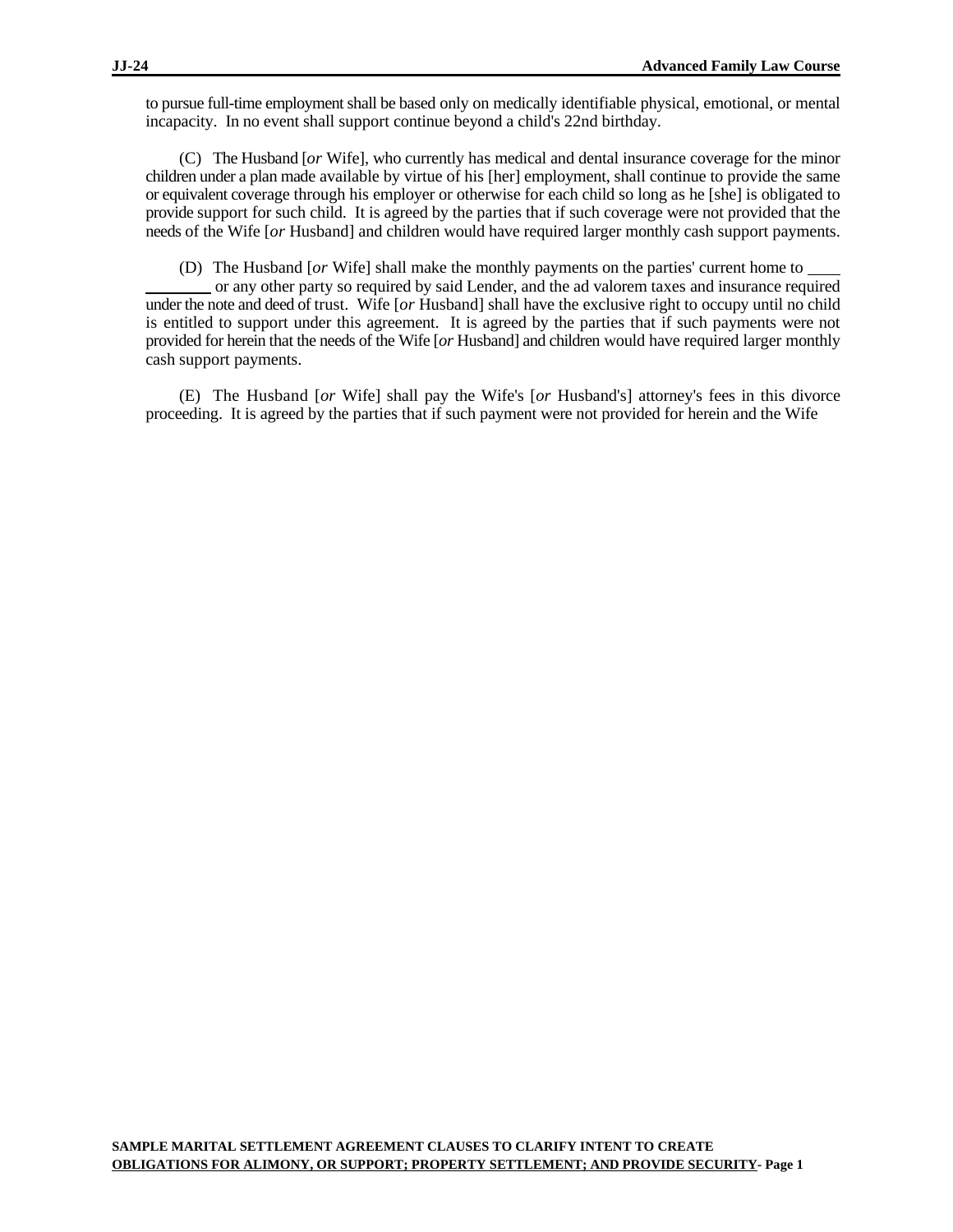[Husband] were required to pay those fees, the needs of the Wife [Husband] and children would have required larger monthly cash support payments.

(F) The Husband [*or* Wife] shall pay; and hold the Wife [*or* Husband] harmless from, medical bills currently owing to I.M. Swine, M.D. It is agreed by the parties that payment of these bills is necessary to assure continued medical and dental treatment of the parties' children. It is also agreed by the parties that if such payments were not made and the Wife [Husband] were required to make them to assure continued treatment, the needs of the Wife [Husband] and children would have required larger monthly cash support payments.

### **Property Division**

It is agreed by the parties that the debts and property of the parties shall be divided as follows. The parties intend and agree that the obligations provided below in this section are not intended, nor are they necessary, to provide support for either party or their children, it being further agreed that the support of each party and the parties' children is adequately provided by the parties' separate income and assets and the obligation for support previously set forth in this agreement.

(A) The Husband [*or* Wife] transfers and assigns to the Wife [*or* Husband] all of his [her] right title and interest in the following:

(1) Checking account number \_\_\_\_\_\_\_\_\_\_\_\_\_\_\_ and savings account maintained at the First Bank, which account is currently in joint names and contains the sum of \$

- (2) The 1997 Honda currently titled in the Husband's [*or* Wife's] name.
- (3) 150 shares of ABC Company Stock.

(B) The Husband [*or* Wife] shall pay to the Wife [*or* Husband] on or before the first day of each month for the next nine years the sum of \$250.00.

(C) The Husband [*or* Wife]shall pay, and shall indemnify and hold the Wife [*or* Husband] harmless from the following obligations: [list with specificity], and all other joint debts not specified in Section I above.

### **Securitizing Obligations**

[SECURED CREDITOR HAVE SPECIAL STATUS IN THE EVENT OF BANKRUPTCY. EVEN WHEN PERSONAL LIABILITY IS DISCHARGED, A LIEN MAY BE ENFORCED AGAINST COLLATERAL. CARE MUST BE TAKEN TO NOT ONLY GET AN AGREEMENT TO GRANT A SECURITY AGREEMENT, BUT TO TAKE THE NECESSARY STEPS TO PERFECT A SECURITY INTEREST AGAINST THIRD PARTIES AND BONA FIDE PURCHASERS.]

(A) Real Estate

To secure the obligations set forth herein, each party shall, simultaneously with the execution of this agreement, execute a deed of trust in the amount of \$100,000 against his [*or* her] interest in the parties' residence described above, conditioned upon the satisfaction of all obligations under this agreement.

(B) Personal Property

To secure the obligations set forth herein, Husband [or Wife] hereby grants Wife [or Husband] a first priority perfect lien in the following personal property: [List] and agrees to execute a UCC-1 in the form attached hereto as Exhibit \_\_\_.

### **SAMPLE MARITAL SETTLEMENT AGREEMENT CLAUSES TO CLARIFY INTENT TO CREATE OBLIGATIONS FOR ALIMONY, OR SUPPORT; PROPERTY SETTLEMENT; AND PROVIDE SECURITY- Page 2**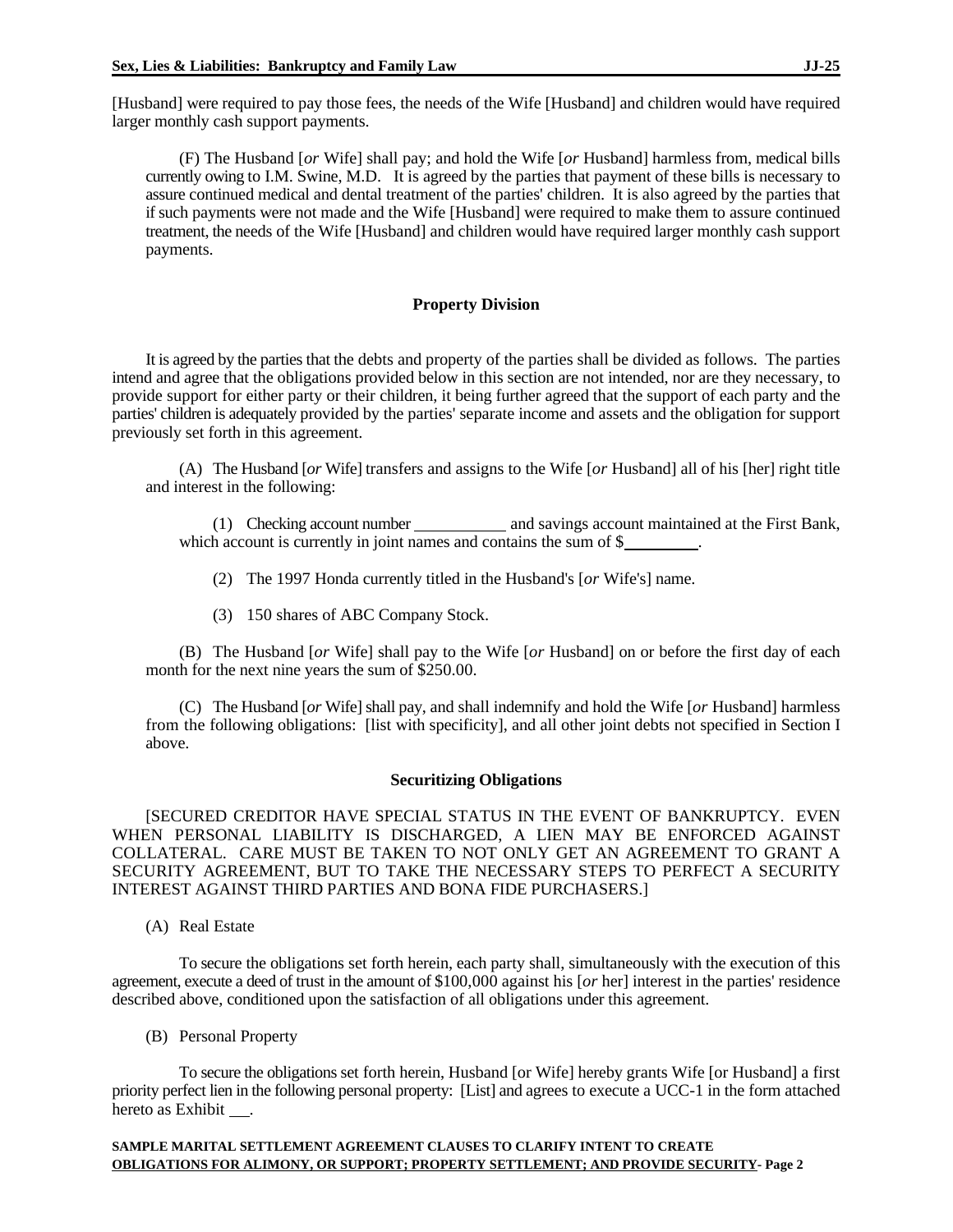### (C) Motor Vehicle

To secure the obligations set forth herein Husband [or Wife] grants Wife [or Husband] a lien against the 1994 Honda Civic, VIN No. \_\_\_\_\_\_\_\_\_\_\_\_\_\_\_\_ and agrees to subscribe Wife [or Husband's] name on the title to said vehicle as lienholder and provide evidence of same concurrent with execution of this Agreement.

### (D) Instrument/Stock

To secure the obligation set forth herein, Husband [or Wife] agrees to grant Wife [or Husband] a security interest in that [certain promissory note dated <u>payable to Husband [or Wife]</u> [those certain 100 shares of XYZ Company] and deliver the original [note] [certificate(s)] to Wife [or Husband] to perfect her [or his] security interests in same. Husband [or Wife] further agrees to notify [maker] [company transfer agent] of the granting of such security interest by execution of the letter attached hereto as Exhibit ...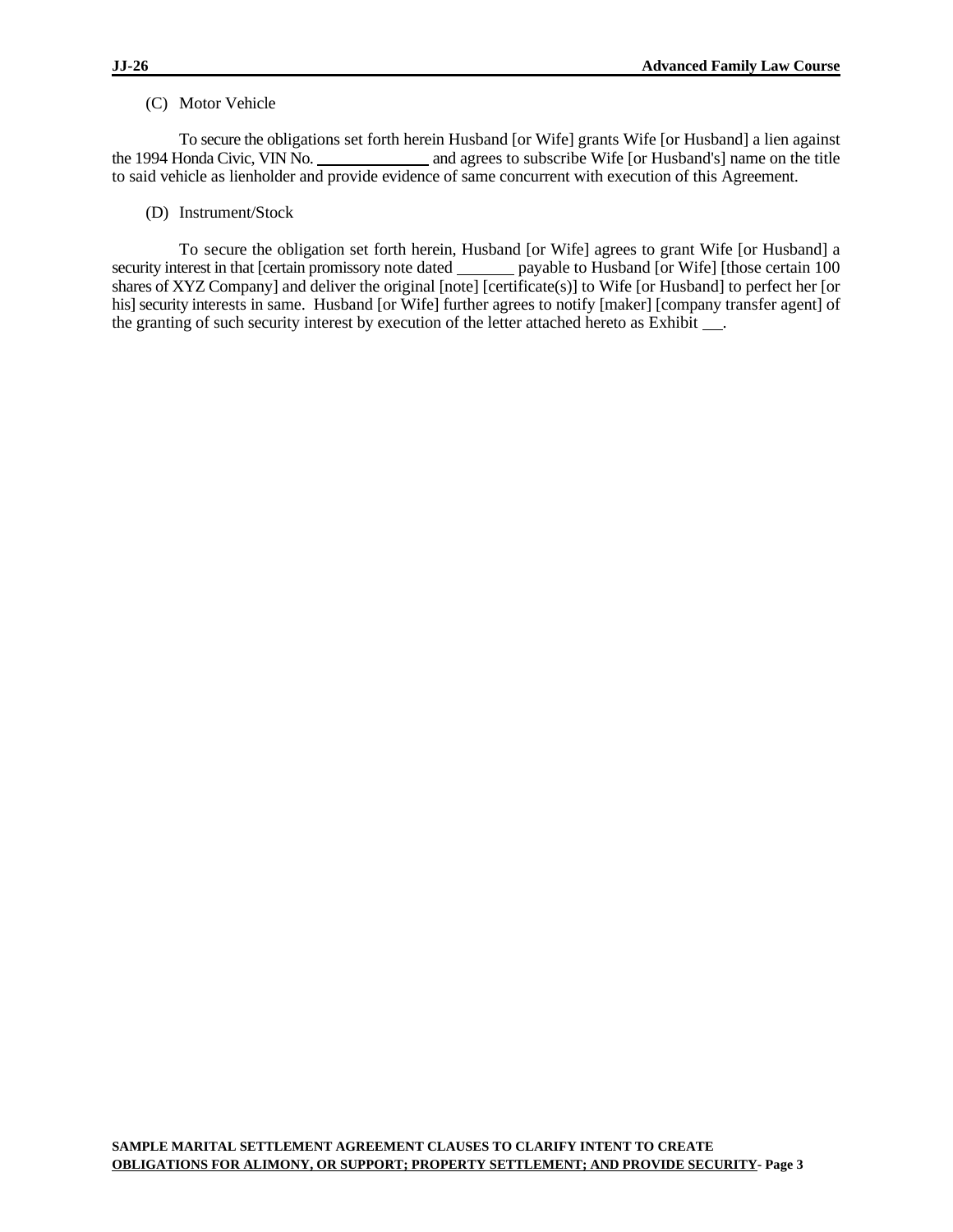### **FORM: COMPLAINT TO DETERMINE DISCHARGEABILITY OF A DEBT** IN THE UNITED STATES BANKRUPTCY COURT

|                  | <b>COMPLAINT TO DETERMINE</b><br><b>DISCHARGEABILITY OF DEBT</b> |                                 |
|------------------|------------------------------------------------------------------|---------------------------------|
| Debtor/Defendant |                                                                  |                                 |
| VS.              |                                                                  |                                 |
| Plaintiff        |                                                                  | Adversary No.                   |
| Debtor,          |                                                                  | Chapter 7                       |
| IN RE:           |                                                                  | Bankruptcy No.                  |
|                  |                                                                  | FOR DISTRICT OF TEXAS, DIVISION |
|                  | IN THE UNITED STATES BANKRUPTCY COURT                            |                                 |

Plaintiff, \_\_\_\_\_\_\_\_\_\_\_\_\_\_\_\_\_\_\_, files the following complaint:

**I. PARTIES**

Plaintiff is an \_\_\_\_\_\_ individual residing at \_\_\_\_\_\_\_\_\_\_\_\_\_\_\_\_\_\_\_.

Defendant, \_\_\_\_\_\_\_\_\_\_\_\_\_\_\_, is an individual residing \_\_\_\_\_\_\_\_\_\_\_\_ and may be served with service of process by mailing a copy of the summons and this complaint by first class mail, postage prepaid to the address shown in his Voluntary Petition and to his counsel of record in this bankruptcy proceeding pursuant to Bankr. Rule 7004(b)(9).

### **II. JURISDICTION AND VENUE**

This court has jurisdiction over this matter pursuant to 28 U.S.C. §§ 157 and 1334. Venue is proper in this district pursuant to 28 U.S.C. § 1409 as this is the district in which the Defendant bankruptcy case is pending.

This is a core proceeding pursuant to 28 U.S.C. § 157(b)(2)(I).

### **III. BACKGROUND FACTS COMMON TO ALL COUNTS**

On [date], [year], the District Court for the \_\_\_\_\_\_\_ Judicial District of [county], Texas, entered a Decree of Divorce (the "Decree") in the divorce case of Plaintiff and Defendant in which, among other things, ordered the Debtor to pay certain sums to Plaintiff and assume and hold Plaintiff harmless from certain debts and obligations. A true and correct copy of the Decree is attached hereto and marked as Exhibit "A."

The Decree specifically provided for spousal maintenance and support in the amount of  $\frac{1}{2}$  per month to be paid until \_\_\_\_\_\_\_(the "Spousal Support Obligations"). The Decree also required the Debtor to pay child support of  $\overline{\S}$  per month until  $\overline{\S}$  (the "Child Support Obligations").

### **COMPLAINT TO DETERMINE DISCHARGEABILITY OF DEBT - Page 1**

The Decree also required, as spousal maintenance and support, payment by Debtor of the following amounts: [list debts, i.e., payment by Defendant on behalf of the Plaintiff charge card debt or debts for specific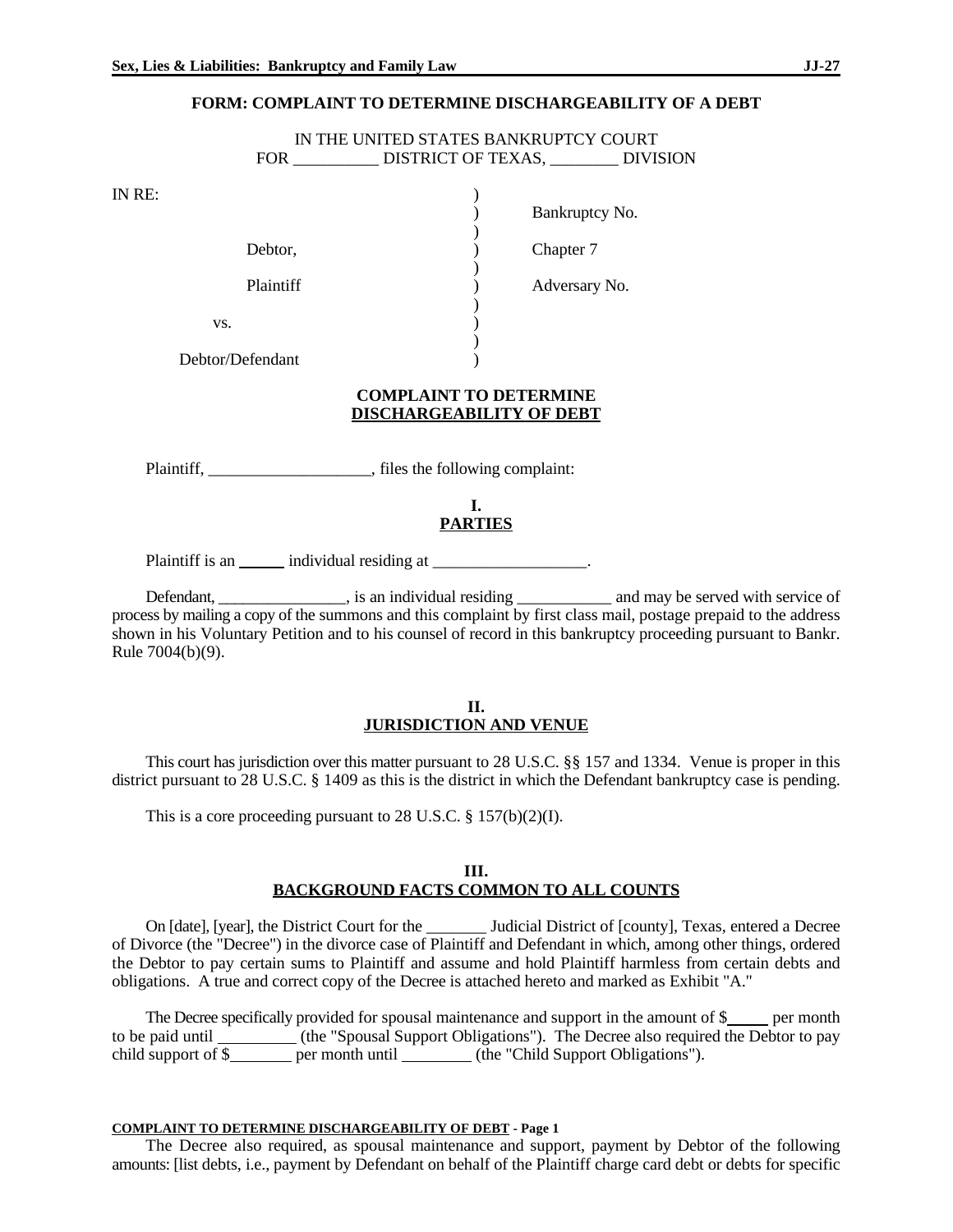dollar amounts, bank loan or loans of specific dollar amounts, arrearages for temporary maintenance and support in the specific dollar amount, taxes and/or attorney's fees due Plaintiff's attorney in the specific dollar amount] (the "Debt Obligations").

The Spousal Support, Child Support and Debt Obligations (collectively the "Obligations") are [not] listed as unsecured obligations in Debtor's Bankruptcy Petition.

Through the date of filing of this Complaint, Debtor owes Plaintiff [dollar amount] in unpaid Spousal Support Obligations and [dollar amount] in unpaid Child Support Obligations.

Because Debtor failed to pay the Debt Obligations, Plaintiff has been forced by such creditors to pay same, in the total amount of \$

### **IV. COUNT I**

Plaintiff request the Court declare all of the Spousal Support, Child Support and Debt Obligations nondischargeable pursuant to 11 U.S.C.  $\S 523(a)(5)$  as debt is owed for the support and maintenance of Plaintiff.

### **V. COUNT II**

In the alternative, Plaintiff request the Court declare any portion of the Spousal Support, Child Support or Debt Obligation that the Court determine is not support or maintenance pursuant to 11 U.S.C.  $\S$  523(a)(5) nonchargeable pursuant to 11 U.S.C.  $\S$  523(a)(15) as a debt incurred by the Defendant in the course of a divorce action.

Plaintiff asserts the Defendant has the ability to pay the Obligations from income not reasonably required for his support or the support of Defendant's dependant(s).

Plaintiff asserts discharging the Obligations would be more detrimental to Plaintiff than the benefits of a discharge to the Defendant.

**WHEREFORE,** Plaintiff requests the Court determine the Spousal Support, Child Support and Debt Obligations be nondischargeable pursuant to 11 U.S.C.  $\S$  523(a)(5), or, in the alternative, 11 U.S.C.  $§$  523(a)(15).

Respectfully submitted,

Attorney for Plaintiff [attorney's name] [attorney's address] [attorney's telephone number]

**COMPLAINT TO DETERMINE DISCHARGEABILITY OF DEBT - Page 2 FORM: MOTION FOR RELIEF FROM AUTOMATIC STAY TO PERMIT DIVORCE ACTION TO PROCEED**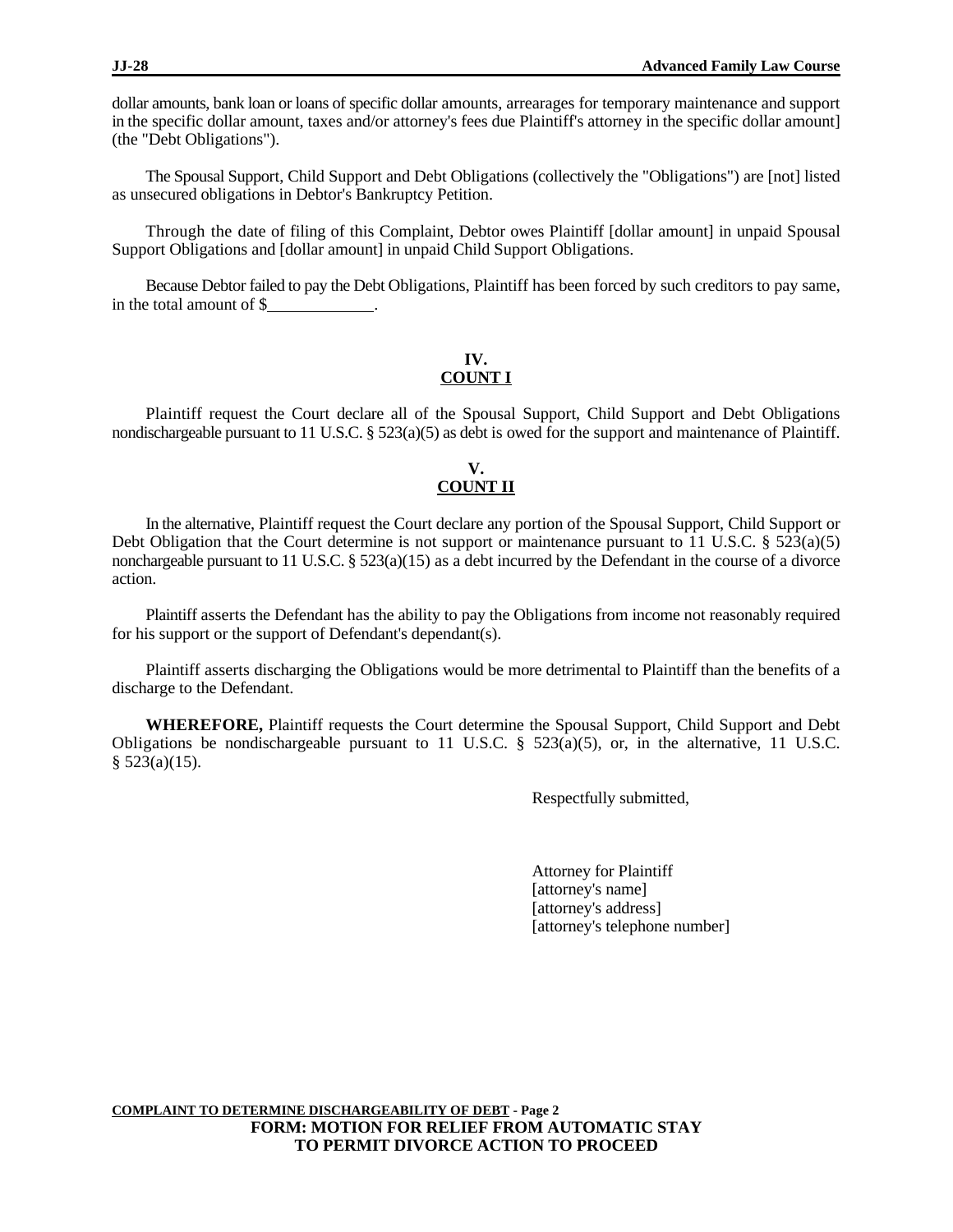### **IN THE UNITED STATES BANKRUPTCY COURT FOR \_\_\_\_\_\_\_\_\_\_ DISTRICT OF TEXAS, \_\_\_\_\_\_\_ DIVISION**

| IN RE: |                   |                |
|--------|-------------------|----------------|
|        |                   | Bankruptcy No. |
|        | Debtor,           | Chapter 7      |
|        | Movant            |                |
|        | VS.               |                |
|        | Debtor/Respondent |                |

### **MOTION FOR RELIEF FROM AUTOMATIC STAY PURSUANT TO 11 U.S.C. § 362(D)(1)**

Movant files her Motion for Relief from Automatic Stay, and would respectfully show the Court as follows:

### **NOTICE PURSUANT TO LOCAL RULE RE: HEARING**

[Each district in Texas has "notice and hearing" language which must be stated in the Motion establishing at date by which a response to Motion must be filed. If no objection is filed, relief will be granted].

### **I. PARTIES**

1. The Movant, resides at \_\_\_\_\_\_\_\_\_\_\_\_\_\_\_\_\_\_\_\_\_\_\_\_ and is the current wife of the Debtor.

2. Debtor filed a Petition pursuant to Chapter 7 of the United States Bankruptcy Code on [date] (the Petition Date), at the above number.

3. Prior to the Petition Date, on \_\_\_\_\_\_\_\_\_\_\_\_\_\_\_\_\_\_\_\_, Movant filed for divorce Debtor in the \_\_\_\_\_th District Court, \_\_\_\_\_\_\_\_\_ County, Texas, Cause No. \_\_\_\_\_\_\_\_\_\_\_ (the "State Court Action").

### **II. JURISDICTION AND VENUE**

4. This Court has jurisdiction over this matter pursuant to 28 U.S.C. § 157 and 1334. This proceeding is a core proceeding pursuant to 28 U.S.C. § 28 U.S.C. § 157(b)(2)(A) and (G).

5. Venue is proper in this Court pursuant to 28 U.S.C. § 1409.

### **III. BACKGROUND FACTS**

6. The State Court Action is set for trial \_\_\_\_\_\_\_\_\_\_\_\_\_\_\_\_\_.

7. The property to be divided by the State Court consist solely of community property.

### **MOTION FOR RELIEF FROM AUTOMATIC STAY PURSUANT TO 11 U.S.C. § 362(D)(1) - Page 1**

8. Further, Debtor has not scheduled any non-exempt property.

9. Under Texas law, Movant cannot obtain a divorce from Debtor without a division of the community estate.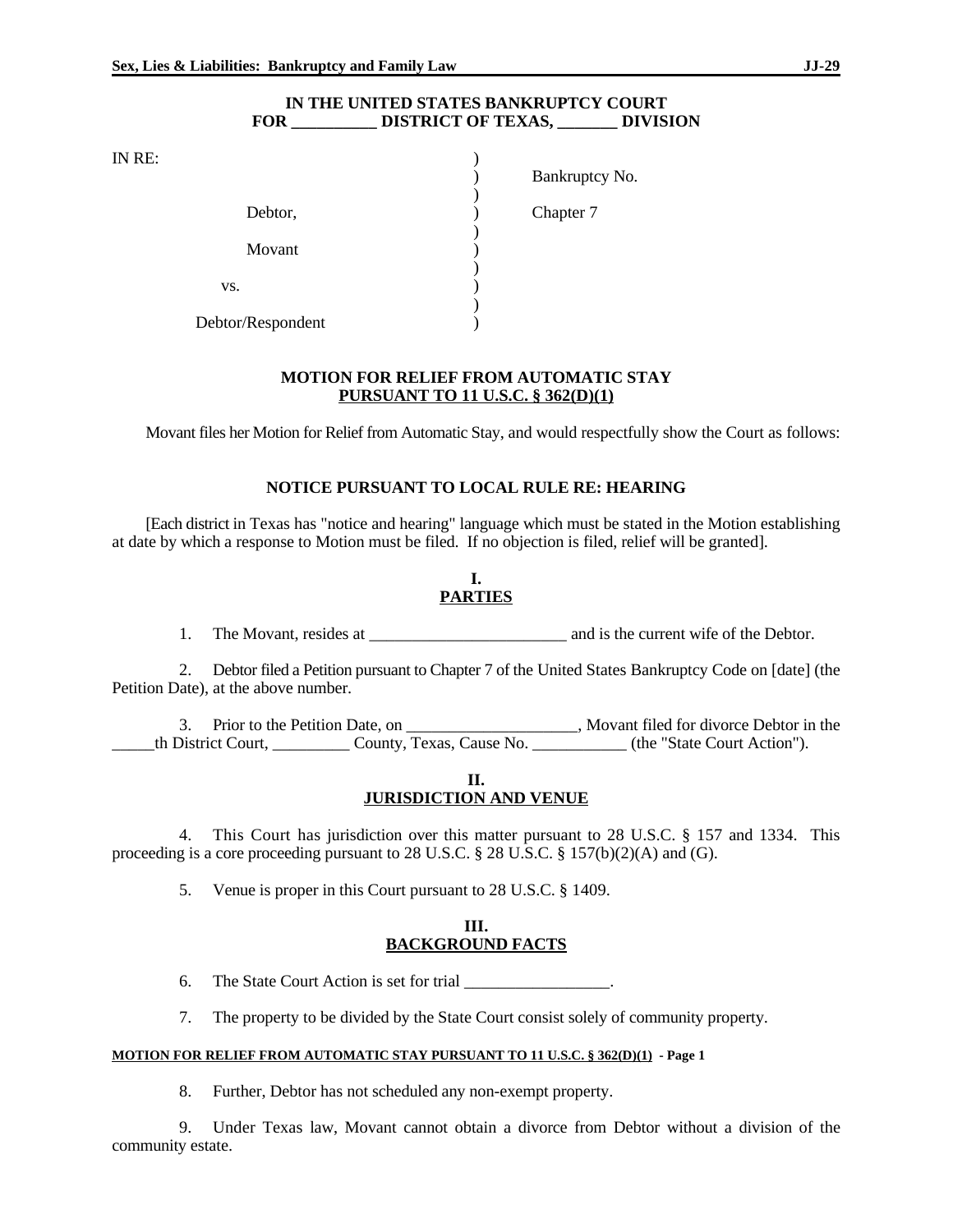10. The Chapter 7 trustee has been advised of the divorce action [and consents to the modification of the automatic stay].

### **IV. RELIED REQUESTED**

11. Movant desires relief from the automatic stay in order to seek proceed to trial in the State Court action, seek entry of orders dividing the community estate and terminating the parties' marriage and obtain order for support and maintenance. Movant further seeks relief from the automatic stay to allow the State Court to approve any settlement the parties may reach on such issues prior to trial.

**WHEREFORE**, Movant respectfully requests this Honorable Court enter an Order granting Movant relief from the automatic stay to permit.

Respectfully submitted,

[attorney's name] Attorney for Movant [attorney's address] [attorney's telephone number] [attorney's facsimile number]

### **CERTIFICATE OF SERVICE**

A true and correct copy of the foregoing Motion for Determination that Certain Payments are not Subject to Automatic Stay has been served by first class mail, postage prepaid on [Debtor], [Debtor's Counsel], [the United States Trustee] and the Chapter 7 Trustee at the address below on \_\_\_\_\_\_\_\_\_\_\_, 19\_\_\_\_\_\_.

[Signature of attorney]

### **NOTICE PURSUANT TO LOCAL RULE RE: HEARING**

[Each district in Texas has "notice and hearing" language which establishes at date by which a response to Motion. Most Motions must be filed or relief will be granted. According to local bankruptcy rules should be recovered when filing.]

### **COMMENTS**

1. If payments at issue are not clearly support, alimony or maintenance, it may be more appropriate to initiate an adversary proceeding for determination of nondischargeability. I.II.III.A.B.C.1.2.3.4.a.b.c.d. $(1)(2)(a)(b)(c)i)iii)iii(a)b(c)d)$ 

### **MOTION FOR RELIEF FROM AUTOMATIC STAY PURSUANT TO 11 U.S.C. § 362(D)(1) - Page 2**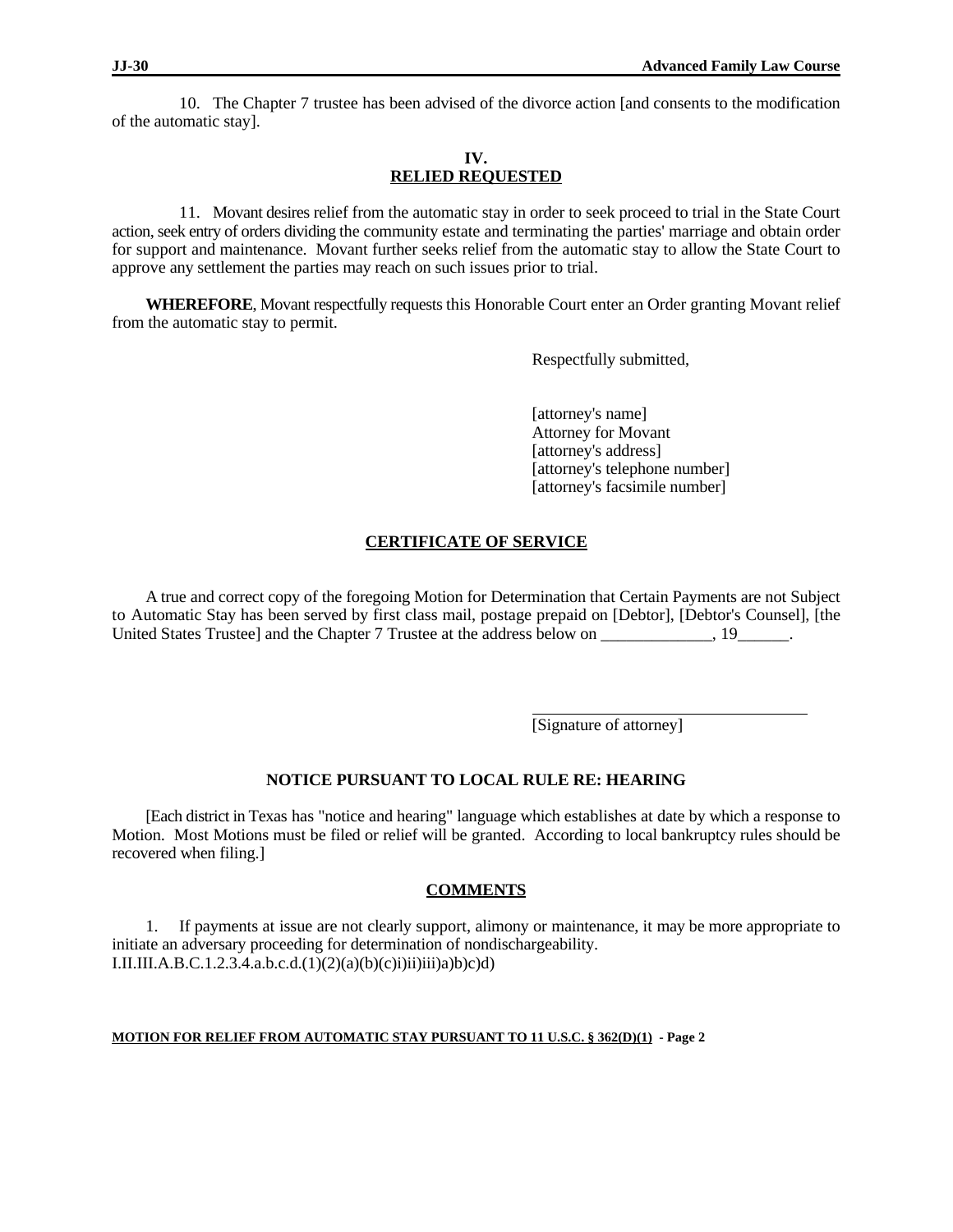### **FORM: COMPLAINT TO DETERMINE DISCHARGEABILITY OF A DEBT** IN THE UNITED STATES BANKRUPTCY COURT

|                  | IN THE UNITED STATES BANKRUPTCY COURT                            |
|------------------|------------------------------------------------------------------|
|                  | FOR DISTRICT OF TEXAS, DIVISION                                  |
| IN RE:           |                                                                  |
|                  | Bankruptcy No.                                                   |
| Debtor,          | Chapter 7                                                        |
| Plaintiff        | Adversary No.                                                    |
| VS.              |                                                                  |
| Debtor/Defendant |                                                                  |
|                  | <b>COMPLAINT TO DETERMINE</b><br><b>DISCHARGEABILITY OF DEBT</b> |

Plaintiff, \_\_\_\_\_\_\_\_\_\_\_\_\_\_\_\_\_\_\_, files the following complaint:

**I. PARTIES**

1. Plaintiff is an  $\frac{1}{\sqrt{1-\frac{1}{n}}}$  individual residing at  $\frac{1}{\sqrt{1-\frac{1}{n}}}$ 

2. Defendant, \_\_\_\_\_\_\_\_\_\_\_\_\_, is an individual residing \_\_\_\_\_\_\_\_\_\_\_\_ and may be served with service of process by mailing a copy of the summons and this complaint by first class mail, postage prepaid to the address shown in his Voluntary Petition and to his counsel of record in this bankruptcy proceeding pursuant to Bankr. Rule 7004(b)(9).

### **II. JURISDICTION AND VENUE**

3. This court has jurisdiction over this matter pursuant to 28 U.S.C. §§ 157 and 1334. Venue is proper in this district pursuant to 28 U.S.C. § 1409 as this is the district in which the Defendant bankruptcy case is pending.

4. This is a core proceeding pursuant to 28 U.S.C. § 157(b)(2)(I).

### **III. BACKGROUND FACTS COMMON TO ALL COUNTS**

5. On [date], [year], the District Court for the \_\_\_\_\_\_\_ Judicial District of [county], Texas, entered a Decree of Divorce (the "Decree") in the divorce case of Plaintiff and Defendant in which, among other things, ordered the Debtor to pay certain sums to Plaintiff and assume and hold Plaintiff harmless from certain debts and obligations. A true and correct copy of the Decree is attached hereto and marked as Exhibit "A."

6. The Decree specifically provided for spousal maintenance and support in the amount of \$ month to be paid until (the "Spousal Support Obligations"). The Decree also required the Debtor to pay child support of  $\overline{\text{s}}$  per month until  $\overline{\text{the}}$  (the "Child Support Obligations").

### **COMPLAINT TO DETERMINE DISCHARGEABILITY OF DEBT - Page 1**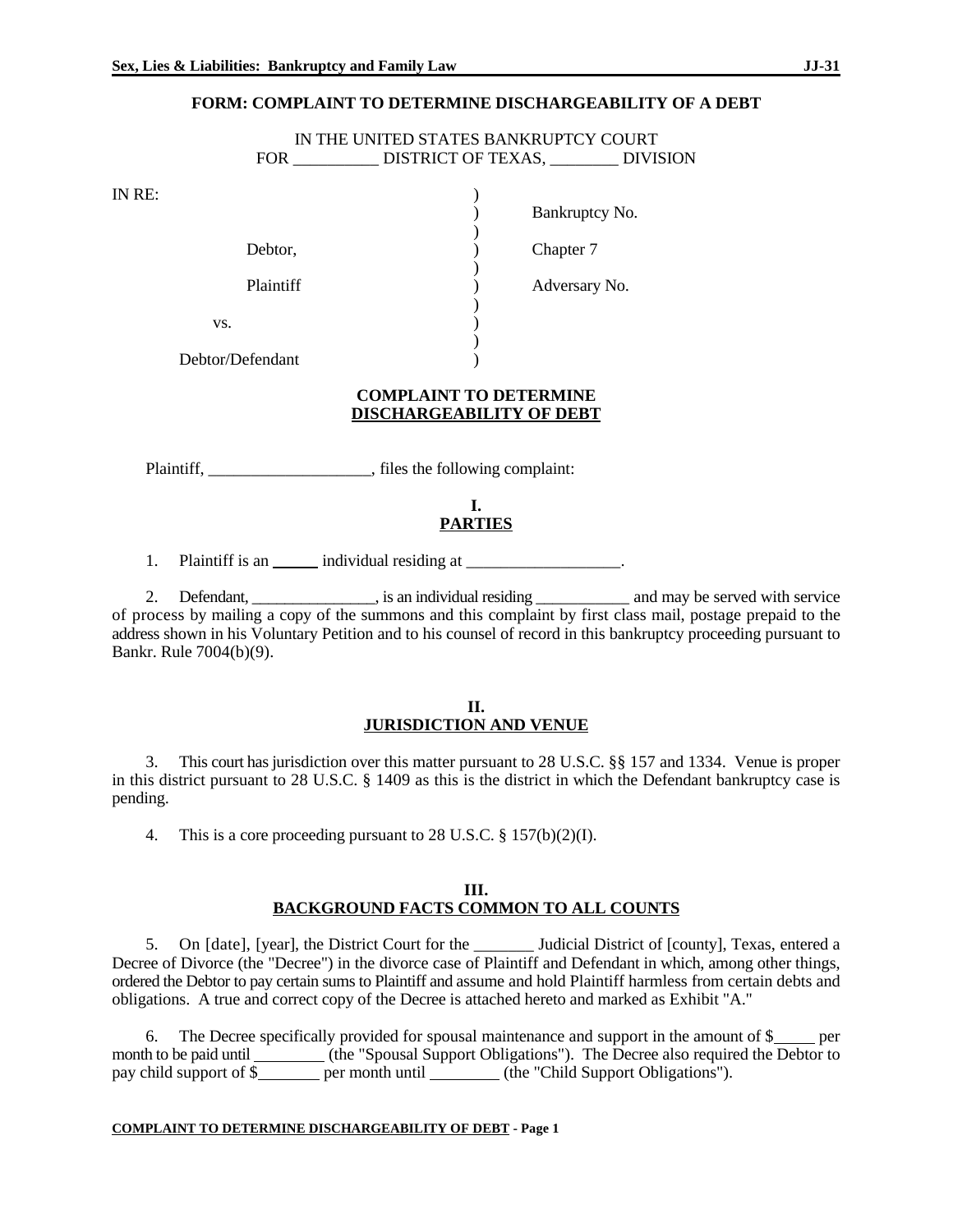7. The Decree also required, as spousal maintenance and support, payment by Debtor of the following amounts: [list debts, i.e., payment by Defendant on behalf of the Plaintiff charge card debt or debts for specific dollar amounts, bank loan or loans of specific dollar amounts, arrearages for temporary maintenance and support in the specific dollar amount, taxes and/or attorney's fees due Plaintiff's attorney in the specific dollar amount] (the "Debt Obligations").

8. The Spousal Support, Child Support and Debt Obligations (collectively the "Obligations") are [not] listed as unsecured obligations in Debtor's Bankruptcy Petition.

9. Through the date of filing of this Complaint, Debtor owes Plaintiff [dollar amount] in unpaid Spousal Support Obligations and [dollar amount] in unpaid Child Support Obligations.

10. Because Debtor failed to pay the Debt Obligations, Plaintiff has been forced by such creditors to pay same, in the total amount of \$

### **IV. COUNT I**

11. Plaintiff request the Court declare all of the Spousal Support, Child Support and Debt Obligations nondischargeable pursuant to 11 U.S.C. § 523(a)(5) as debt is owed for the support and maintenance of Plaintiff.

### **V. COUNT II**

12. In the alternative, Plaintiff request the Court declare any portion of the Spousal Support, Child Support or Debt Obligation that the Court determine is not support or maintenance pursuant to 11 U.S.C. §  $523(a)(5)$ nonchargeable pursuant to 11 U.S.C.  $\S$  523(a)(15) as a debt incurred by the Defendant in the course of a divorce action.

13. Plaintiff asserts the Defendant has the ability to pay the Obligations from income not reasonably required for his support or the support of Defendant's dependant(s).

14. Plaintiff asserts discharging the Obligations would be more detrimental to Plaintiff than the benefits of a discharge to the Defendant.

**WHEREFORE,** Plaintiff requests the Court determine the Spousal Support, Child Support and Debt Obligations be nondischargeable pursuant to 11 U.S.C.  $\S$  523(a)(5), or, in the alternative, 11 U.S.C.  $§ 523(a)(15).$ 

Respectfully submitted,

Attorney for Plaintiff [attorney's name] [attorney's address] [attorney's telephone number]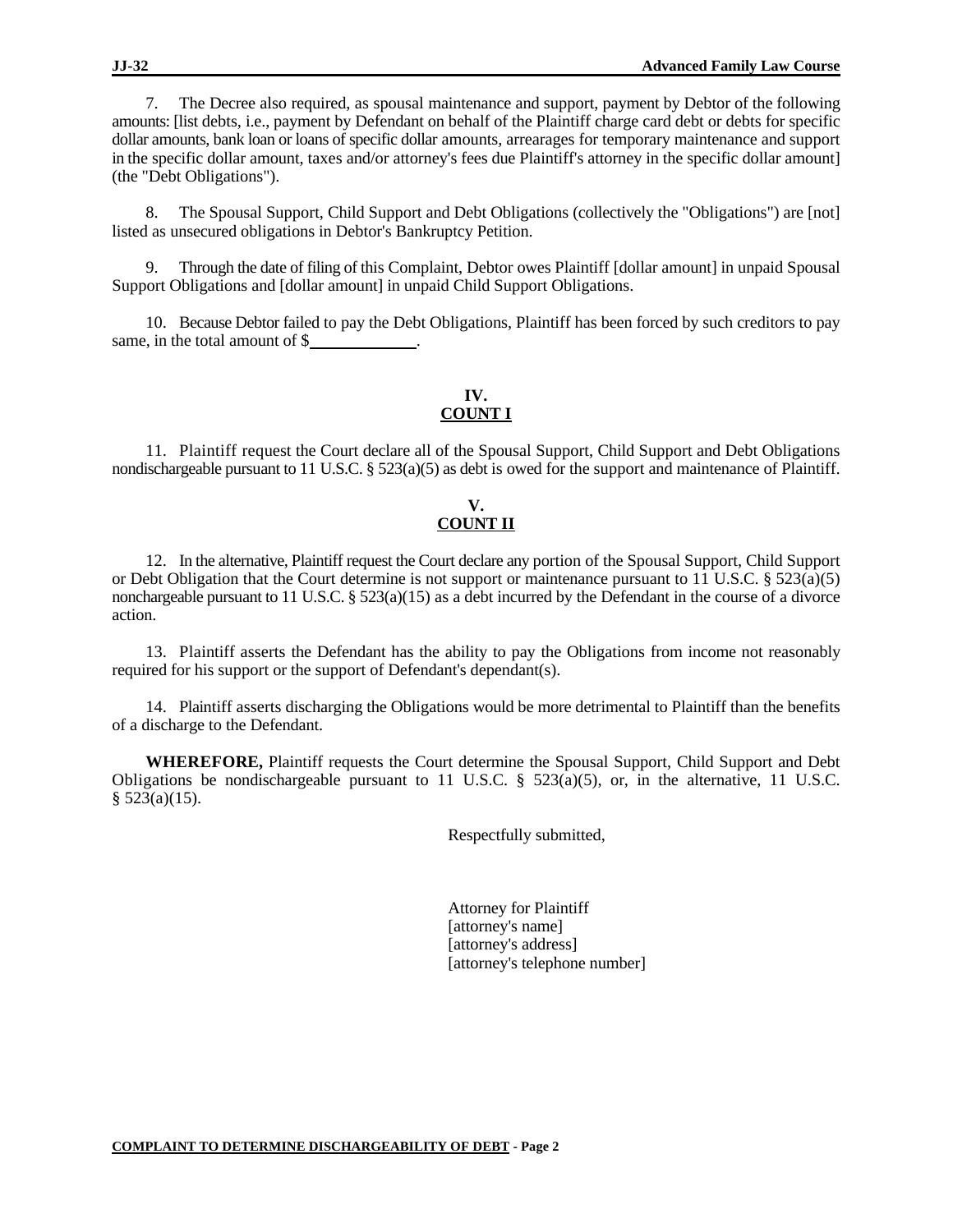### **FORM: MOTION FOR DETERMINATION STAY DOES NOT APPLY TO PERMIT COLLECTION OF SUPPORT**

### **IN THE UNITED STATES BANKRUPTCY COURT FOR \_\_\_\_\_\_\_\_\_ DISTRICT OF TEXAS, \_\_\_\_\_\_\_\_\_ DIVISION**

| IN RE: |                   |            |
|--------|-------------------|------------|
|        | Debtor            | Bankr. No. |
|        | Movant            |            |
| VS.    |                   |            |
|        |                   |            |
|        | Debtor/Respondent | Chapter 7  |

### **MOTION FOR DETERMINATION THAT CERTAIN PAYMENTS ARE NOT SUBJECT TO AUTOMATIC STAY**

Movant, \_\_\_\_\_\_\_\_\_\_\_\_\_\_\_\_, filesthis her Motion for Determination that Certain Payments are not Subject to Automatic Stay, respectfully shows the Court as follows:

### **NOTICE PURSUANT TO LOCAL RULE RE: HEARING**

[Each district in Texas has "notice and hearing" language which must be stated in the Motion establishing at date by which a response to Motion must be filed. If no objection is filed, relief will be granted].

### **I. PARTIES**

1. The Movant, resides at \_\_\_\_\_\_\_\_\_\_\_\_\_\_\_\_\_\_\_\_\_\_\_ and is the former wife of the Debtor.

2. Debtor filed his Voluntary Petition for Relief under Chapter 7 of Title 11 of the United States Code on \_\_\_\_\_\_\_\_\_\_\_\_\_\_.

### **II. JURISDICTION AND VENUE**

3. This Court has jurisdiction over this matter pursuant to 28 U.S.C. § 157 and 1334. This proceeding is a core proceeding pursuant to 28 U.S.C.  $\S$  28 U.S.C.  $\S$  157(b)(2)(A) and (G).

4. Venue is proper in this Court pursuant to 28 U.S.C. § 1409.

### **III. BACKGROUND FACTS**

5. On \_\_\_\_\_\_\_\_\_\_\_\_\_\_\_\_\_\_\_\_, Movant and Debtor were divorced pursuant to a decree issued by the District Court, for the District County Texas.

6. Thereafter, Movant and Debtor entered into an Agreement, a copy of which is attached hereto and marked Exhibit "A."

**MOTION FOR DETERMINATION THAT CERTAIN PAYMENTS ARE NOT SUBJECT TO AUTOMATIC STAY - Page 1**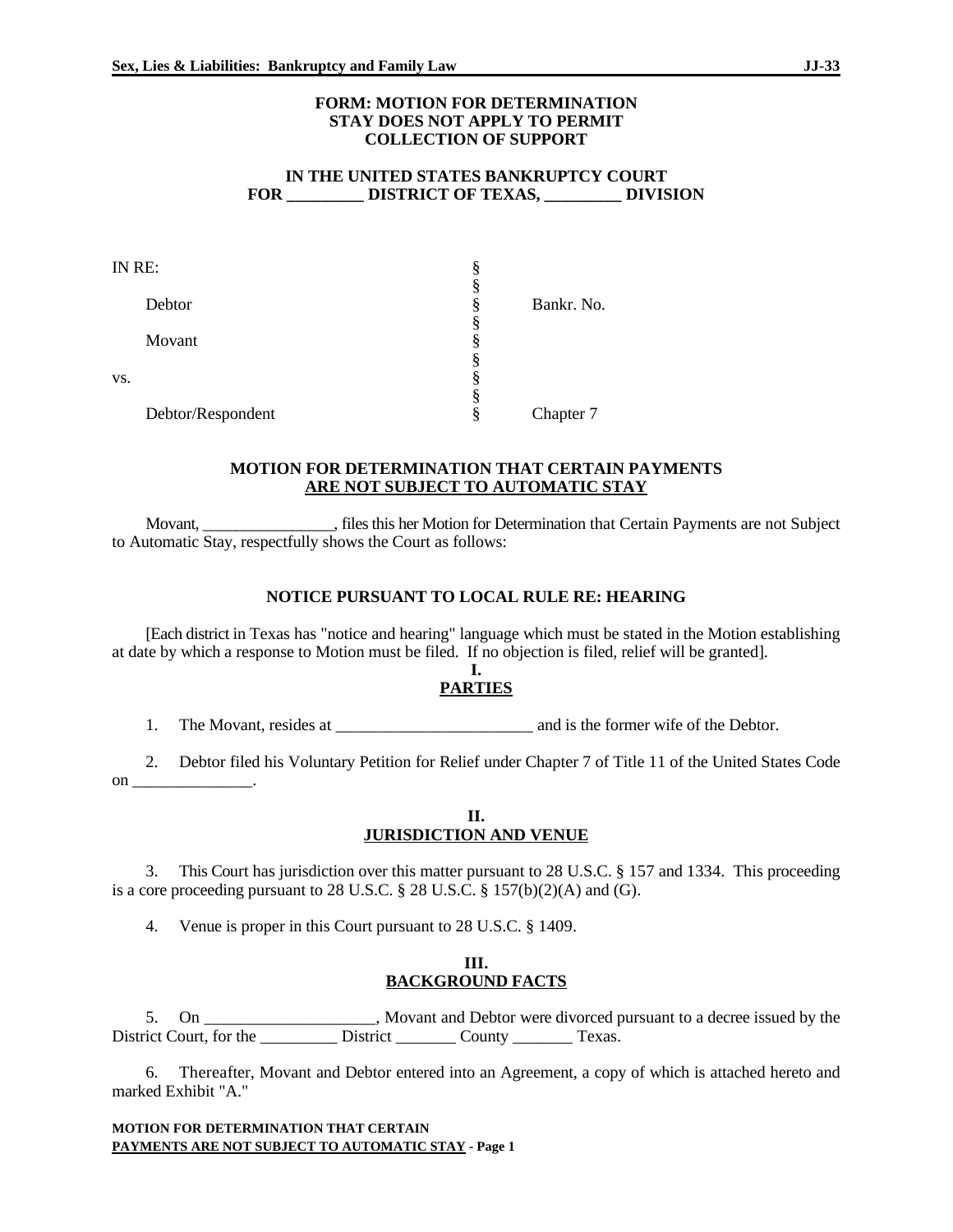7. Paragraph 3(A) of said Agreement provides that: [allege support payment, i.e., "Husband specifically agrees to pay child support in the total amount of 300 per month until August 1, 2002].

The payments required of the Debtor under Paragraph  $3(A)$  of the Agreement attached hereto as Exhibit "A" are in the nature of alimony, maintenance or support.

9. Pursuant to 11 U.S.C. § 362(b)(2), the payments required of the Debtor under Paragraph 3(A) of said Agreement are, therefore, not subject to the automatic stay of 11 U.S.C. § 362(a).

### **IV. RELIEF REQUESTED**

Movant request the Court designate the payments required of the Debtor under Paragraph 3(A) of the Agreement attached hereto as Exhibit "A" as being in the nature of alimony, maintenance and support and thus, declare that, pursuant to 11 U.S.C. Sec. 362(b)(2), Petitioner is not precluded by 11 U.S.C. 362(a) from proceeding for collection of said payments from property that is not property of the estate.

WHEREFORE, movant respectfully request this Court enter an order as requested herein and for such other and further relief as to which Movant may justly show herself entitled.

Respectfully submitted,

[Attorney's name] [Address] [Telephone number] [Facsimile number]

### **CERTIFICATE OF SERVICE**

A true and correct copy of the foregoing Motion for Determination that Certain Payments are not Subject to Automatic Stay has been served by first class mail, postage prepaid on [Debtor], [Debtor's Counsel], [the United States Trustee] and the Chapter 7 Trustee at the address below on \_\_\_\_\_\_\_\_\_\_\_\_, 19\_\_\_\_\_\_.

[Signature of attorney]

### **COMMENTS**

1. If payments at issue are not clearly support, alimony or maintenance, it may be more appropriate to initiate an adversary proceeding for determination of nondischargeability.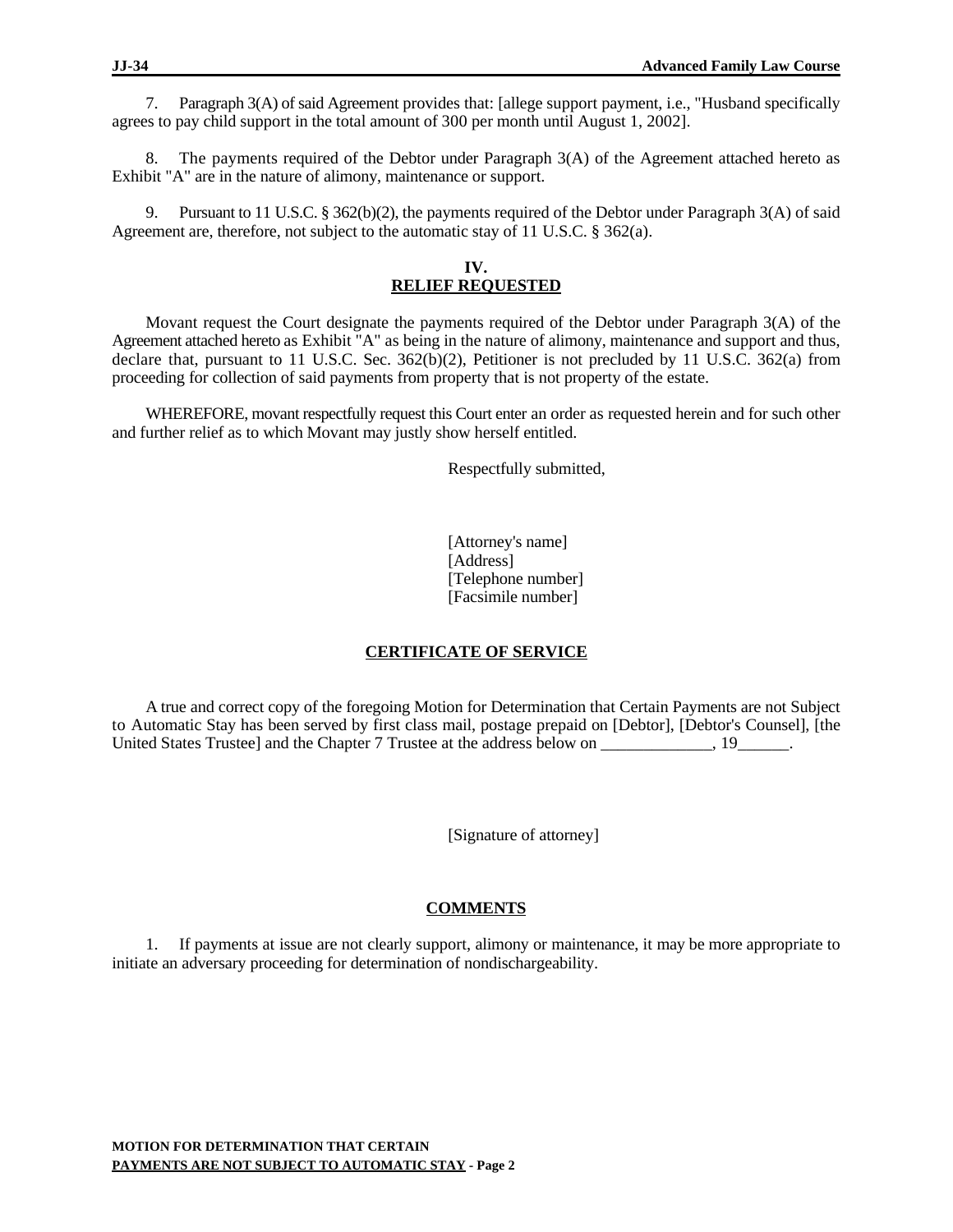### **FORM: APPEARANCE OF CHILD SUPPORT CREDITOR OR REPRESENTATIVE.\***

### **UNITED STATES BANKRUPTCY COURT \_\_\_\_\_\_\_\_\_\_\_\_\_\_\_\_\_ DISTRICT OF \_\_\_\_\_\_\_\_\_\_\_\_\_\_\_\_\_**

### **In re Bankruptcy Case No.**

**Debtor Chapter \_\_\_\_\_\_\_\_\_\_ Address: Social Security No(s).: Employer's Tax Identification No(s). [if any]:**

### **APPEARANCE OF CHILD SUPPORT CREDITOR\* OR REPRESENTATIVE**

I certify under penalty of perjury that I am a child support creditor\* of the above-named debtor, or the authorized representative of such child support creditor, with respect to the child support obligation which is set out below.

Name: Organization: Address:

Telephone Number:

| Date                                                                  | Child Support Creditor* or Authorized Representative                  |  |
|-----------------------------------------------------------------------|-----------------------------------------------------------------------|--|
| <b>Summary of Child Support Obligation</b>                            |                                                                       |  |
| Amount in arrears:                                                    | If Child Support has been assigned:                                   |  |
|                                                                       | Amount of Support which is owed under assignments:                    |  |
| Amount currently due per week or per month: on a<br>continuing basis: |                                                                       |  |
| \$<br>(per week) (per month)                                          | Amount owed primary child support creditor (balance not<br>assigned): |  |
|                                                                       |                                                                       |  |
|                                                                       | Attach an itemized statement of account                               |  |

\* Child support creditor includes both creditor or whom the debtor has a primary obligation to pay child support as well as any entity to whom such support has been assigned. If pursuant to Section 422(a)(26) of the Social Security Act or if such debt has been assigned to the Federal Government or to any State or political subdivision of a State.

\* This form was issued by the Director of the Administrative Office of the United States Courts for use in bankruptcy cases. The reference to "child support creditor" at the bottom of the form would also include a governmental unit that is the primary child support creditor by law rather than by assignment. Sec. 11 U.S.C. § 523(a)(8).

### **APPEARANCE OF CHILD SUPPORT CREDITOR\* OR REPRESENTATIVE - Page 1**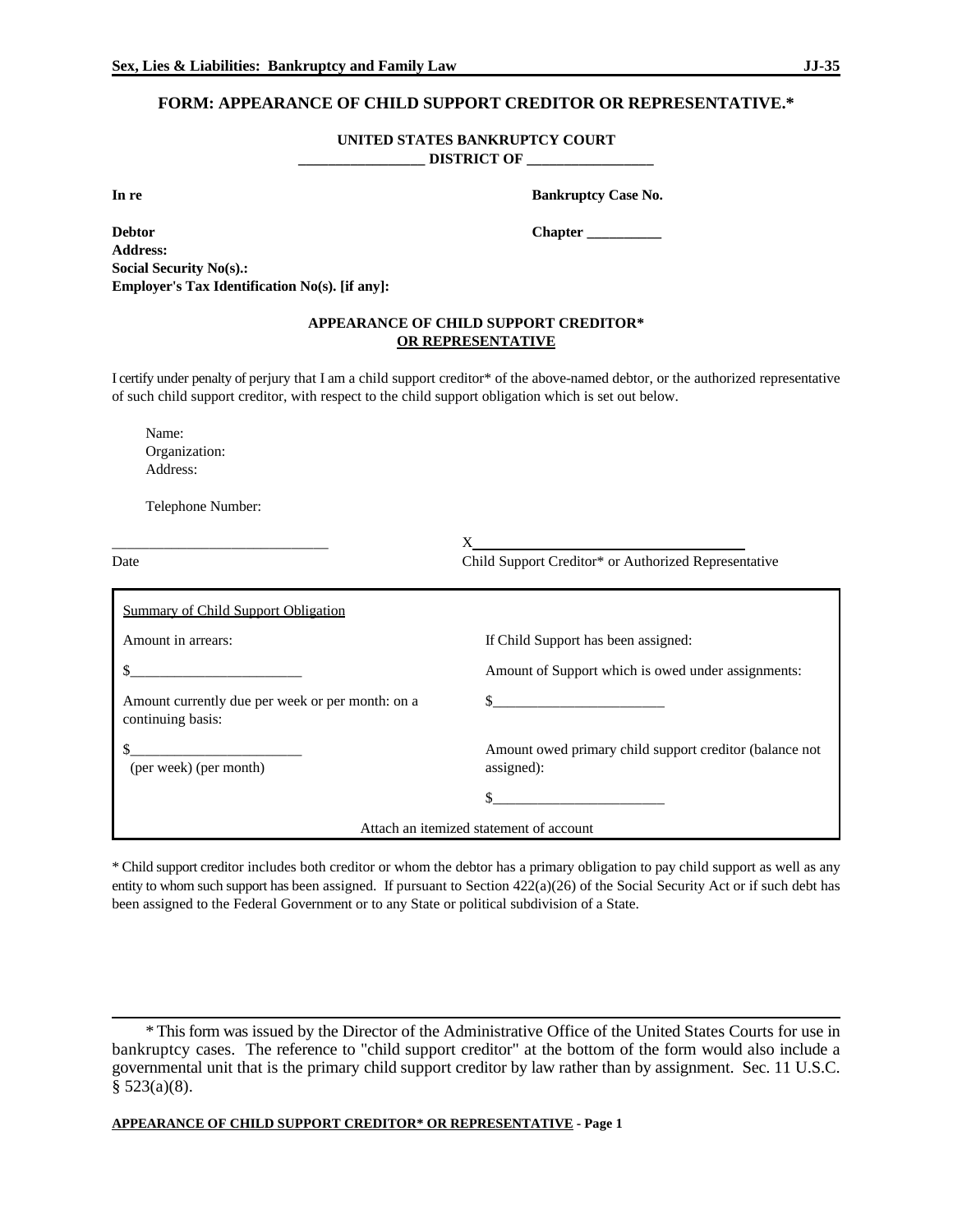### **ENDNOTES**

1 This paper limits its scope to how an individual's bankruptcy impacts family law cases. Business bankruptcy has its own set of purposes and policies which do not normally impact family law cases.

2 A dishonest debtor may find his or her discharge denied or revoked pursuant to 11 U.S.C. §§ 727(a), 1121(d)(3), 1228(d) or 1328(e).

3 A Chapter 11 debtor may retain exempt property only with consent of the creditors unless unsecured creditors are paid in full. *See, e.g.*, *In re Yasparro, 100 B.R. 91 (Bankr. M.D. Fla. 1989) (debtor cannot confirm plan retaining exempt property unless creditors consent or are paid in full in accordance with absolute priority rule).*

4 The indemnification claims of a spouse, however, may be non-dischargeable in Chapter 7 and 11 cases. *See* 11 U.S.C. § 523(a)(14).

5 Under recent amendments to the Code, support and maintenance claims awarded in family law cases now have a superior priority than general unsecured claims and those of taxing authorities. *See*, 11 U.S.C. § 507(a)(7).

6 At the time of this paper was being prepared, the House of Representatives had approved legislation moving support obligations from the seventh priority to the first priority. *See* H.R. No. 3150 (June 11, 1998).

7 Individuals who are family farmers can also file under Chapter 12.

8 Where a Chapter 7 filing involves both community and separate property, the trustee must divide the estate in four sub-estates and pay claims according to a complex disbursement plan set out in 11 U.S.C. §§507 and 726(a). These Bankruptcy Code sections provide a detailed methodology for categorizing both estate property and claims as being either separate or community and specify which category of claims may be paid form a given category of funds. Nevertheless, the categorization of property as community or separate property is determined under state law. *See Butner v. United States, 440 U.S. 48 (1979).*

9 For a list of "bad acts" that prevent discharge see 11 U.S.C. §727(a).

10 Pursuant to 11 U.S.C. §104, adjustments will be made to the dollar limitations of a debtor's filing under Chapter 13 to reflect changes in the consumer price index beginning April 1, 1998, and each 3-year interval ending thereafter. 11 U.S.C. § 104(b)(1).

11 In particular, family law practitioners will want to note that non-support obligations under a decree or incident to divorce can be discharged in a Chapter 13 case. *See* 11 U.S.C. § 1328.

12 Which 28 U.S.C. § 1334 speaks to the jurisdiction of the district court. Given that each district has referred bankruptcy matters to the bankruptcy court, this article will discuss the jurisdiction of the bankruptcy court.

13 11 U.S.C. § 362(a) provides as follows:

(a) Except as provided in subsection (b) of this section, a petition filed under §§ 301, 302 or 303 of this title, or an application filed under § 5(a)(3) of the Securities Investor Protection Act of 1970, operates as a stay, applicable to all entities, of --

(1) the commencement or continuation, including the issuance or employment of process, of a judicial, administrative, or other action or proceeding against the debtor that was or could have been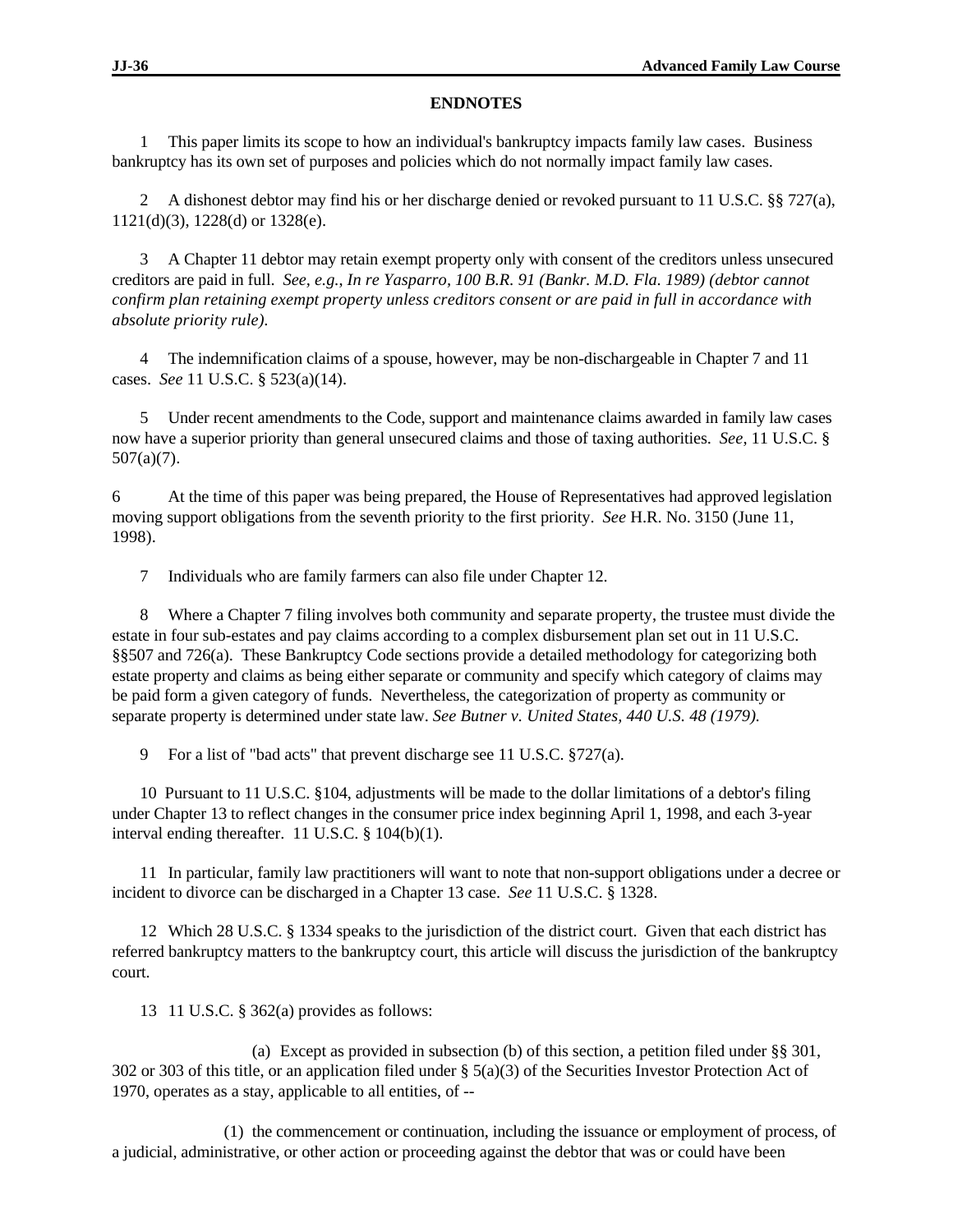commenced before the commencement of the case under this title, or to recover a claim against the debtor that arose before the commencement of the case under this title;

(2) the enforcement, against the debtor or against property of the estate, of a judgment obtained before the commencement of the case under this title;

(3) any act to obtain possession of property of the estate or of property from the estate or to exercise control over property of the estate;

(4) any act to create, perfect, or enforce any lien against property of the estate;

(5) any act to create, perfect, or enforce against property of the debtor any lien to the extent that such lien secures a claim that arose before the commencement of the case under this title;

(6) any act to collect, assess, or recover a claim against the debtor that arose before the commencement of a case under this title;

(7) the setoff of any debt owing to the debtor that arose before the commencement of the case under this title against any claim against the debtor; and

(8) the commencement or continuation of a proceeding before the United States Tax Court concerning the debtor.

14 One should note that a determination of whether the stay is applicable is within the purview of the state court's jurisdiction and a state court's decision that the stay is not applicable is not subject to review by a bankruptcy court.

15 As discussed *infra*, this provision may be of little comfort if the debtor files for relief under Chapter 13.

16 Section 524 of the Bankruptcy Code prohibits the enforcement of a reaffirmation agreement of a discharged debt without bankruptcy court approval in accordance with the procedures set forth therein. 11 U.S.C. § 524.

17 Importantly, property award to non-debtor spouse under a divorce decree which is not turned over to non-debtor spouse prior to filing, should not become part of bankruptcy estate. *Jones v. Topper (In re Topper)*, 212 B.R. 255 (Bankr. S.D. Tex. 1997) (stock award to wife under divorce decree not part of exhusband debtor's estate).

18 For this reason, in the case of a severely financially distressed client, the family law practitioner may want to suggest the joint filing of a bankruptcy petition prior to initiation of a divorce proceeding rather than risk a mid-case filing.

19 This is only true in Chapter 7 and Chapter 11 cases. In Chapter 12 and 13 cases, the debtor's postpetition earnings and property acquired postpetition becomes property of the estate. *See* 11 U.S.C. §§ 1207 and 1306.

20 For example, federal bankruptcy exemptions provide for a \$15,000 homestead exemption and a "wild card" or "spill over" provision. *See*, 11 U.S.C. § 522(d)(1) and (5). Thus, a debtor who has not claimed a homestead exemption may exempt as much as \$8,300 in cash.

21 This section is written from the perspective of the non-debtor spouse as it presumes the debtor spouse has engaged bankruptcy counsel. In the alternative, the reader may reflect upon this section of the paper as "what will the non-debtor spouse do after the bankruptcy filing of the debtor spouse?"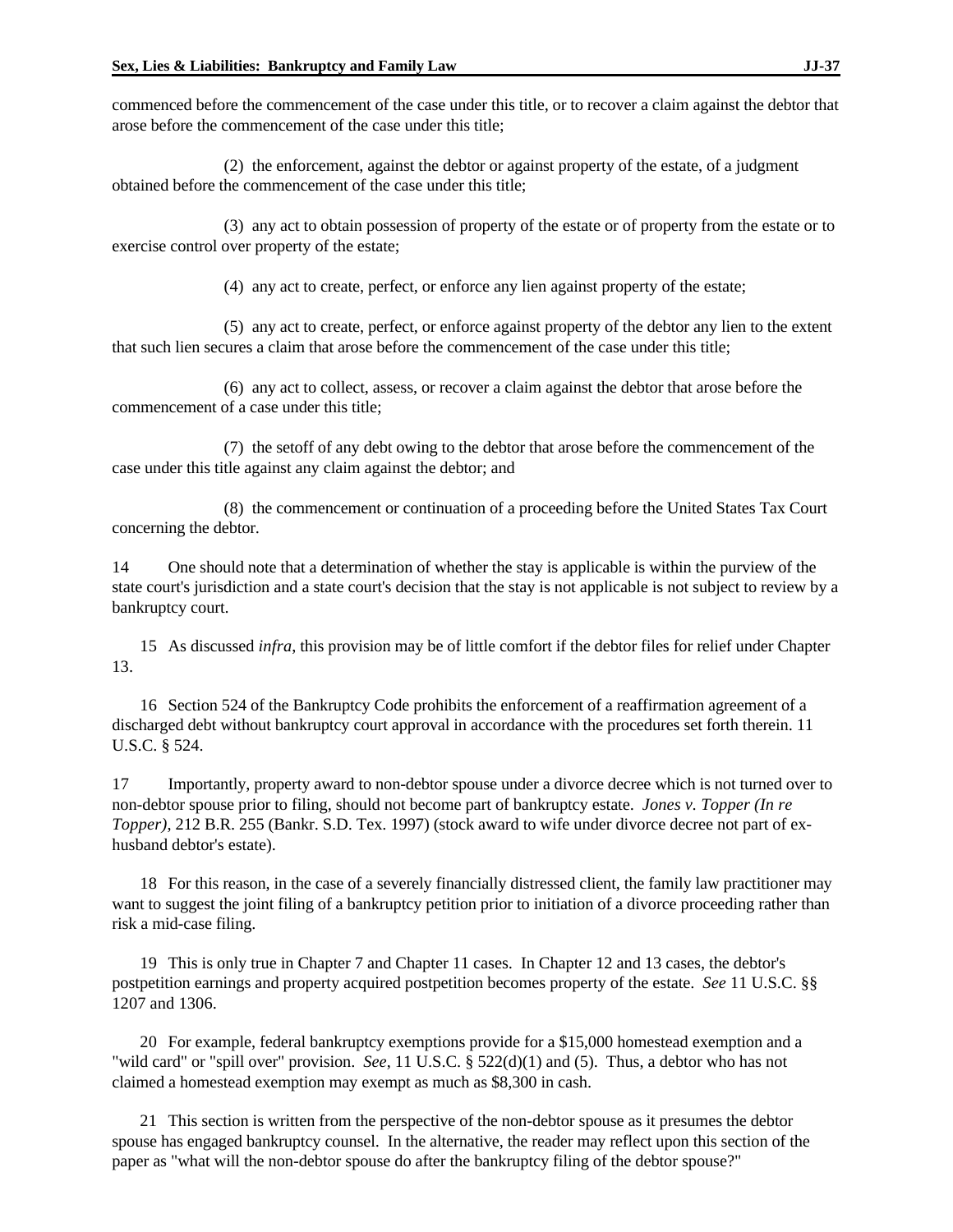22 If a bar date is missed, review *Pioneer Inv. Services Co. v. Brunswick Assoc. Ltd. Partnership*, \_\_\_ U.S. \_\_\_\_, 113 S.Ct. 1489 (1993) and its progeny to determine whether relief is available to file a late claim under *Pioneer's* excusable neglect standard.

23 Of course, any amount paid by the estate must be credited against her judgment. Conversely, an amount collected from the debtor spouse reduces the claim against the estate. However, the non-debtor spouse need not choose one source over the other, and if the claim is nondischargeable, the non-debtor spouse may pursue both avenues of recovery.

24 This form was created by Chief Bankruptcy Judge Robert C. McGuire of the United States Bankruptcy Court for the Northern District of Texas

25 Under *In re Davis*, 105 F.3d 1017 (5th Cir. 1997) support claims may not only be nondischargeable, but may be payable from equity in debtor's homestead.

26 Section 523(a)(15) applies only to bankruptcy cases filed after October 22, 1994.

27 Pursuant to Bankruptcy Rule 2003(a), the initial meeting of creditors must be scheduled no sooner than twenty days and no more than forty days after the filing of the case in Chapter 11 and Chapter 7 cases, no sooner than twenty and no more than thirty-five days after the Order for Relief in Chapter 12 cases and no sooner than twenty and no more than fifty days after the Order for Relief in Chapter 13 cases. The practitioner should be certain to note that even if an initial meeting of creditors under Section 341 of the Bankruptcy Code is rescheduled, the deadline for filing a nondischargeability complaint still runs from the originally scheduled date.

28 In a Chapter 13 bankruptcy, if the debtor move for a hardship discharge under § 1328(b), the court shall fix the time to file the complaint to determine the dischargeability of any debt pursuant to § 523(c). *In re Auld*, 187 B.R. 351, 352 (Bankr. D. Kan. 1995).

29 *See* Texas Family Code, Chapter 3, subsection g, §§ 3.9601-3.96011 (effective as to cases filed after September 1, 1995).

30 In the *Brown* case, the drafting was sufficient where it provided:

[The Defendant husband] shall pay and provide for the college education or the post-high school education of the child.

*In re Brown* 74 B.R. at 972.

31 Recent changes in Texas family law code provide for limited alimony opportunities effective as to cases filed after September 1, 1995. *See* note 22.

32 11 U.S.C. § 523(a)(15) provides:

[N]ot of the kind described in paragraph (5) that is incurred by the debtor in the course of a divorce or separation or in connection with a separation agreement, divorce decree or other order of a court of record, a determination made in accordance with State or territorial law by a governmental unit unless--

(A) the debtor does not have the ability to pay such debt from income or property of the debtor not reasonably necessary to be expended for the maintenance or support of the debtor or a dependent of the debtor and, if the debtor is engaged in a business, for the payment of expenditures necessary for the continuation, preservation, and operation of such business; or